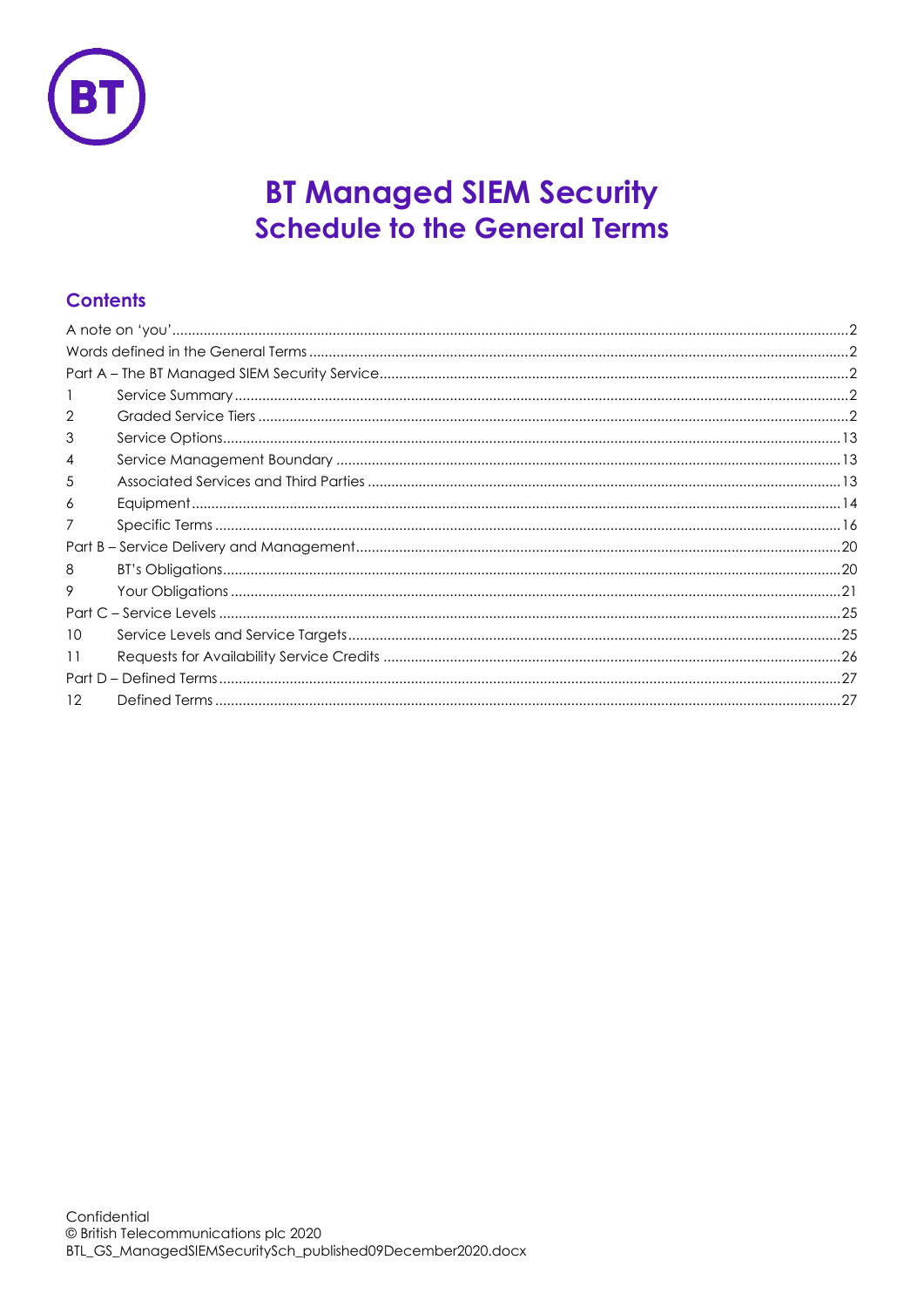

### <span id="page-1-0"></span>**A note on 'you'**

'You' and 'your' mean the Customer.

### <span id="page-1-1"></span>**Words defined in the General Terms**

Words that are capitalised but have not been defined in this Schedule have the meanings given to them in the General Terms.

### <span id="page-1-2"></span>**Part A – The BT Managed SIEM Security Service**

### <span id="page-1-3"></span>**1 Service Summary**

- 1.1 BT will provide you with a security information and event management service, supporting threat detection, compliance reporting, and incident response and investigation by collection and analysis of historical data across a variety of sources ("**BT Managed SIEM Security Service**").
- 1.2 The BT Managed SIEM Security Service may not be available in all countries.

### <span id="page-1-4"></span>**2 Graded Service Tiers**

2.1 You will choose one of the Graded Service Tiers, some of the features of which are set out in the table below, to use with your BT Managed SIEM Security Service as set out in any applicable Order:

|                                                                                                    | <b>Foundation</b>                                   | <b>Foundation Plus</b>                                                            | Premium                                                                              |  |
|----------------------------------------------------------------------------------------------------|-----------------------------------------------------|-----------------------------------------------------------------------------------|--------------------------------------------------------------------------------------|--|
| Initial Setup of the BT Managed SIEM Security Service in accordance with Paragraph 2.4             |                                                     |                                                                                   |                                                                                      |  |
| <b>SIEM Appliance Delivery Model</b>                                                               |                                                     |                                                                                   |                                                                                      |  |
| <b>Customer Purchase</b>                                                                           | ✓                                                   | ✓                                                                                 | ✓                                                                                    |  |
| <b>Customer Owned</b>                                                                              | ✓                                                   | ✓                                                                                 | ✓                                                                                    |  |
| <b>BT Takeover</b>                                                                                 | $\pmb{\times}$                                      | ✓                                                                                 | ✓                                                                                    |  |
| Cloud SIEM                                                                                         | ✓                                                   | ✓                                                                                 |                                                                                      |  |
| <b>Custom Rules</b>                                                                                |                                                     |                                                                                   |                                                                                      |  |
| <b>SOM</b>                                                                                         | Review and sign off<br>of Custom Rules              | Named                                                                             | Named                                                                                |  |
| Number of additional Custom<br>Rules                                                               | 3                                                   | 15                                                                                | 30                                                                                   |  |
| <b>BT Project Manager</b>                                                                          |                                                     |                                                                                   |                                                                                      |  |
|                                                                                                    | ✓                                                   | ✓                                                                                 | $\checkmark$                                                                         |  |
| BT Project Manager assigned for<br>Initial Setup and Controlled<br>Deployment                      | Named available at<br>additional Charge             | Named                                                                             | Named & potential Site<br>visit depending on<br>location                             |  |
| Controlled Deployment of the BT Managed SIEM Security Service in accordance with Paragraph 2.5     |                                                     |                                                                                   |                                                                                      |  |
| <b>Controlled Deployment Custom</b><br><b>Rules Optimisation Period</b>                            | Up to 90 Business Days                              | Up to 90 Business Days                                                            | Up to 90 Business Days                                                               |  |
| <b>Acceptance Tests</b>                                                                            | <b>During Controlled</b><br>Deployment Custom Rules | <b>During Controlled</b><br>Deployment Custom<br><b>Rules Optimisation Period</b> | <b>During Controlled</b><br>Deployment Custom<br><b>Rules Optimisation</b><br>Period |  |
|                                                                                                    | <b>Optimisation Period</b>                          |                                                                                   |                                                                                      |  |
| <b>BT &amp; Customer joint Custom Rules</b><br>test and tune                                       | $\mathbf x$                                         | ✓                                                                                 | ✓                                                                                    |  |
| Monitoring and Management of the BT Managed SIEM Security Service in accordance with Paragraph 2.6 |                                                     |                                                                                   |                                                                                      |  |
| <b>Technical Incidents and Fault Management</b>                                                    |                                                     |                                                                                   |                                                                                      |  |
| Service Desk<br>24x7x365                                                                           | ✓                                                   | ✓                                                                                 | ✓                                                                                    |  |
| <b>Security Operations Centre</b><br>(BT SOC)                                                      | BT selects appropriate BT SOC                       | BT selects appropriate BT<br>SOC                                                  | Customer can request<br>Regional BT SOC                                              |  |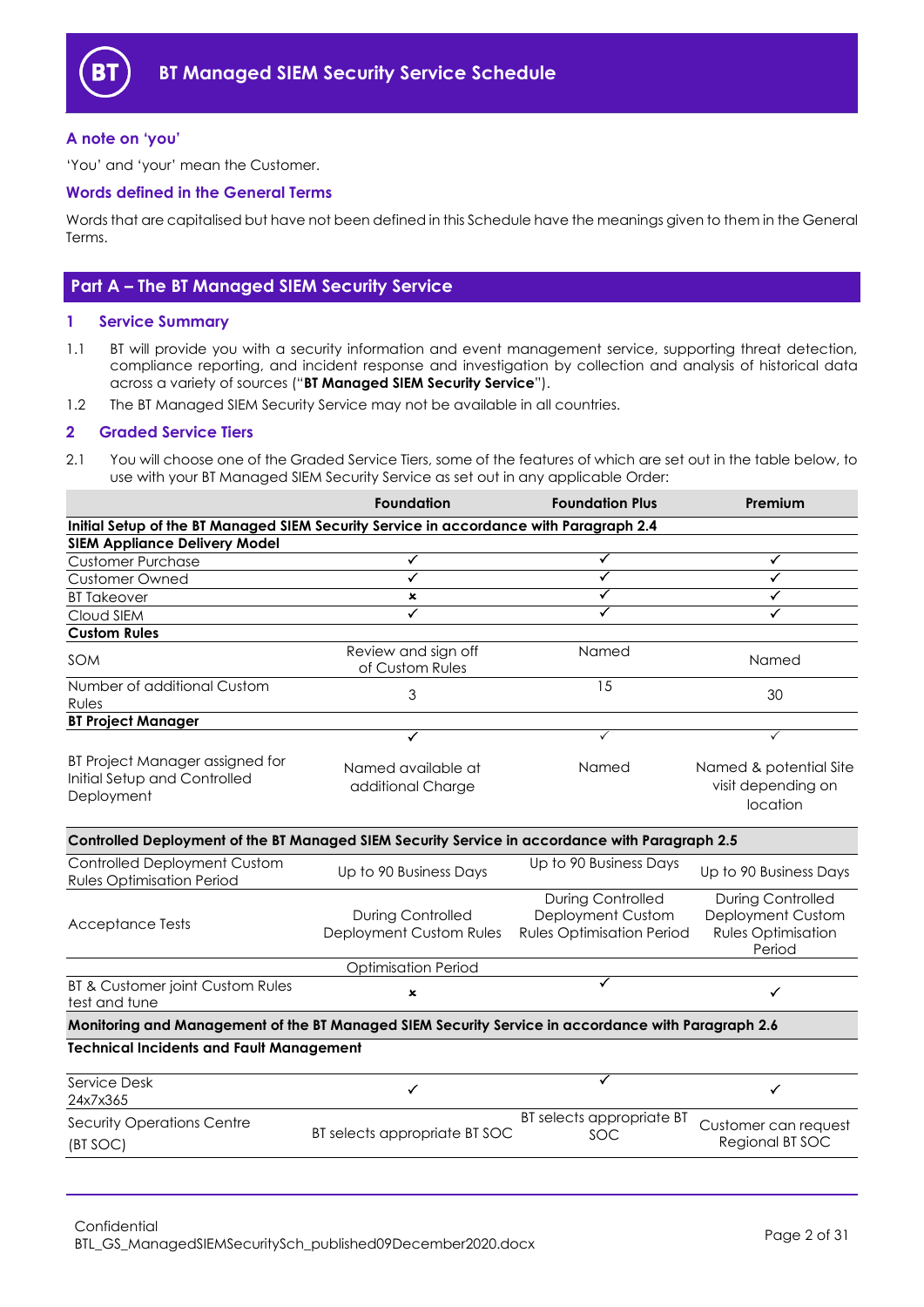

|                                                                                                 | <b>Foundation</b>                    | <b>Foundation Plus</b>                                         | Premium                                                           |
|-------------------------------------------------------------------------------------------------|--------------------------------------|----------------------------------------------------------------|-------------------------------------------------------------------|
| Service Desk language                                                                           | English (unless agreed<br>otherwise) | Includes optional multi<br>language support at<br>Service Desk | Includes optional multi<br>language support at<br>Service Desk    |
| <b>Proactive Monitoring</b>                                                                     |                                      |                                                                |                                                                   |
| Monitor for impending issues that<br>affect the BT<br>Security<br>may<br>Managed SIEM Service   |                                      |                                                                |                                                                   |
| Log Capture in respect of the BT Cloud SIEM Delivery Model                                      |                                      |                                                                |                                                                   |
| Log availability on request included<br>in the Charge                                           | 90 days                              | 90 days                                                        | 90 days                                                           |
| Continuous Improvement of the BT Managed SIEM Security Service in accordance with Paragraph 2.7 |                                      |                                                                |                                                                   |
| BT Security Managed SIEM Service<br>reviews                                                     | 6 monthly                            | Monthly                                                        | At intervals agreed by<br>both of us but not less<br>than monthly |
| Vulnerability<br>Automatic<br>scan<br>identifies new physical and virtual<br>Vulnerabilities    | CVSS score                           | CVSS score                                                     | CVSS score                                                        |
| Vulnerability Patch included in the<br>Charge (CVSS score)                                      | 9 and above                          | 7 and above                                                    | 5 and above                                                       |
| Change Management                                                                               | via Security Portal                  | Security Portal or direct<br>to SOM                            | Security Portal or direct<br>to SOM                               |

2.2 The provisions in respect of Foundation will apply to Foundation Plus and Premium and the provisions of Foundation Plus will apply to Premium. If there is a conflict between the provisions of the Graded Service Tiers, the order of priority of the relevant provisions is:

- 
- (a) (a) Premium;<br>(b) (b) Foundatio (b) Foundation Plus; and
- (c) (c) Foundation.

### <span id="page-2-1"></span>2.3 **Delivery Model**

You will select one of the Delivery Model options set out below, as set out in any applicable Order:

### 2.3.1 **Customer Purchase Delivery Model**

- BT will provide you with the option to purchase from a range of SIEM Appliances that BT will, or will  $(\alpha)$ procure that the applicable Supplier will, install and maintain on your Site(s), as set out in any applicable Order.
- $(b)$ The functionality of such SIEM Appliances (which may vary depending on Supplier), is set out in the Supplier Annex attached to the applicable Order and may include:
	- $(i)$ Event Collection – real time collection of Event Log Data from the monitored External Data Source;
	- $(ii)$ Event Normalisation – mapping of Event Log Data from different External Data Sources to a SIEM specific format that permits more effective cross correlation;
	- $(iii)$ Event Correlation – immediate analysis of normalised Event Log Data, to track threats, monitor User activity and track related transactions and data access Events;
	- $(iv)$ Log Management – collection, indexation and storage of Event Log Data from monitored External Data Sources;
	- Reporting capability to search and report on Event Log Data, using Custom Rules;  $(v)$
	- $(v<sub>i</sub>)$ User Monitoring – enabling definition of User and resource access policies, exception identification and reporting;
	- $(vii)$ Application Monitoring – enabling integration of the BT Managed SIEM Security Service with applications defining Log formats from unsupported External Data Sources, including User context;
	- $(viii)$ Presentation – enabling the presentation of Events and Security Incidents in real time via a Security Portal or dashboard; and
	- Information Feeds enabling the integration of the SIEM Appliances with regularly updated  $(i \times)$ Supplier feeds providing up-to-date security information.

### <span id="page-2-0"></span>2.3.2 **Customer Owned Delivery Model**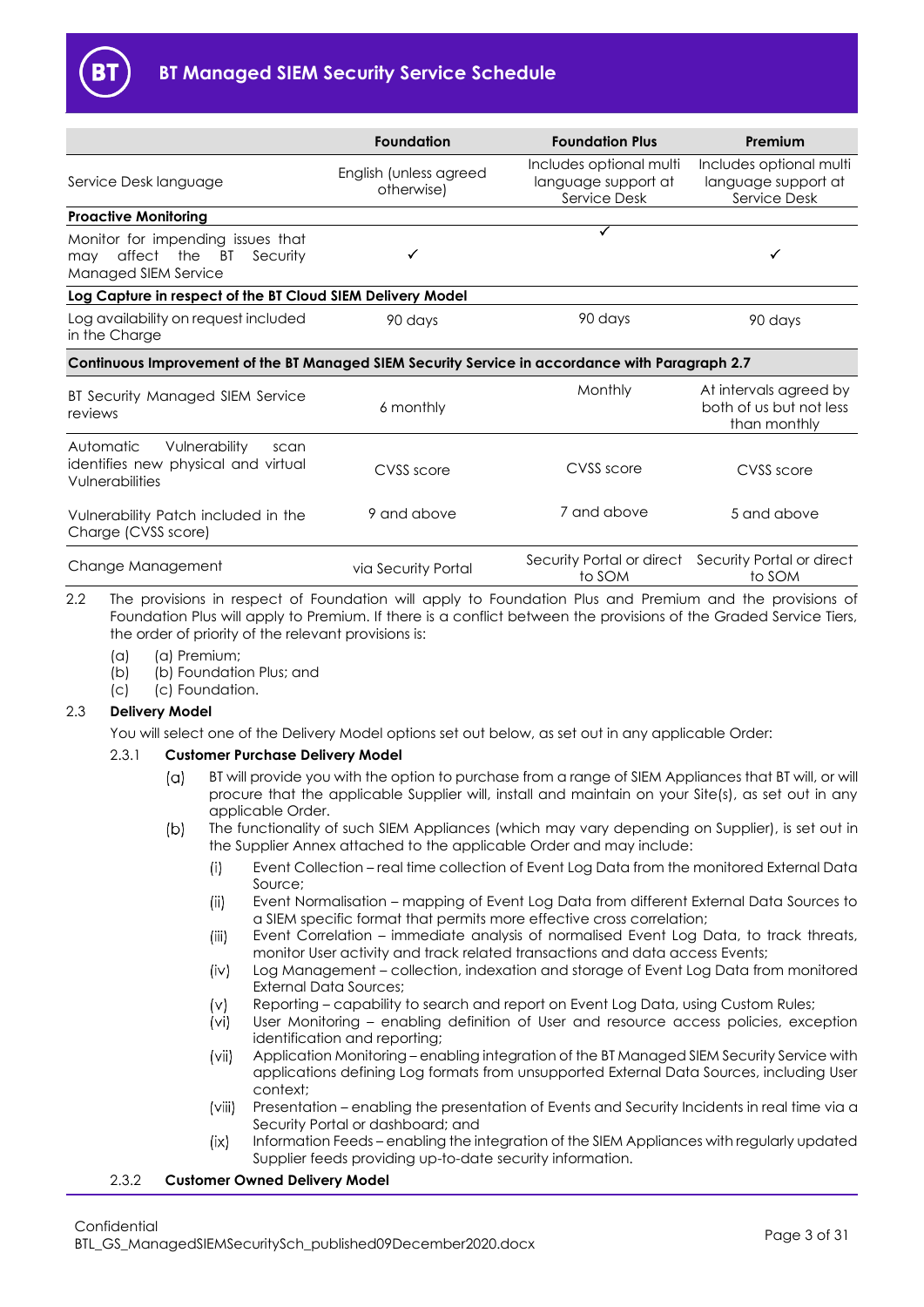

- $(a)$ At your request, BT will deliver the BT Managed SIEM Security Service on Customer Equipment that you provide to BT's specification, as set out in any applicable Order, in which case BT will install the SIEM Appliances on the Customer Equipment as Virtual Appliances.
- $(b)$ The Customer Owned Delivery Model is offered at BT' s sole discretion, subject to satisfactory assessment of the proposed Customer Equipment as suitable for use with the BT Managed SIEM Security Service and SIEM Appliances. This assessment will be carried out once you have provided the required information as set out in, and in accordance with, Paragrap[h 7.3.](#page-16-0)

### <span id="page-3-6"></span>2.3.3 **BT Takeover Delivery Model**

- At your request, BT will deliver the BT Managed SIEM Security Service utilising fully installed, pre- $(\alpha)$ configured and operational Customer Equipment, as set out in any applicable Order, in which case the SIEM Appliances will be installed on the Customer Equipment as Virtual Appliances.
- $(b)$ The BT Takeover Delivery Model is offered at BT' s sole discretion subject to an assessment by BT that the Customer Equipment is suitable for use with the BT Managed SIEM Security Service. This assessment will be carried out once you have provided the information required as set out in Paragraph [7.3](#page-16-0) and BT will provide written confirmation that BT is able to support the Customer Equipment.
- The BT Takeover Delivery Model is not available at Foundation.  $(c)$

### <span id="page-3-3"></span>2.3.4 **BT Cloud SIEM Delivery Model**

- $(a)$ BT will provide you with a cloud hosted BT Managed SIEM Security Service that will include:
	- a cloud based Event Correlation engine that will correlate incoming Events and categorise  $(i)$ each Event according to its severity for inspection by the BT SOC;
	- one or more BT Virtual Sentries or Hardware Sentries, as set out in any applicable Order, for  $(ii)$ real time collection of Event Log Data from the monitored External Data Sources;
	- Cloud Log Management providing on-line Log retention for up to 90 calendar days; and  $(iii)$
	- Strong Access Control through role-based access features and two factor User  $(iv)$ authentication.

### <span id="page-3-0"></span>2.4 **Initial Setup**

BT will facilitate the setup and delivery of the BT Managed SIEM Security Service in accordance with the Delivery Model and Graded Service Tier selected by you, as set out in the Order.

### <span id="page-3-4"></span><span id="page-3-2"></span>2.4.1 **Foundation**

- $(a)$ BT will provide you with access to the Security Portal for up to a maximum of five Users.
- $(b)$ BT will liaise with you and third party suppliers of Customer Equipment that BT manages on your behalf in respect of the BT Managed SIEM Security Service, if applicable.
- $(c)$ You may request that BT, at an additional Charge:
	- (i) appoints a named BT Project Manager to be your single point of contact during the Initial Setup. The BT Project Manager will undertake any activity remotely and will not visit your Site; or
	- (ii) provide a named BT Project Manager who will be available to attend meetings at your Site depending on your location for the duration of the Initial Setup.

#### <span id="page-3-5"></span><span id="page-3-1"></span> $(d)$ **Custom Rule Design and Deployment**

- $(i)$ BT will provide you with the Standard Default Rule Set.
- $(ii)$ You will select three additional Custom Rules that you have agreed with BT when you place the Order and ensure that the Custom Rules you select meet your requirements. Any additional Custom Rules will be charged, in addition, on a time and materials basis.
- $(iii)$ If you have requested changes to your Custom Rules during the Controlled Deployment Custom Rules Optimisation Period, you will follow the Custom Rules Change Management Process set out in Paragraph [2.7.3.](#page-11-0)
- $(iv)$ BT may provide you with Professional Services at an additional Charge, at your request, to assist you in the creation of your Custom Rules.
- $(v)$ Should BT elect to standardise a Custom Rule requested by you, the rule will be added to the Standard Default Rule Set, made available to BT's wider customer base, in which case the rule will cease to count towards your Custom Rules allocation and no additional Charges will apply. In such circumstances, BT will own the Intellectual Property Rights in relation to the rule.
- $(vi)$ Subject to receiving acceptable information from the External Data Sources, BT will configure the SIEM Appliance(s) to implement the Custom Rules agreed with you and in accordance with Paragraph [8.2.](#page-19-2)
- $(vii)$ Unless otherwise set out in any applicable Order, the Custom Rule Design and Deployment activities set out in this Paragrap[h 2.4.1\(d\)](#page-3-1) will be undertaken remotely by BT.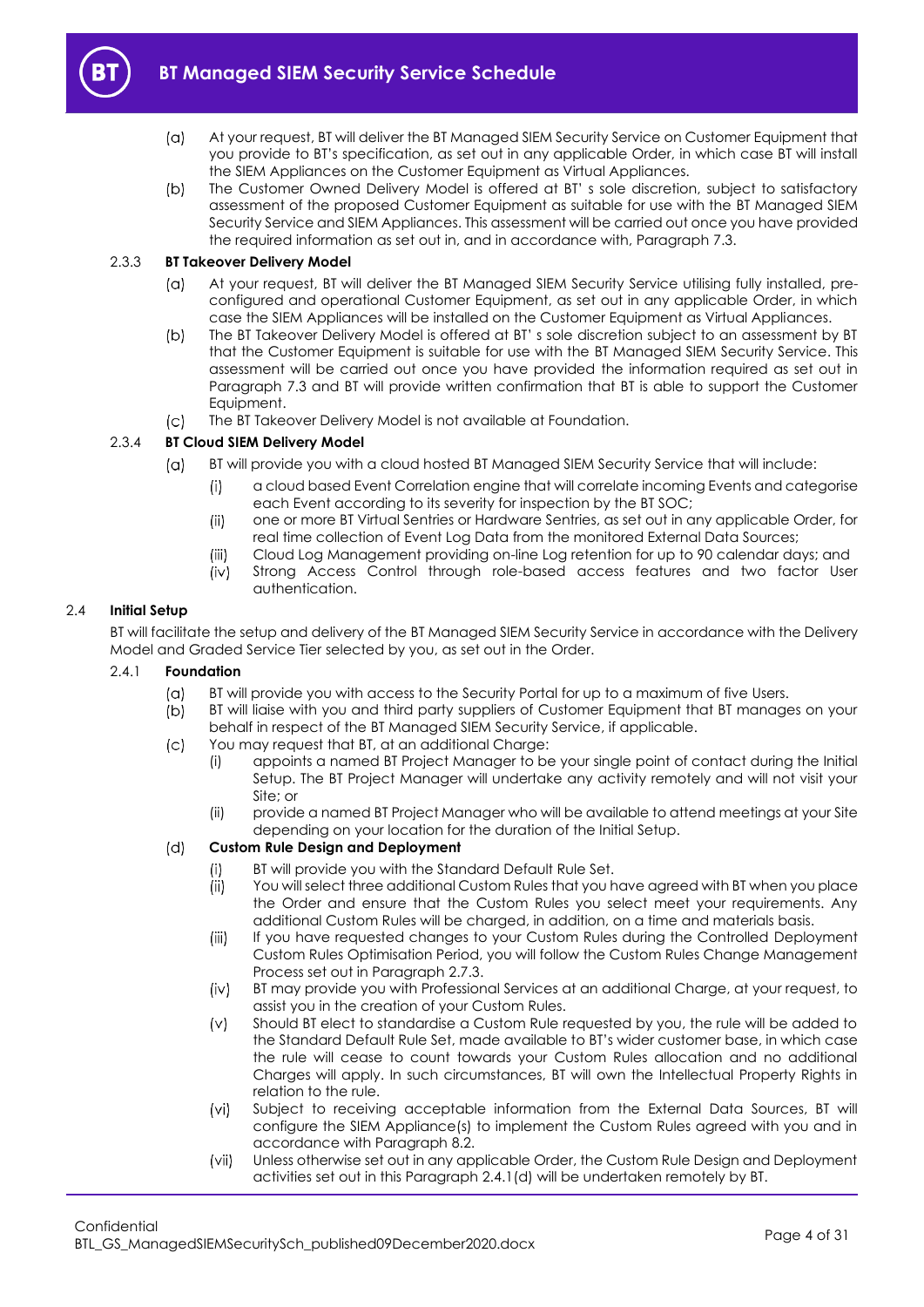

- 
- $(viii)$ The SOM will work with you and the BT Project Manager in respect of the Custom Rule Design and Deployment.
- BT may apply additional Charges if work cannot be undertaken remotely and BT requires  $(ix)$ to attend the Site(s).

#### <span id="page-4-7"></span> $(e)$ **Data Source Connection**

- BT will configure the SIEM Appliance(s) to receive Event Log Data from the External Data  $(i)$ Sources agreed with you, and set out in the Data Capture Form attached to the applicable Order.
- $(ii)$ You will configure the External Data Sources to send Logs to the SIEM Appliance(s) or provide BT with the requisite details and consents to enable BT to configure the External Data Sources directly, as set out in any applicable Order.
- $(iii)$ You will connect the External Data Sources to the SIEM Appliance(s) unless BT provides the data source in which case BT will connect the External Data Source to the SIEM Appliance(s).
- <span id="page-4-3"></span> $(iv)$ BT may at your request, connect additional External Data Sources, to the SIEM Appliance(s) and this will be charged, in addition, on a time and material basis, unless otherwise set out in any applicable Order.
- BT will not be liable for any failure of the BT Managed SIEM Security Service to process Logs  $(v)$ sent to the SIEM Appliance(s) from External Data Sources not set out in the Data Capture Form or otherwise set out in any applicable Order.
- BT will only undertake threat correlation or threat monitoring from External Data Sources  $(vi)$ that are set out in the Data Capture Form.
- $(vii)$ BT may apply additional Charges if work cannot be undertaken remotely and requires BT to attend the Site(s).

### <span id="page-4-4"></span><span id="page-4-2"></span>2.4.2 **Foundation Plus**

- BT will appoint a named BT Project Manager to be your single point of contact during the Initial  $(a)$ Setup and Controlled Deployment. The BT Project Manager will undertake any activity remotely and will not visit your Site.
- $(b)$ You may request that BT, at an additional Charge, provides a named BT Project Manager who will be available to attend meetings at your Site depending on your location for the duration of the Initial Setup and Controlled Deployment.
- $(c)$ Custom Rule Design and Deployment
	- You will select 15 additional Custom Rules that you have agreed with BT when you place  $(i)$ the Order and ensure that the Custom Rules you select meet your requirements. Any additional Custom Rules will be charged, in addition, on a time and materials basis.
	- BT will assign a SOM to assist you with the configuration of the BT Managed SIEM Security  $(ii)$ Service in accordance with the agreed Custom Rules.

### <span id="page-4-6"></span><span id="page-4-5"></span>2.4.3 **Premium**

- $(a)$ BT will provide a named BT Project Manager who will be available to attend meetings at your Site depending on your location for the duration of the Initial Setup and Controlled Deployment.
- $(b)$ Custom Rule Design and Deployment
	- You will select 30 additional Custom Rules that you have agreed with BT when you place  $(i)$ the Order and ensure that the Custom Rules you select meet your requirements. Any additional Custom Rules will be charged, in addition, on a time and materials basis.
	- $(ii)$ You will provide a project manager and technical team to work with BT during the Controlled Deployment Custom Rules Optimisation Period.
- BT will provide further policies tailored to your specific requirements to use as your Custom Rules.  $|C|$

### <span id="page-4-0"></span>2.5 Controlled Deployment

BT will work with you during the Controlled Deployment Custom Rules Optimisation Period.

### 2.5.1 **Foundation**

- $(a)$ The provisions of Paragraph [9.2](#page-22-0) will apply.
- $(b)$ BT will provide you with User Guides.
- $(c)$ You will comply with the User Guides.
- $(d)$ Both of us will direct all communication to the other via the Security Portal.
- $(e)$ If the Controlled Deployment Custom Rules Optimisation Period is extended for any reason beyond 90 days from the date you receive Notice from BT in accordance with Paragraph [8.2.5,](#page-19-3)  BT may apply additional Charges.

### <span id="page-4-1"></span>2.5.2 **Foundation Plus**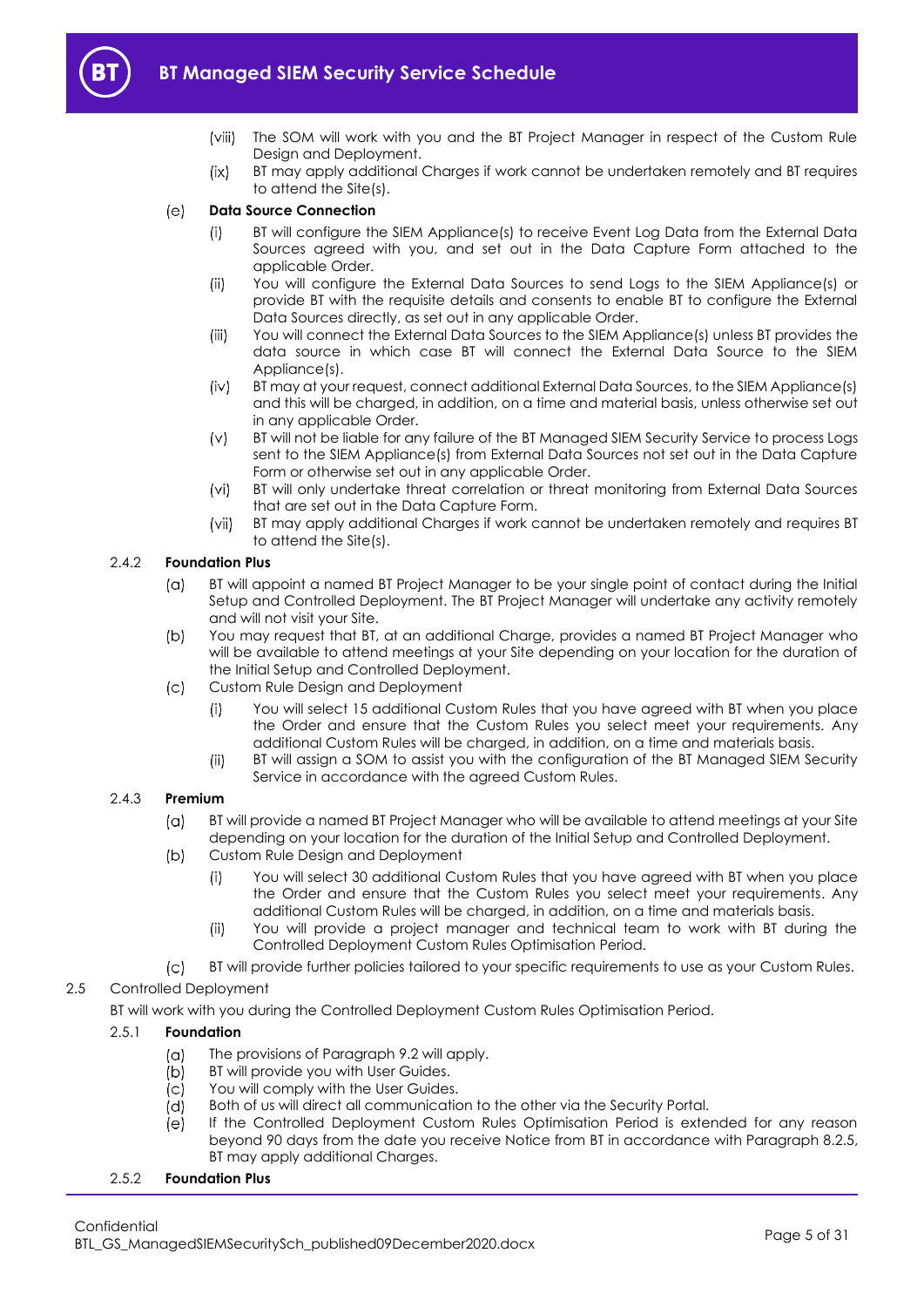

#### $(a)$ **Customer Training**

- BT will deliver training, via Webex, for the maximum number of permitted concurrent Users  $(i)$ as set out in Paragraph [2.4.1\(a\).](#page-3-2)
- $(ii)$ Additional training may be offered at BT's sole discretion.
- $(b)$ You may communicate with BT directly via the SOM or the Security Portal.

### <span id="page-5-0"></span>2.6 **Monitoring and Management**

The Monitoring and Management will commence on the Service Start Date.

### <span id="page-5-1"></span>2.6.1 **Foundation**

#### $(a)$ **Proactive Monitoring**

- BT will monitor the performance of the BT Managed SIEM Security Service at intervals set by  $(i)$ BT and, where possible, provide advance warning to you through the Security Portal of impending issues that may affect the BT Managed SIEM Security Service and that BT identifies as a result of the monitoring. BT may not identify all impending issues.
- You are responsible for resolving the issues that BT provides you advance warning of in  $(ii)$ Paragraph [2.6.1\(a\)\(i\).](#page-5-1)
- $(iii)$ You will ensure that you or third parties, as required, configure routing/permissions on platforms or Enabling Services to allow BT to carry out the monitoring.

#### $(b)$ **SIEM Appliances**

BT will:

- $(i)$ proactively monitor and manage the SIEM Appliances 24x7x365;
- $(ii)$ take action to rectify Technical Incidents with the monitored SIEM Appliance(s); and
- attempt to rectify any issues remotely and if remote rectification is not possible, BT will, or  $(iii)$ will procure that the applicable Supplier will, attend your Site and repair or replace, at BT's option, the faulty SIEM Appliance(s).

#### $(c)$ **Licence Management and SIEM Appliance Upgrades**

- BT will arrange applicable licencing and support agreements for the SIEM Appliances and  $(i)$ SIEM Software.
- $(ii)$ Where SIEM Appliances are virtual SIEM Appliances that are located on your or a third party platform, BT will not provide licences or vendor support agreements for the host platform.
- $(iii)$ Prior to the end of the contract term for a licencing or support agreement, unless you give BT Notice of an intention to terminate in accordance with the provisions of the licencing or support agreement, BT will renew the licencing or support agreement for a period of one year or as agreed by both of us or for any other period that is appropriate to the nature of the applicable licencing or support agreement.
- $(iv)$ If you cancel or terminate the applicable licencing or support agreement during their contract term or renewal period, you will pay any costs that are incurred by BT including any charges reasonably incurred by BT from a supplier as a result of the cancellation or termination. If you have paid the charges or fees for the applicable licence or support agreement in advance, you may not be entitled to a refund of the charges for the remaining months of the contract term or renewal period.
- $(v)$ BT will validate that you have ordered the correct number of licences to serve your requirements for the BT Managed SIEM Security Service in accordance with terms of the licencing and vendor support agreements and information provided by you and:
	- i. if BT determines that you have not ordered sufficient licences for the BT Managed SIEM Security Service, BT will notify you and you will seek to rectify the situation within 30 days of the date of notification;
	- ii. if the situation is not resolved within this time, BT may suspend the BT Managed SIEM Security Service and subsequently terminate the BT Managed SIEM Security Service in accordance with Clause 18 of the General Terms; and
	- iii. BT is not liable for unknown breaches of the licencing and vendor support agreements, where BT is acting on information provided by you.
- $(vi)$ BT may from time to time upgrade any Software or firmware on the SIEM Appliances to ensure that they remain within the Supplier's supported software specification. The dates and times of any Software or firmware upgrades of the SIEM Appliances will be coordinated with you in advance.
- $(vii)$ You will confirm to BT any change in the number of Users or SIEM Appliances requiring licences as part of the BT Managed SIEM Security Service.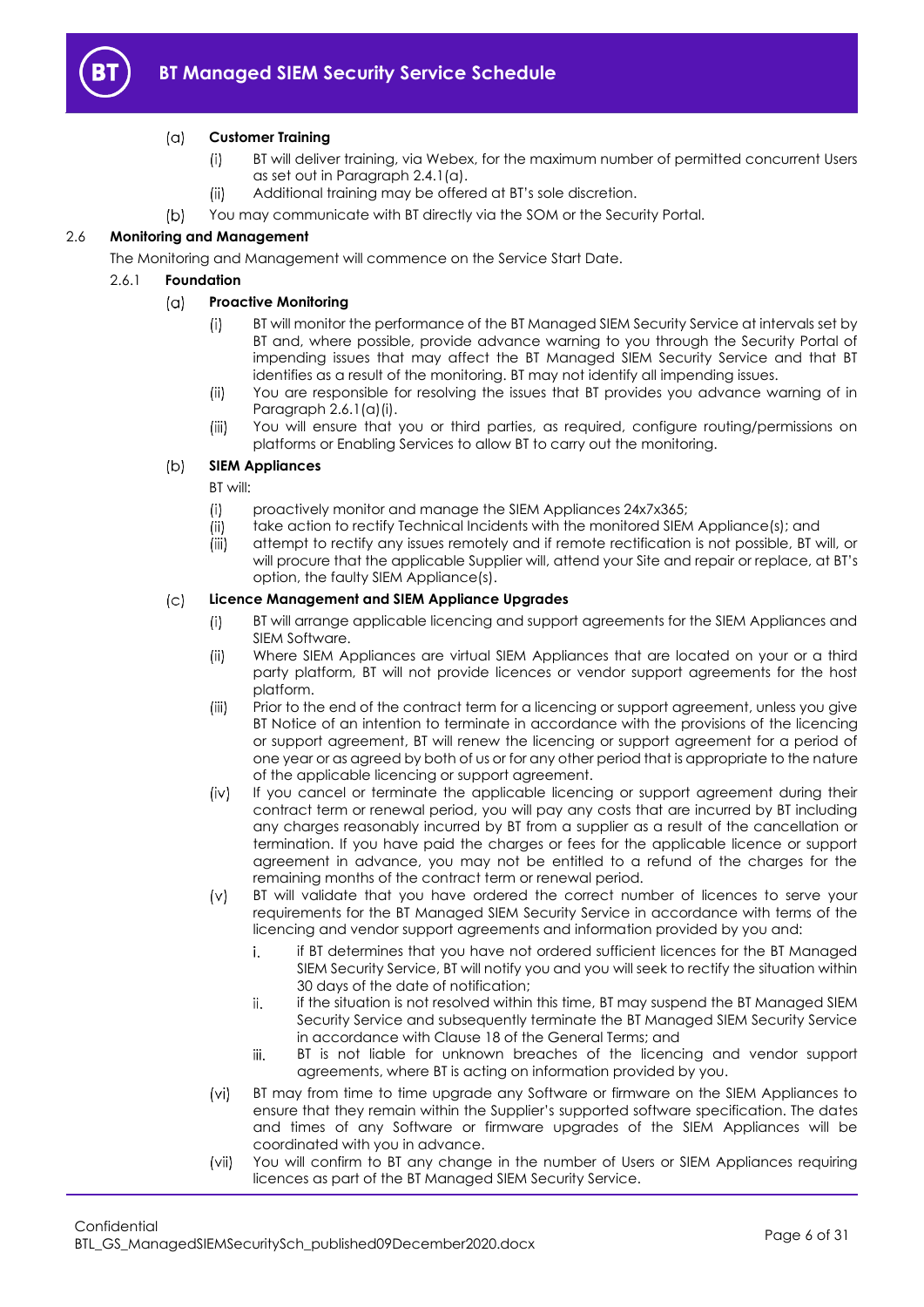

#### <span id="page-6-0"></span> $(d)$ **Capacity Management**

- BT will, on a quarterly basis, monitor the ongoing performance (e.g. CPU memory) of SIEM  $(i)$ Appliances and assess their ability to process the volume of EPS that they receive.
- $(ii)$ If BT identifies that changes in the volume of EPS could result in the SIEM Appliances being unable to process the EPS effectively, or BT identifies that the volume of EPS is higher than that agreed, BT will contact you to discuss options to upgrade the SIEM Appliances or make changes to the data that is collected.
- If you do not agree to upgrade the SIEM Appliances or make changes to the data  $(iii)$ collected, following advice from BT in accordance with Paragraph [2.6.1\(d\)\(ii\),](#page-6-0) BT will not be liable for any performance issues of the BT Managed SIEM Security Service and will not be liable under any applicable Service Level.

#### $(e)$ **Maintenance**

- BT will maintain and update your SIEM Appliance(s) on a regular basis.  $(i)$
- $(ii)$ In the event of a Technical Incident, BT will raise the necessary support requests for the affected SIEM Appliance(s), on your behalf.
- $(iii)$ If you become aware, or BT notifies you, of a Technical Incident on Customer Equipment on which Virtual SIEM Appliance(s) are installed, you will raise the necessary support requests and advise BT when the Technical Incident has been rectified.

#### <span id="page-6-2"></span> $(f)$ **Technical Incident and Fault Management**

- You will notify all Technical Incidents to the Service Desk via the Security Portal or directly  $(i)$ to the Service Desk if agreed by BT.
- All communications with the Service Desk will be in English.  $(ii)$
- (iii) The Service Desk that will action the Technical Incident notifications is available 24x7x365 and is staffed by security trained professionals.
- <span id="page-6-1"></span>BT will give you a Ticket.  $(iv)$
- <span id="page-6-3"></span> $(v)$ BT will assess the Technical Incident in accordance with the criteria set out in the table below:

| <b>Priority</b> | <b>Description</b>                                                                                                                                                                                                                                                                                                                                                                                                   |
|-----------------|----------------------------------------------------------------------------------------------------------------------------------------------------------------------------------------------------------------------------------------------------------------------------------------------------------------------------------------------------------------------------------------------------------------------|
| P <sub>1</sub>  | Serious impact and Technical Incident cannot be<br>circumvented, typically where the BT Managed SIEM<br>Security Service is completely down / unavailable; for<br>example: your Site is isolated or there is a complete loss<br>of service to a Site or critical business functions are<br>prevented from operating.                                                                                                 |
| P <sub>2</sub>  | Large impact on a portion of the BT Managed SIEM<br>Security Service and cannot be circumvented, causes<br>significant loss of the BT Managed SIEM Security Service,<br>but the impacted business function is not halted; for<br>example: there is a complete loss of primary link and the<br>BT backup link (if provided) is invoked or business<br>functions are disrupted but not prevented<br>from<br>operating. |
| P <sub>3</sub>  | Small impact on the BT Managed SIEM Security Service<br>or where a single User or component is affected and it<br>causes some impact to your business; for example there<br>is an intermittent or occasional disturbance which does<br>not have a major impact on the BT Managed SIEM<br>Security Service or where a temporary work around has<br>been provided.                                                     |
| P <sub>4</sub>  | Minor or intermittent impact to a non-operational<br>element of the BT Managed SIEM Security Service; for<br>example a temporary failure of reporting or billing.                                                                                                                                                                                                                                                    |
| P <sub>5</sub>  | Incident has no direct impact on the BT Managed SIEM<br>Security Service. Records normally kept for Technical<br>Incidents are used for information purposes. Example: to<br>track upgrades, for planned outages or for enquiries as<br>well as customer provoked Incidents.                                                                                                                                         |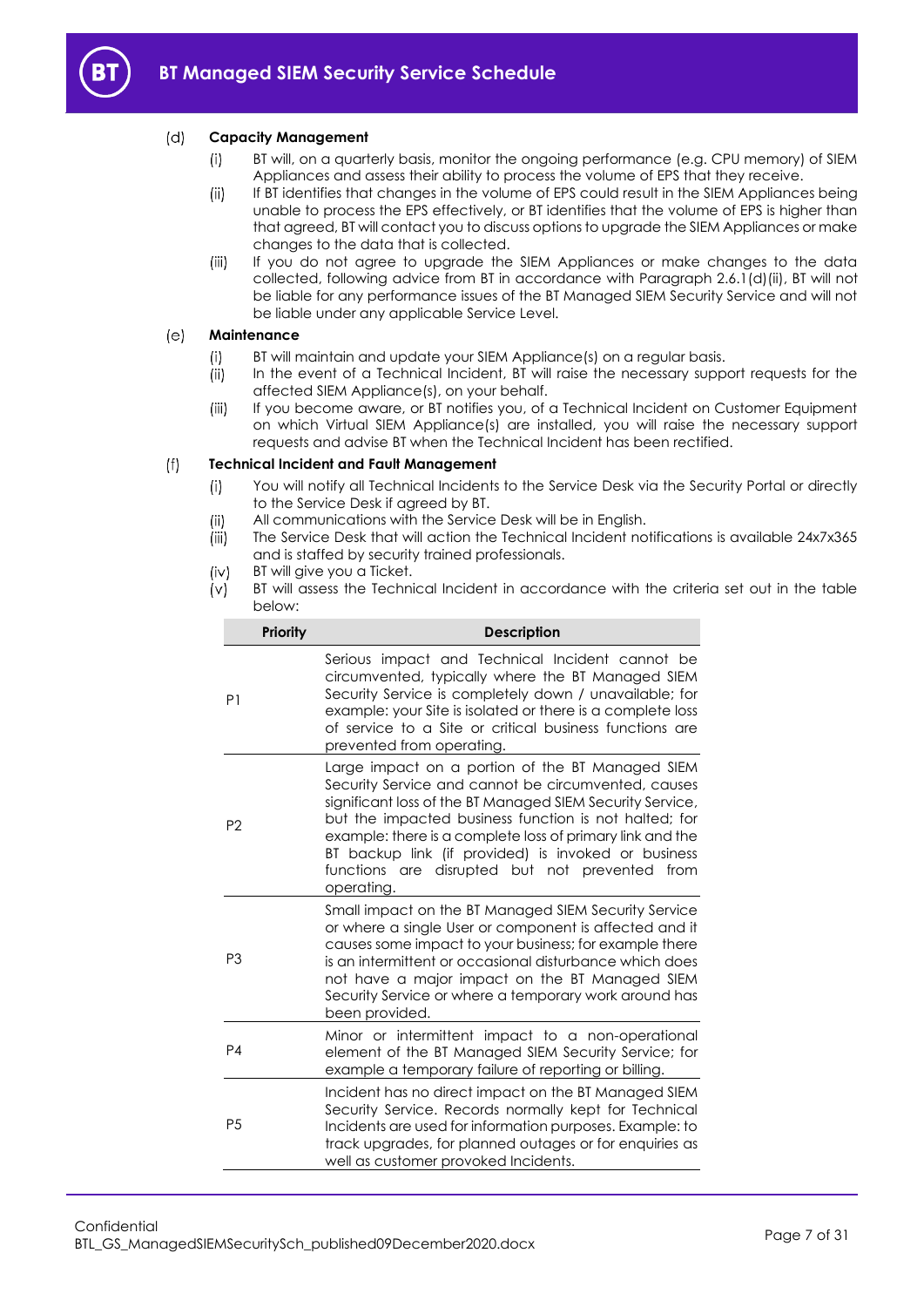# **BT Managed SIEM Security Service Schedule**



- $(v<sub>i</sub>)$ BT will review the status of the Technical Incident and amend the priority level assigned initially if necessary.
- $(vii)$ BT will keep you informed throughout the course of the Technical Incident resolution at regular intervals by posting updates on the Security Portal or via automated e-mails to the Customer Contact in accordance with Paragraph [10.1.](#page-24-2)
- <span id="page-7-2"></span>BT will inform you when it believes the Technical Incident is cleared and will close the Ticket  $(viii)$ when:
	- i. you confirm that the Technical Incident is cleared within 24 hours after having been informed; or
	- BT has attempted unsuccessfully to contact you, in the way agreed between both ii. of us in relation to the Technical Incident, and you have not responded within 24 hours following BT's attempt to contact you.
- If you confirm that the Technical Incident is not cleared within 24 hours after having been  $(ix)$ informed, the Ticket will remain open, and BT will continue to work to resolve the Technical Incident.
- Where BT becomes aware of a Technical Incident, Paragraph[s 2.6.1\(f\)\(iv\)](#page-6-1) to [2.6.1\(f\)\(ix\)](#page-7-0) will  $(x)$ apply.

#### <span id="page-7-0"></span> $(q)$ **Missing Log Source Monitoring and Reporting**

- BT will notify you, as soon as possible, if one or more of your External Data Sources, fitted  $(i)$ with a Silent Device Alarm, fails to forward Event Log Data to the BT Managed SIEM Security Service.
- $(ii)$ BT will investigate the Technical Incident to determine if the SIEM Appliance collecting the data is working and functioning correctly. If the SIEM Appliance is functioning correctly, BT will advise you of the External Data Sources that have stopped forwarding and you will investigate and restart the forwarding of the Event Log Data to the SIEM Appliance.

#### $(h)$ **Cloud Log Management**

- $(i)$ If you have selected the BT Cloud SIEM Delivery Model, as set out in Paragraph [2.3.4:](#page-3-3)
	- i. the default online retention for Log storage will be 90 days;
	- ii. you may search and view the last 14 days of Logs; and
	- you may request via the SOM that Logs older than 14 days be made available for iii. viewing and search.

#### **Event Correlation**  $(i)$

- $(i)$ BT will correlate incoming Events and categorise each Event according to its severity for inspection by the BT SOC.
- $(ii)$ BT will correlate Events in accordance with the three Custom Rules selected by you, and set out in any applicable Order.
- $(iii)$ BT may, at its sole discretion, agree to use additional Custom Rules in the correlation of Event Log Data, as set out in any applicable Order.
- BT may apply additional Charges if you exceed the three Custom Rules.  $(iv)$

#### $(i)$ **Security Event Management**

BT will:

- analyse Event data generated by the Event Correlation engine;  $(i)$
- make an assessment of appropriate actions to take; and  $(ii)$
- $(iii)$ if necessary, alert you via email to any potential threats.

#### <span id="page-7-1"></span> $(k)$ **Reports**

- BT will provide you with reporting for the BT Managed SIEM Security Service via the Security  $(i)$ Portal in accordance with this Paragrap[h 2.6.1\(k\)](#page-7-1) including:
	- i. a dashboard tailored to the BT Managed SIEM Security Service; and
	- ii. inventory information BT deems appropriate.
- BT will provide access to reports on Event activity, via the Security Portal, so that common  $(ii)$ threat categories such as attack types and attack hosts can be identified.

#### $($ | **Security Incident Management**

#### $(i)$ **Case Registration**

- BT will notify you of possible Security Incidents, including details of the relevant i. underlying Event and threat intelligence.
- BT will raise a Case for each Security Incident that is notified to you. ii.

#### $(ii)$ **Case and Security Incident Management**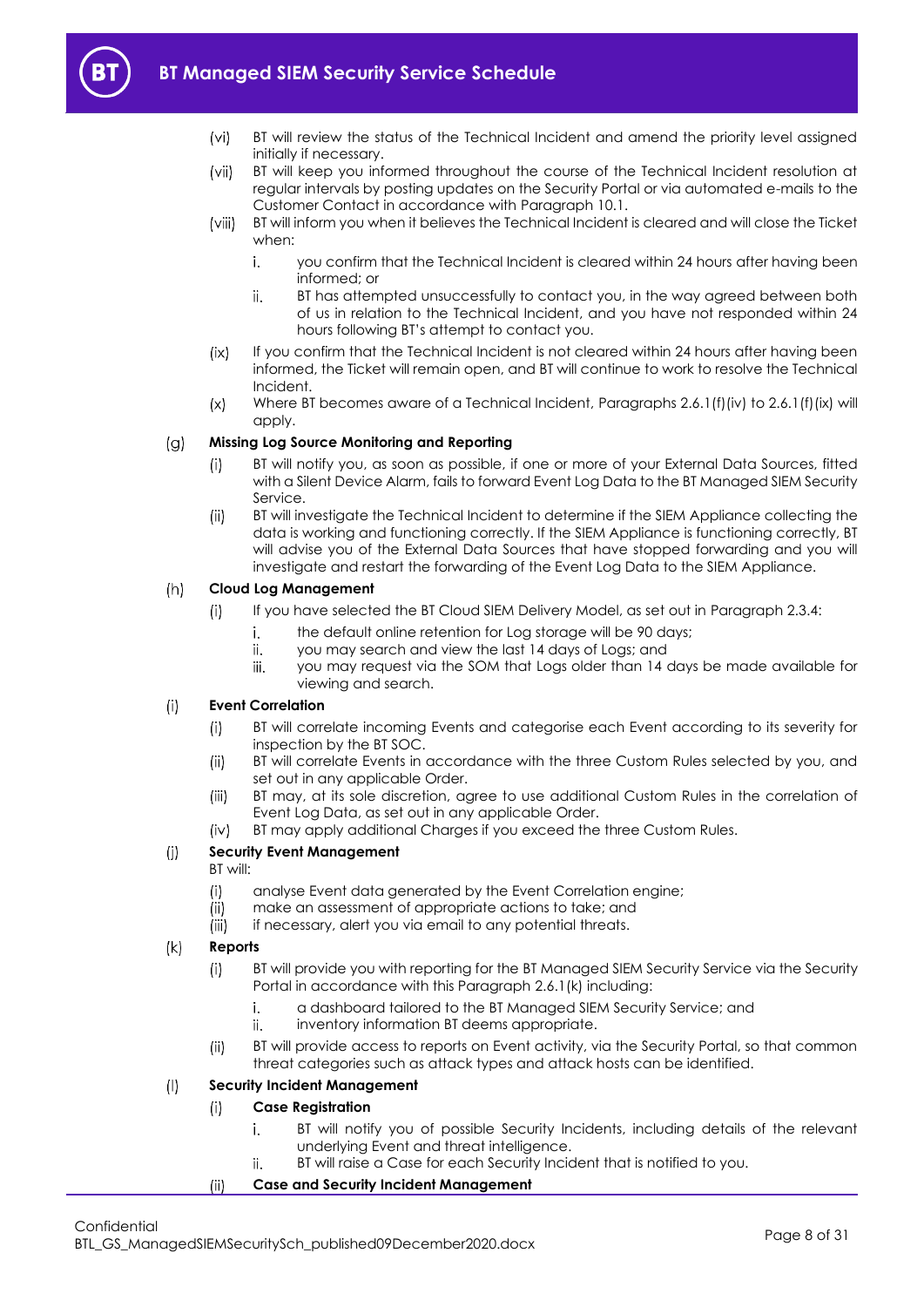Where a Case has been raised by BT in respect of any Security Incident, the BT SOC will contact your nominated customer service teams to:

- advise of any necessary remedial action they need to take; and i.
- ii. confirm that they have completed any necessary remedial action,

following which BT will close the Case. If your nominated customer service team does not take the necessary remedial action, BT is not responsible for the ongoing effects of the Security Incident.

### 2.6.2 **Foundation Plus**

#### **Proactive Monitoring**  $(n)$

- Both of us will agree a process for BT to contact you when it identifies an issue that impacts  $(i)$ the BT Managed SIEM Security Service.
- BT will use historic and current metrics captured via the monitoring of the BT Managed SIEM  $(ii)$ Security Service to forecast issues that may impact the performance of the BT Managed SIEM Security Service and make recommendations to you either through reporting on the Security Portal or by e-mail, as agreed by you.

#### $(b)$ **Licence Management and SIEM Appliance Upgrades**

- Where you select the BT Takeover Delivery Model for the BT Managed SIEM Security Service,  $(i)$ you will:
	- i. provide access to BT to any licence user centre, existing vendor support agreements, authorisation code(s) or other information required by specific vendors and provided at the time of provision for registering products;
	- ii. provide BT read and write access to your own vendor portals for licence and support accounts where there is an operational requirement including raising a vendor support request; and
	- iii. pay BT any vendor charges to reinstate any lapsed software licence agreements or vendor support agreements.

#### $(c)$ **Technical Incident and Fault Management**

- You will notify all Technical Incidents to the Service Desk directly or via the Security Portal.  $\left($ i
- $(i)$ If you notify the Technical Incident to the Service Desk directly you will have the option of communicating in the languages agreed with BT. If the Service Desk is required to escalate the Technical Incident within BT or to a third party vendor then you may be required to communicate in English only.
- If you have selected the Customer Owned Delivery Model or the BT Takeover Delivery  $(iii)$ Model and there is a fault in the Customer Equipment, BT will raise the necessary support requests on your behalf.

#### **Event Correlation**  $(d)$

- BT will correlate Events in accordance with the 15 Custom Rules selected by you, and set  $(i)$ out in any applicable order.
- $(ii)$ BT may apply additional Charges if you exceed the 15 Custom Rules.

#### **Reports and Security Incident Management**  $(e)$

### (i) **Case Registration**

- i. BT will notify you of possible Security Incidents, including details of the relevant underlying Event and threat intelligence.
- ii. Mitigation Planning: the SOM will provide you with guidance on preventing the recurrence of Security Incidents. This advice may include:

(a) advising on malware related to a botnet, known to use command and control servers, that your devices have attempted to connect to; and

(b) advising on blocking certain defined network traffic or specific Twitter feeds, at firewall, proxy, or other appropriate control point.

### 2.6.3 **Premium**

#### $(\alpha)$ **Technical Incident and Fault Management**

- You will agree with BT whether you report Incidents to the SOM directly or via the Security  $(i)$ Portal or to the regional Security Operations Centre.
- $(ii)$ You may request the regional Security Operations Centre but BT is not obliged to accept your request.

#### $(b)$ **Event Correlation**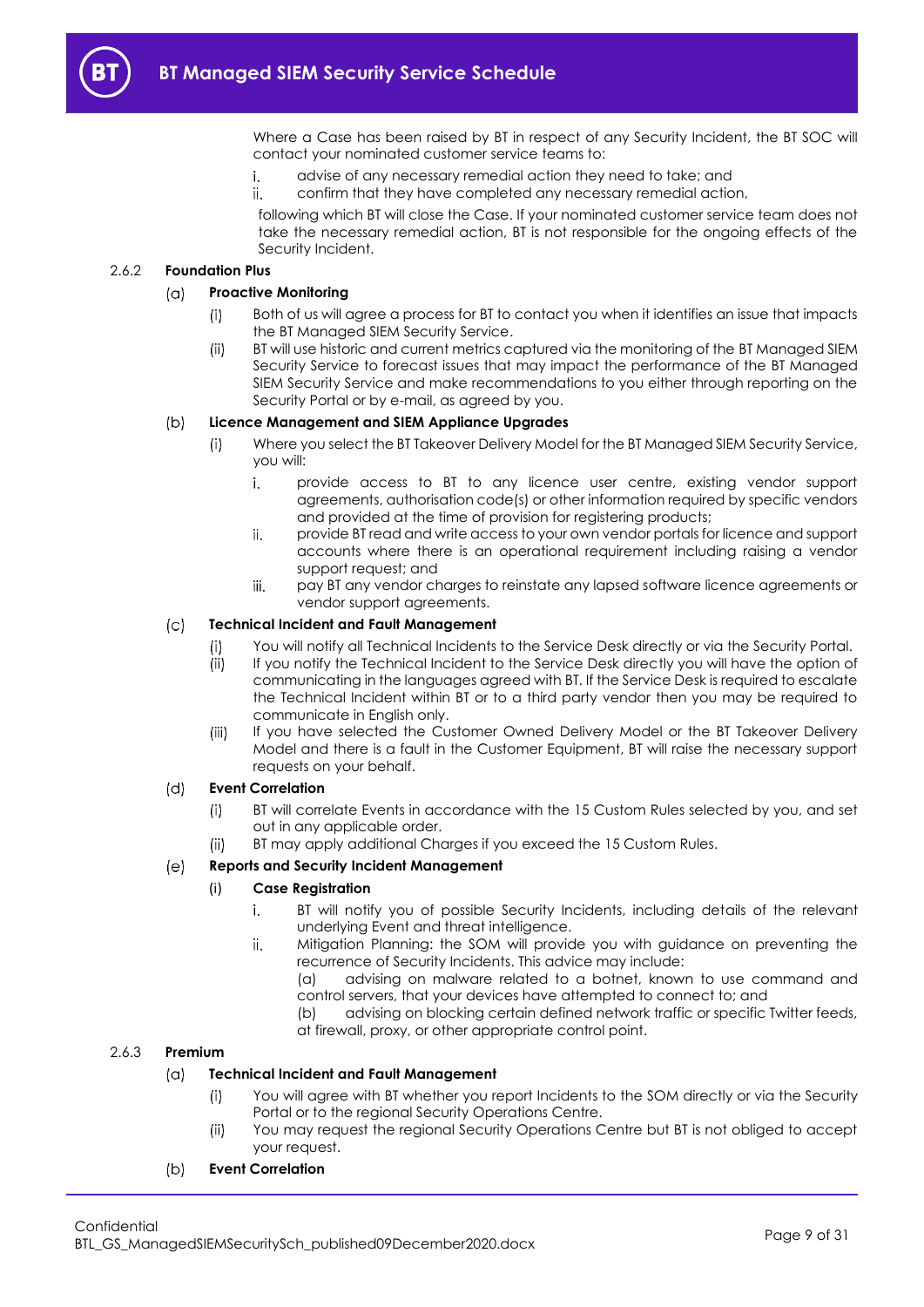

## **BT Managed SIEM Security Service Schedule**

- $(i)$ BT will correlate Events in accordance with the 30 Custom Rules selected by you, and set out in any applicable Order.
- $(ii)$ BT may apply additional Charges if you exceed the 30 Custom Rules.

#### $(c)$ **Reports and Security Incident Management**

- **Case Registration**  $(i)$ 
	- i. BT will notify you of possible Security Incidents, including details of the relevant underlying Event and threat intelligence.
	- The SOM will provide RCA Support and Ad Hoc Post Security Incident Activity ii. Support in relation to all Priority 1 Security Incidents.

### <span id="page-9-0"></span>2.7 **Continuous Improvement**

### <span id="page-9-1"></span>2.7.1 **Reviews**

#### $(a)$ **Foundation**

- $(i)$ The SOM will carry out a review six monthly as follows:
	- i. a BT Managed SIEM Security Service review, focussing on the performance of the BT Managed SIEM Security Service; and
		- ii. an end of life review on an ongoing basis. The SOM will provide you with a report summarising the SIEM Appliances, applications and software that are managed by BT on your behalf as part of the BT Managed SIEM Security Service that will go end of life within the following six months. The report will include SIEM Appliances, applications and software advised to you previously that are past end of life and that require immediate action by you.
- The SOM will provide you with a report on the review via the Security Portal.  $(ii)$
- iii) If requested by you and if agreed to by BT, both of us may hold a conference call to discuss the report.
- If BT has agreed to participate in a conference call you will ensure that any report the SOM  $(iv)$ provides you with will be reviewed by your suitably qualified personnel who are participating in the conference call prior to the conference call taking place.
- You will take appropriate action to address issues as recommended by the SOM:  $(v)$ 
	- i. in respect of the BT Managed SIEM Security Service including implementing security improvements as agreed with the SOM or as advised by the SOM as your responsibility; and
	- ii. in respect of the end of life review or as set out in the end of life review report.

#### <span id="page-9-2"></span> $(b)$ **Foundation Plus**

- The SOM will carry out a review monthly as follows:  $(i)$ 
	- i. a BT Managed SIEM Security Service review focussing on the performance of the BT Managed SIEM Security Service against Service Levels and Service Targets;
	- ii. a review of the effectiveness of the Custom Rules applied to your BT Managed SIEM Security Service and the need to fine tune or amend the Custom Rules; and
	- iii. an end of life review as set out in Paragrap[h 2.7.1\(a\)\(i\)ii.](#page-9-1)
- In addition to taking the action set out in Paragraph  $2.7.1(a)(v)$ , you will take appropriate  $(ii)$ action to address issues in respect of fine tuning or amending your Custom Rules as recommended by the SOM.

#### $(c)$ **Premium**

- $(i)$ The SOM will carry out a review at intervals agreed by both of us but not less than monthly as follows:
	- a BT Managed SIEM Security Service focussing on the performance of the BT i. Managed SIEM Security Service against Service Levels and Service Targets;
	- a review of the effectiveness of the Custom Rules applied to your BT Managed SIEM ii. Security Service and the need to fine tune or amend the Custom Rules; and
	- an end of life review as set out in Paragrap[h 2.7.1\(a\)\(i\)ii.](#page-9-1) iii.
- $(ii)$ The SOM will also carry out a six monthly Security Posture review. The SOM will create an action plan with the aim of improving your Security Posture;
- $(iii)$ In addition to taking the action set out in Paragraph  $2.7.1(a)(v)$ , you will take appropriate action to address issues in respect of fine tuning or amending your Custom Rules as recommended by the SOM.

### <span id="page-9-3"></span>2.7.2 **Vulnerability Management and Patching of SIEM Appliances**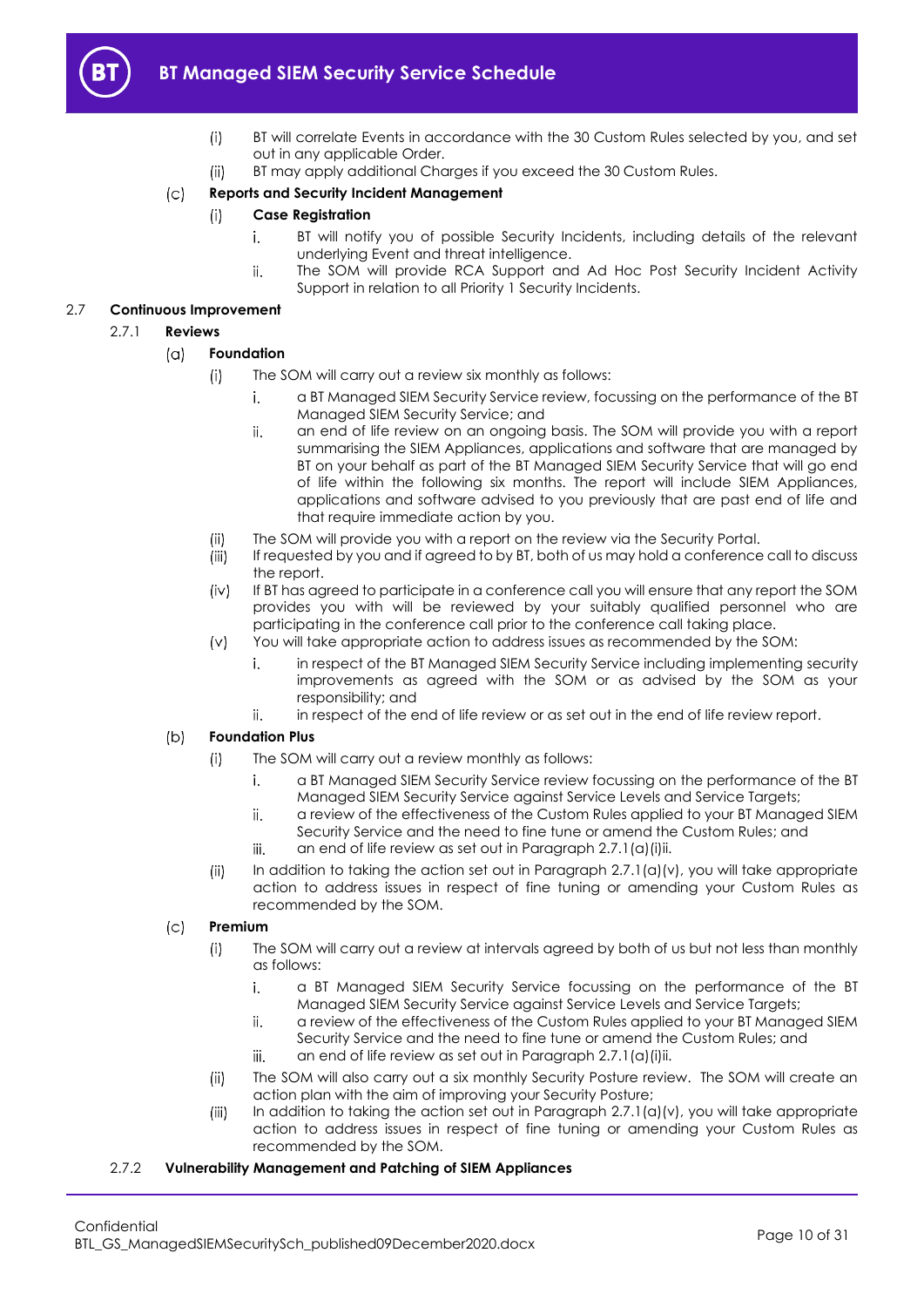<span id="page-10-0"></span> $\overline{a}$ 

| BT will rank all Patch updates as priority ranking in accordance with the CVSS and aims to have |
|-------------------------------------------------------------------------------------------------|
| the Patches ready for implementation as follows:                                                |

| <b>CVSS Score</b> | Target notification to you that the Patch is available<br>from vendor, BT has tested the Patch and the Patch<br>is ready for implementation |
|-------------------|---------------------------------------------------------------------------------------------------------------------------------------------|
|                   | Discretionary                                                                                                                               |
| $1 - 3$           | Discretionary during next Patch cycle (3 – 6 months)                                                                                        |
| $4 - 6$           | 28 days maximum                                                                                                                             |
| $7 - 10$          | 14 days maximum                                                                                                                             |

 $(b)$ Vulnerability Management and Patching of SIEM Appliances will only be available while the SIEM Appliance is supported by the vendor.

All communications in respect of Vulnerability and Patching of SIEM Appliances will be through  $\mathcal{L}$ the Security Portal.

#### <span id="page-10-1"></span> $(d)$ **Foundation**

- $(i)$ BT will not assess the configuration or contextual exposure of any SIEM Appliances to the Vulnerability.
- (ii) BT will use reasonable efforts to obtain a Patch for the Vulnerability from the SIEM Appliance vendor and will then test the Patch for implementation and BT`s ability to roll-back the software to the level prior to implementing the Patch. Once testing is complete, BT will advise you that the Patch is available for implementing and provide additional information, where available, to support you in deciding whether to install the Patch or not.
- (iii) You will assess the suitability for deployment of the Patches that BT advises are available to address notified Vulnerabilities within your specific environment and for any postimplementation testing.
- <span id="page-10-2"></span>(iv) BT may implement Patches with a High CVSS score or a Medium CVSS score, on your request, at an additional Charge.
- (v) BT will implement a Patch for a Vulnerability with a Critical CVSS score, subject to your agreement and also agreeing an implementation time slot with you.
- (vi) BT will provide a secure mechanism on the Security Portal for you to confirm your agreement to BT implementing a Patch that BT has recommended.
- (vii) BT will specify an implementation window for BT to implement the Patches which will be typically a weekly six hour window outside of Business Hours for the Site where the SIEM Appliance is situated.
- (viii) BT will apply the Patch in the specified implementation window and confirm to you via the Security Portal when the Patch has been implemented.
- <span id="page-10-4"></span>(ix) BT will roll the Patch back upon your request in the event that you detect undesirable sideeffects. Any activity by BT required to resolve issues resulting from the implementation of a Patch is not covered by the Vulnerability Management and Patching and BT will invoice you for reasonable additional Charges.
- (x) If you do not consent to accept and implement a Patch within 14 days of notification by BT of a recommended Patch, or if you request that an installed Patch is reversed out due to your specific undesirable side-effects, BT will be under no further obligation to provide further Vulnerability Management and Patching in respect of that Patch and will not have any liability for potential exposure should a threat subsequently exploit that related Vulnerability.

#### $(e)$ **Foundation Plus**

- BT will implement a Patch for a Vulnerability with a Critical CVSS score and a High CVSS  $(i)$ score and latest stable variant of the vendor's general availability code, subject to your agreement and also agreeing an implementation time slot with you.
- $(ii)$ BT may implement Patches with a Medium CVSS score, on your request, at an additional Charge.

#### <span id="page-10-3"></span> $(f)$ **Premium**

BT will implement a Patch for a Vulnerability with a Critical CVSS score, a High CVSS score  $(i)$ and a Medium CVSS score and latest stable variant of the vendor's general availability code, subject to your agreement and also agreeing an implementation time slot with you.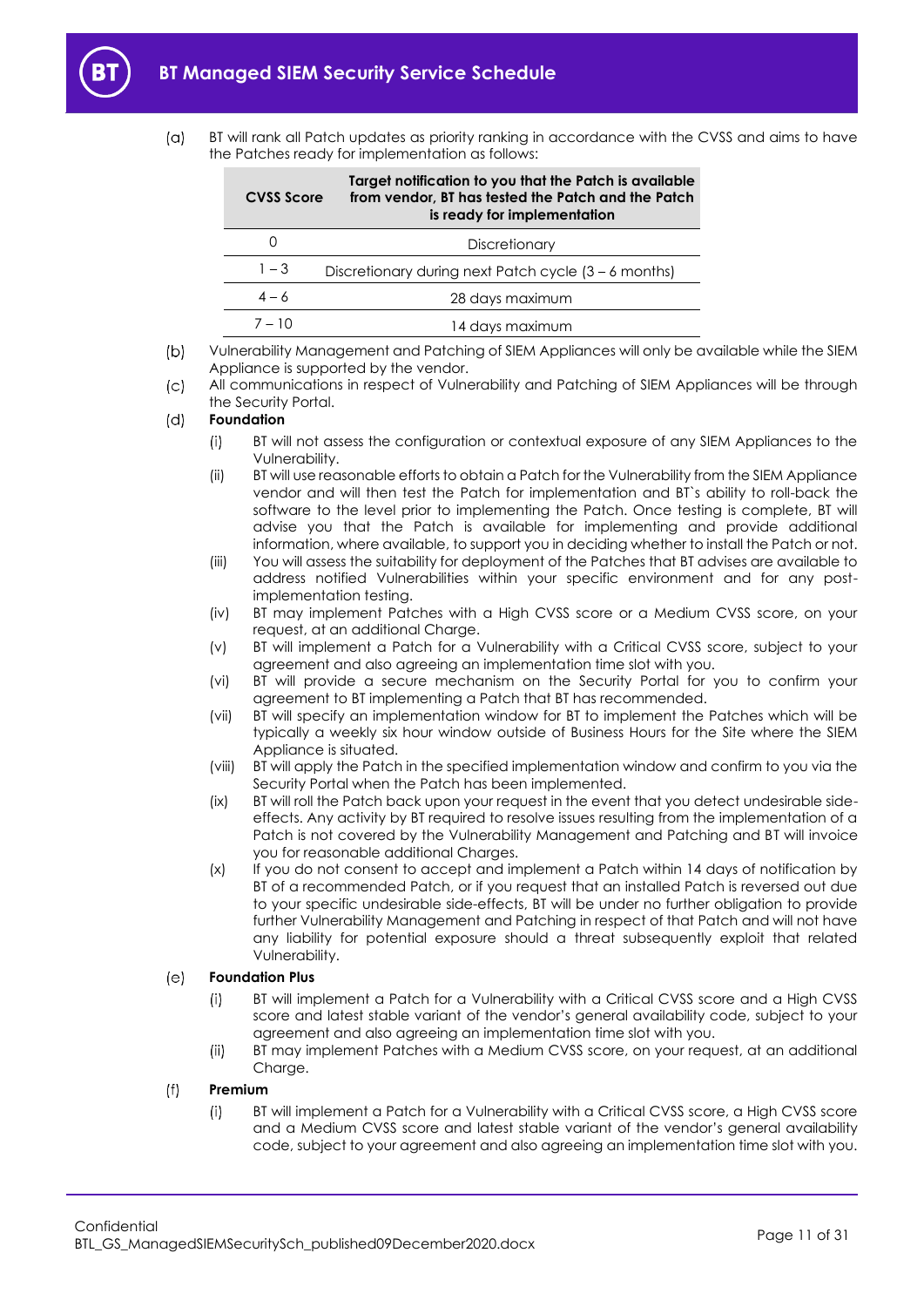<span id="page-11-4"></span>

- $(ii)$ BT may implement Patches quicker than the implementation time set out in the table in Paragraph [2.7.2\(a\)](#page-10-0) based on your own perceived risk of the Vulnerability, on your request, at an additional Charge.
- As part of the testing carried out on the Patch for implementation under Paragraph  $(iii)$ 2.7.2(d[\)\(ii\)1\(ii\),](#page-10-1) BT will take into account your known infrastructure and specific SIEM Appliance features.
- BT will agree its test plan for the Patches with you.  $(iv)$

### <span id="page-11-0"></span>2.7.3 **Custom Rules Change Management Process**

- $(a)$ BT will implement changes to the Custom Rules in response to your request subject to the following process:
	- the authorised Customer Contact will submit requests to change the Custom Rules through  $(i)$ the Security Portal, providing sufficient detail and clear instructions as to any changes required;
	- $(ii)$ BT will check each request for its complexity and assess whether the change should be completed via the Custom Rules Change Management Process or whether it requires to proceed in accordance with Clause 31 (Service Amendment) of the General Terms;
	- $(iii)$ only changes to Custom Rules will be completed via the Custom Rules Change Management Process;
	- $(iv)$ any change you request requiring physical changes to the BT Managed SIEM Security Service including SIEM Appliance upgrades, additional hardware or licences will proceed in accordance with Clause 31 (Service Amendment) of the General Terms; and
	- BT may provide you with Professional Services at an additional Charge, at your request, to  $(v)$ assist you in writing your change request.

#### <span id="page-11-5"></span> $(b)$ **Foundation**

- BT will provide secure access to the Security Portal to all pre-agreed and authorised  $(i)$ Customer Contacts to enable you to submit your change requests.
- $(ii)$ Simple Changes subject to the Reasonable Use Policy set out in Paragraph [2.7.3\(b\)\(v\)](#page-11-1) are included in the Charges.
- $(iii)$ Complex Change requests will proceed in accordance with Clause 31 (Service Amendment) of the General Terms and BT will charge you the cost of implementing Complex Changes.
- $(iv)$ BT will communicate the status of change requests via e-mail to the Customer Contact requesting the change and the status will be available also on the Security Portal for a period of six months.
- <span id="page-11-3"></span><span id="page-11-2"></span><span id="page-11-1"></span>BT will apply the following "reasonable use" restrictions ("**Reasonable Use Policy**") for  $(v)$ changes to the Custom Rules:
	- i. you will not raise Standard Change requests more frequently than:
		- a. six per month per SIEM Appliance in respect of Foundation;
		- b. eight per month per SIEM Appliance in respect of Foundation Plus; and
		- c. 10 per month per SIEM Appliance in respect of Premium;
	- ii. you will not raise Urgent Change requests more frequently than:
		- a. one per month per SIEM Appliance in respect of Foundation;
		- b. two per month per SIEM Appliance in respect of Foundation Plus; and
		- c. three per month per SIEM Appliance in respect of Premium.
	- iii. where BT's measurements show that change requests are being raised more frequently than as set out in Paragraphs [2.7.3\(b\)\(v\)i](#page-11-2) and [2.7.3\(b\)\(v\)ii,](#page-11-3) BT may, either:
		- a. aggregate your requests over a period of time, so that they may be implemented more efficiently. In this event there may be some implementation delays; or
		- b. review your requirements and agree with you an appropriate alternative implementation process and any associated charges.
- <span id="page-11-7"></span> $(vi)$ You will not, and ensure that Users with access to the Security Portal do not submit any unauthorised changes.
- <span id="page-11-6"></span> $(vii)$ BT will use reasonable endeavours to implement an Emergency Change as quickly as is reasonably practicable. BT may charge you the cost of implementing an Emergency Change.
- $(viii)$ BT may implement an Emergency Change without your approval.
- $(ix)$ You are deemed to have approved all changes to the Custom Rules that you submit to **BT.**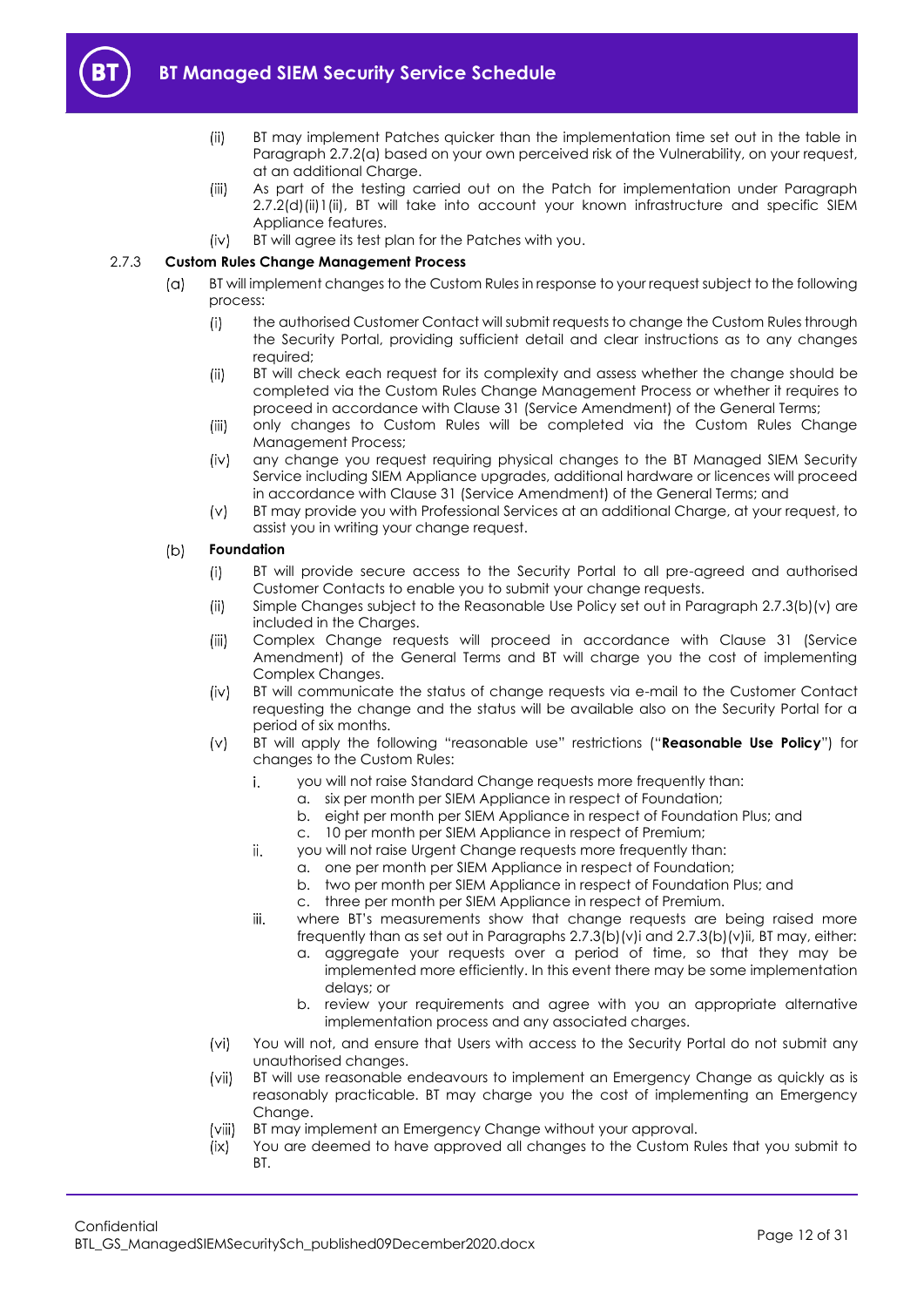

 $(x)$ You are responsible for the impact of BT implementing the changes and BT is not liable for any consequences arising from the impact of the implementation of the changes.

#### $(c)$ **Foundation Plus**

The authorised Customer Contact may submit requests to modify the Custom Rules either  $(i)$ through the Security Portal or direct to the SOM.

#### $(d)$ **Premium**

- i. BT will use reasonable endeavours to identify errors or potential unforeseen consequences of your requested Simple Changes and Complex Changes and advise you appropriately and will not be liable for any consequence arising from:
- ii. your miss-specification of your security requirements in relation to the Custom Rules; or
- iii. unforeseen consequences of a correctly specified and correctly implemented Custom Rule.

### <span id="page-12-0"></span>**3 Service Options**

BT will provide you with the following option ("**Service Option**") as set out in any applicable Order and in accordance with the details as set out in that Order:

- <span id="page-12-4"></span>3.1 High Availability Configuration (HAC)
	- 3.1.1 BT will provide High Availability Configuration (HAC) for one or more pairs of SIEM Appliances.
	- 3.1.2 As SIEM Appliances of identical specification may be required.
	- 3.1.3 BT may configure the SIEM Appliance pairs as Active-Active or Active-Passive, as set out in any applicable Order.
	- 3.1.4 HAC of SIEM Appliance pairs may require the SIEM Appliances to be located at the same Site and directly interconnected by a physical cable, as set out in any applicable Order.
	- 3.1.5 If a SIEM Appliance fails, the throughput performance of Active-Active SIEM Appliance pairs may be reduced, unless the paired SIEM Appliances each have the capacity to handle the full load independently.
- 3.2 Service Option may not be available in all countries or on all SIEM appliances.

### <span id="page-12-1"></span>**4 Service Management Boundary**

- <span id="page-12-5"></span>4.1 BT will provide and manage the BT Managed SIEM Security Service in accordance with Parts A, B and C of this Schedule and as set out in any applicable Order, ("**Service Management Boundary**").
- 4.2 BT will have no responsibility for the BT Managed SIEM Security Service outside the Service Management Boundary.
- 4.3 BT does not make any representations, whether express or implied, about whether the BT Managed SIEM Security Service will operate in combination with any Customer Equipment or other equipment and software.
- 4.4 Service Restrictions
	- 4.4.1 BT will not be liable if BT is unable to deliver the BT Managed SIEM Security Service, or any part of the BT Managed SIEM Security Service, because of lack of capacity, or any other limitations on Customer Equipment.
	- 4.4.2 BT does not guarantee that the BT Managed SIEM Security Service will detect or block all malicious threats.
	- 4.4.3 Certain Delivery Models and the Service Option may have minimum specifications for Customer Equipment and Enabling Services, as communicated to you by BT. BT will not be liable for any inability to provide the BT Managed SIEM Security Service, or any degradation of the BT Managed SIEM Security Service, if you do not have and maintain the Customer Equipment or Enabling Services to the required specification.

### <span id="page-12-2"></span>**5 Associated Services and Third Parties**

- <span id="page-12-3"></span>5.1 You will have the following services in place that will connect to the BT Managed SIEM Security Service and are necessary for the BT Managed SIEM Security Service to function and will ensure that these services meet the minimum technical requirements that BT specifies:
	- 5.1.1 Internet connectivity;
	- 5.1.2 WAN connectivity;
	- 5.1.3 LAN connectivity and associated infrastructure;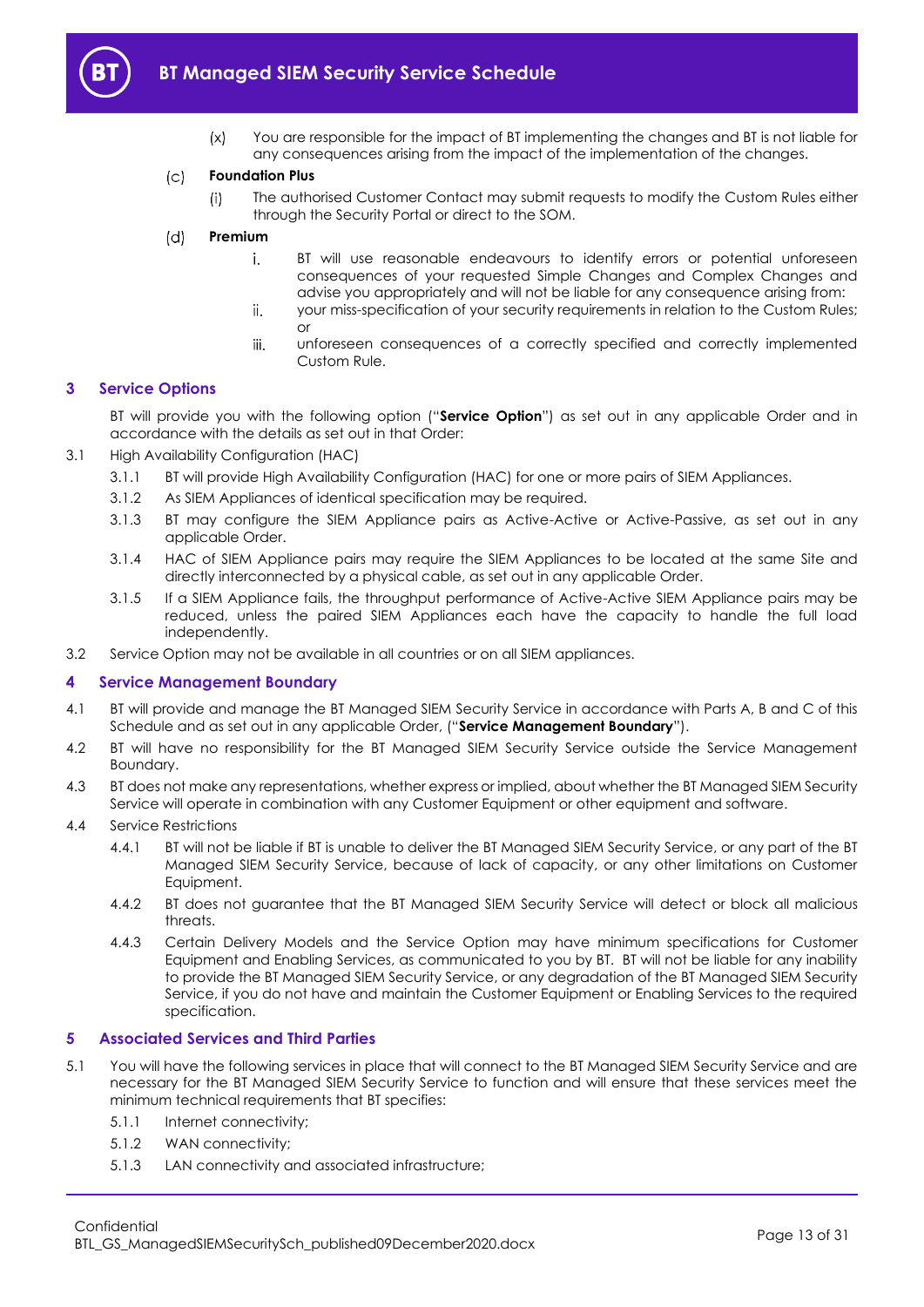

- 5.1.4 any additional switches that may be required for the BT Managed SIEM Security Service that are not provided by BT as set out in any applicable Order;
- 5.1.5 any server platforms that may be required for the BT Managed SIEM Security Service; and
- 5.1.6 SIEM Appliances, if you have selected the BT Takeover Delivery Model,

### (each an "**Enabling Service**").

5.2 If BT provides you with any services other than the BT Managed SIEM Security Service, including, but not limited to any Enabling Service, this Schedule will not apply to those services and those services will be governed by their separate terms.

### <span id="page-13-0"></span>**6 Equipment**

### 6.1 **Use of BT Equipment and Purchased Equipment**

In relation to BT Equipment, and until title in any Purchased Equipment transfers to you in accordance with Paragraph [6.3.2,](#page-14-0) you will:

- 6.1.1 keep the BT Equipment and Purchased Equipment safe and without risk to health;
- 6.1.2 only use the BT Equipment and Purchased Equipment, or allow it to be used, in accordance with any instructions or authorisation BT may give and for the purpose for which it is designed;
- 6.1.3 not move the BT Equipment or Purchased Equipment or any part of it from the Site(s) without BT's written consent and, including after title in any Purchased Equipment transfers to you in accordance with Paragraph [6.3.2](#page-14-0), you will pay BT's costs and expenses reasonably incurred as a result of such move or relocation;
- 6.1.4 not make any alterations or attachments to, or otherwise interfere with, the BT Equipment or Purchased Equipment, including after title in any Purchased Equipment transfers to you in accordance with Paragrap[h 6.3.2,](#page-14-0) nor permit any person (other than a person authorised by BT) to do so, without BT's prior written consent and, if BT gives its consent, agree that any alterations or attachments are part of the BT Equipment or Purchased Equipment;
- 6.1.5 not sell, charge, assign, transfer or dispose of or part with possession of the BT Equipment or Purchased Equipment or any part of it;
- 6.1.6 not allow any lien, encumbrance or security interest over the BT Equipment or Purchased Equipment, nor pledge the credit of BT for the repair of the BT Equipment or Purchased Equipment or otherwise;
- 6.1.7 not claim to be owner of the BT Equipment and Purchased Equipment and ensure that the owner of the Site(s) will not claim ownership of the BT Equipment or Purchased Equipment, even where the BT Equipment or Purchased Equipment is fixed to the Site(s);
- 6.1.8 obtain appropriate insurance against any damage to or theft or loss of the BT Equipment and Purchased Equipment;
- 6.1.9 in addition to any other rights that BT may have, reimburse BT for any losses, costs or liabilities arising from your use or misuse of the BT Equipment or Purchased Equipment or where the BT Equipment or Purchased Equipment is damaged, stolen or lost, except where the loss or damage to BT Equipment or Purchased Equipment is a result of fair wear and tear or caused by BT;
- 6.1.10 ensure that the BT Equipment or Purchased Equipment appears in BT's name in your accounting books;
- 6.1.11 where there is a threatened seizure of the BT Equipment and Purchased Equipment, or an Insolvency Event applies to you, immediately provide BT with Notice so that BT may take action to repossess the BT Equipment and Purchased Equipment; and
- 6.1.12 notify any interested third parties that BT owns the BT Equipment and Purchased Equipment.

### 6.2 **BT Equipment**

- 6.2.1 BT Equipment will remain BT's property at all times and risk in BT Equipment will pass to you upon delivery, whether or not the BT Equipment has been installed.
- 6.2.2 You will be liable to BT for any loss of or damage to BT Equipment, except where the loss or damage is a result of fair wear and tear or caused by BT.

### 6.3 **Purchased Equipment**

- <span id="page-13-1"></span>6.3.1 Delivery and Installation of Purchased Equipment
	- You will provide BT with the name and contact details of at least one individual who is responsible  $(a)$ for receiving the Purchased Equipment at the Site(s).
	- $(b)$ Where a Site is located within the EU, BT will dispatch any Purchased Equipment for delivery to the applicable Site as set out in any applicable Order.
	- $(c)$ Where a Site is located outside the EU: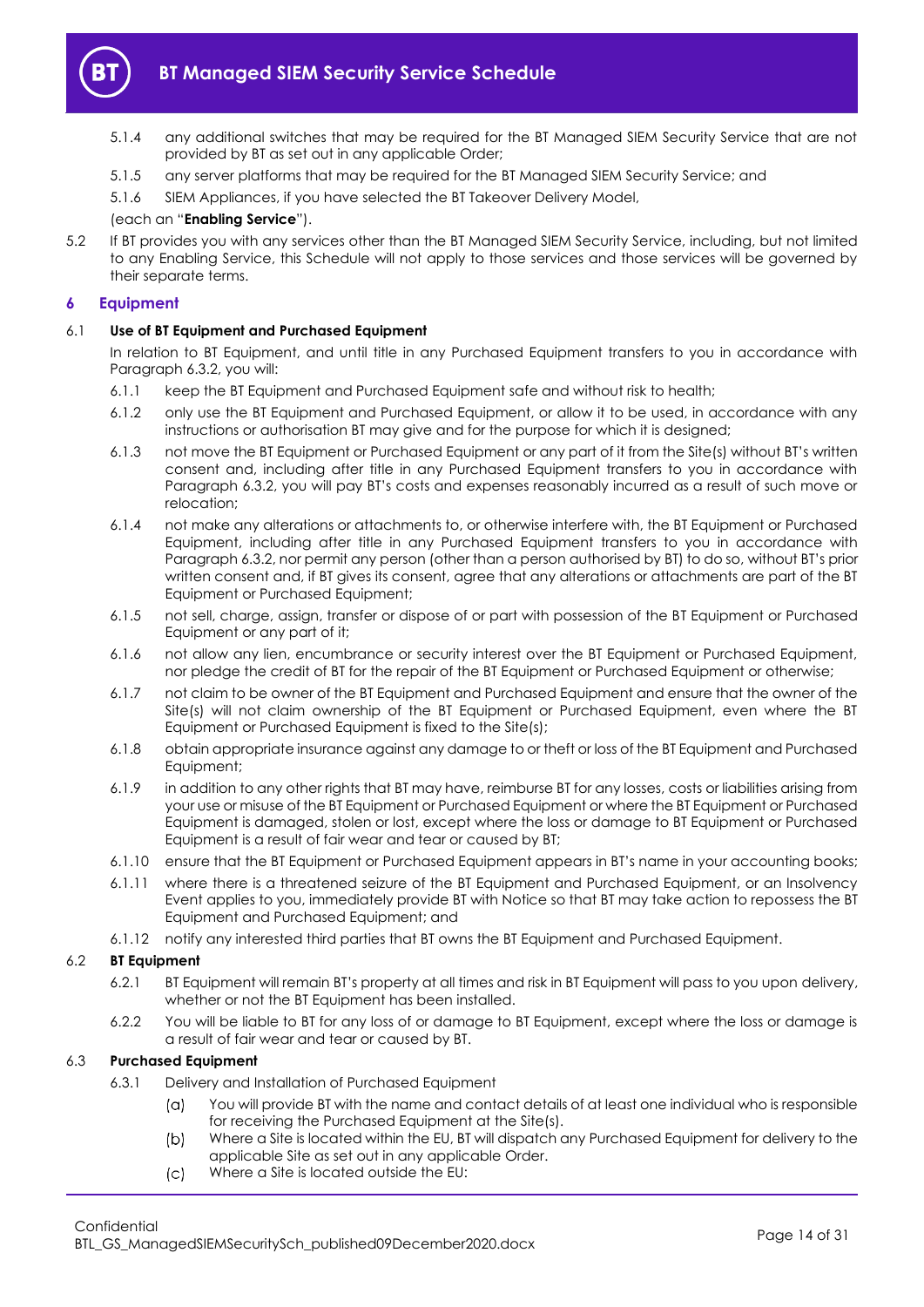<span id="page-14-1"></span>

- $(i)$ you will act as the importer of record, clear the Purchased Equipment through the applicable customs authority in the destination country and be liable for any import tax, duty or excise duty incurred, and, if requested by BT, provide authorisation as soon as practicable, authorising BT or BT's agent to carry out BT's obligations as shipping agent. If you cannot give BT such authorisation, you will fulfil the shipping agent obligations on BT's behalf at your own cost; and
- $(ii)$ subject to your compliance with Paragraph [6.3.1\(c\)\(i\):](#page-14-1)
	- BT will deliver any Purchased Equipment to the applicable port of entry in the i. destination country in accordance with Paragrap[h 6.3.1\(b\);](#page-13-1) or
	- ii. if agreed between both of us in any applicable Order, BT will arrange shipping services to deliver the Purchased Equipment to the final destination address(es) as set out in any applicable Order.
- Where a Site is located within the EU, BT will, subject to Paragraph [6.3.1\(e\),](#page-14-2) install any Purchased  $(d)$ Equipment at the applicable Site(s), and:
	- $(i)$ test Purchased Equipment to ensure that it is ready for use; and
	- $(i)$ on the date that BT has completed those tests, confirm to you that the Purchased Equipment is available for you to carry out any Controlled Deployment Custom Rules Optimisation and Acceptance Tests in accordance with Paragraphs [8.2](#page-19-2) and [9.2.](#page-22-0)
- <span id="page-14-2"></span> $(e)$ Where a Site is located within a country in the EU other than the Territory, BT will not:
	- sell you the Purchased Equipment if you are not VAT-registered in the delivery country; and  $(i)$
	- $(ii)$ install the Purchased Equipment unless the Reverse Charge Mechanism applies to such services in that country.
- $(f)$ Where a Site is located outside the EU, BT will, subject to your compliance with Paragraph [6.3.1\(c\)\(i\),](#page-14-1) only sell you Purchased Equipment and not any associated installation.
- In order to provide you with the Purchased Equipment and any installation services as set out in  $(g)$ the Order, BT may transfer the provision and installation of Purchased Equipment outside the Territory to a BT Affiliate or a third party in accordance with Clause 26 of the General Terms.

### <span id="page-14-0"></span>6.3.2 **Transfer of Title and Risk**

- Where the Purchased Equipment is delivered to a Site that is located within the Territory:  $(a)$ 
	- title in the Purchased Equipment (except for the Intellectual Property Rights) will pass to  $(i)$ you when you have paid for the Purchased Equipment in full;
	- where BT delivers or installs the Purchased Equipment, risk will pass to you on delivery of the  $(ii)$ Purchased Equipment, but you will not be liable for any loss or damage that is caused by BT's negligence; and
	- $(iii)$ where BT does not deliver or install the Purchased Equipment, risk will pass to you when you take possession of the Purchased Equipment.
- $(b)$ Where the Purchased Equipment is delivered to a Site that is not located within the Territory:
	- title in the Purchased Equipment (except for the Intellectual Property Rights) will pass to  $(i)$ you upon dispatch from the final shipping point in the Territory (or in transit where shipped from outside the Territory); and
	- $(ii)$ risk in the Purchased Equipment will pass to you in accordance with Incoterms® 2010 DAP, but you will not be liable for any loss or damage that is caused by BT's negligence.

### 6.3.3 **Acceptance of Purchased Equipment**

- $(a)$ Where a Site is located within the Territory, BT will treat the Purchased Equipment as accepted:
	- $(i)$ where BT does not install the Purchased Equipment, when you take delivery or possession of the Purchased Equipment; and
	- $(ii)$ where BT installs the Purchased Equipment, the earlier of:
		- the Service Start Date; and i.
		- ii. where you notify BT in writing that the Purchased Equipment has not passed the Acceptance Tests but that is due to minor Technical Incidents that do not affect the Purchased Equipment's performance, the date of that Notice.
- $(b)$ Where a Site is not located within the Territory, we will treat the Purchased Equipment as accepted on signature for the delivery at the port of entry, or at the final delivery address(es) that BT has agreed with you where BT is shipping the Purchased Equipment.

### <span id="page-14-3"></span>6.3.4 **Warranty**

During the applicable warranty period as set out in the Supplier Annex attached to the Order (or  $(a)$ any other period that BT advises you in a Notice), if you report to BT in accordance with Paragraph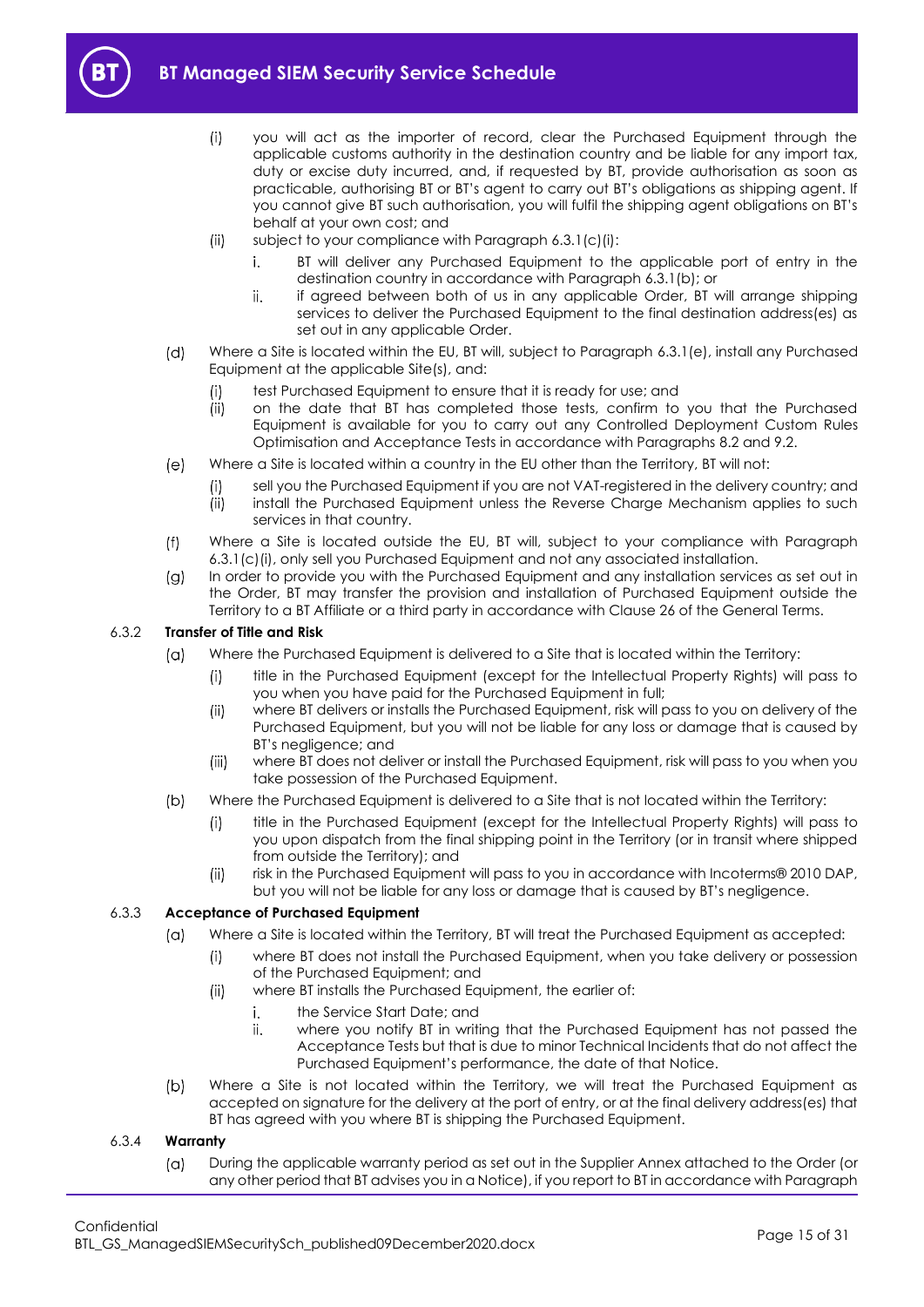[2.6.1\(f\)](#page-6-2) that there is a Technical Incident in the Purchased Equipment due to faulty design, manufacture or materials, or BT's negligence, BT will, or will arrange for the manufacturer or other third party to, replace or (at BT's option) repair the part affected by, or causing, the Technical Incident free of charge, unless:

- $(i)$ the Purchased Equipment has not been properly kept, used or maintained in accordance with the manufacturer's or BT's instructions, if any;
- the Purchased Equipment has been modified without BT's written consent;  $(ii)$
- (iii) the Technical Incident is due to damage, interference with or maintenance of Purchased Equipment by persons other than BT or a third party authorised by BT; or
- $(iv)$ the Technical Incident is due to faulty design by you where the Purchased Equipment has been customised or integrated into your systems to your design.
- If requested by BT, you will return the Purchased Equipment affected by a Technical Incident to  $(b)$ BT or to the manufacturer or other third party, in accordance with BT's instructions, for repair or replacement in accordance with Paragraph [6.3.4\(a\).](#page-14-3)
- $(c)$ BT does not warrant that the Software supplied in accordance with the Contract is free from Incidents, but BT will remedy any defects that materially impair performance (where necessary, by arrangement between both of us) within a reasonable time.

### 6.3.5 **Security**

- $(a)$ You will ensure the proper use of any user names, personal identification numbers and passwords used with the Purchased Equipment, and you will take all necessary steps to ensure that they are kept confidential, secure and not made available to unauthorised persons.
- $(b)$ BT does not guarantee the security of the Purchased Equipment against unauthorised or unlawful access or use.
- 6.3.6 Software Licence

On and from the Service Start Date, or, where BT installs any Purchased Equipment, from the date of installation, you will comply with the provisions of any Software licences provided with or as part of any Purchased Equipment.

### <span id="page-15-4"></span><span id="page-15-1"></span>6.4 **WEEE Directive**

### **In relation to Purchased Equipment:**

- 6.4.1 You will comply with Article 13 of the Waste Electrical and Electronic Equipment Directive 2012 ("**WEEE Directive**") for the costs of collection, treatment, recovery, recycling and environmentally sound disposal of any equipment supplied under the Contract that has become waste electrical and electronic equipment ("**WEEE**").
- 6.4.2 For the purposes of Article 13 of the WEEE Directive this Paragraph [6.4](#page-15-1) is an alternative arrangement to finance the collection, treatment, recovery, recycling and environmentally sound disposal of WEEE.
- 6.4.3 You will comply with any information recording or reporting obligations imposed by the WEEE Directive.

### 6.5 **Sale of Goods**

The UN Convention on Contracts for the International Sale of Goods will not apply to the Contract.

### <span id="page-15-0"></span>**7 Specific Terms**

### 7.1 **Minimum Period of Service and Renewal Periods**

- 7.1.1 Unless one of us gives Notice to the other of an intention to terminate the BT Managed SIEM Security Service at least 90 days before the end of the Minimum Period of Service or a Renewal Period, at the end of the Minimum Period of Service or Renewal Period the BT Managed SIEM Security Service will automatically extend for a Renewal Period and:
	- BT will continue to provide the BT Managed SIEM Security Service;  $(a)$
	- $(b)$ the Charges applicable during the Minimum Period of Service or Renewal Period may cease to apply and BT may propose changes to the Charges in accordance with Paragraph [7.1.3.](#page-15-2) If BT proposes changes to the Charges, BT will invoice you the Charges agreed in accordance with Paragraph [7.1.4.](#page-15-3) from expiry of the Minimum Period of Service or the Renewal Period; and
	- $(c)$ both of us will continue to perform each of our obligations in accordance with the Contract.
- 7.1.2 If either of us gives Notice to the other of an intention to terminate the BT Managed SIEM Security Service, BT will cease delivering the BT Managed SIEM Security Service at the time of 23:59 on the last day of the Minimum Period of Service or subsequent Renewal Period.
- <span id="page-15-2"></span>7.1.3 BT may propose changes to this Schedule or the Charges (or both) by giving you Notice at least 90 days prior to the end of the Minimum Period of Service and each Renewal Period ("Notice to Amend").
- <span id="page-15-3"></span>7.1.4 Within 21 days of any Notice to Amend, you will provide BT Notice: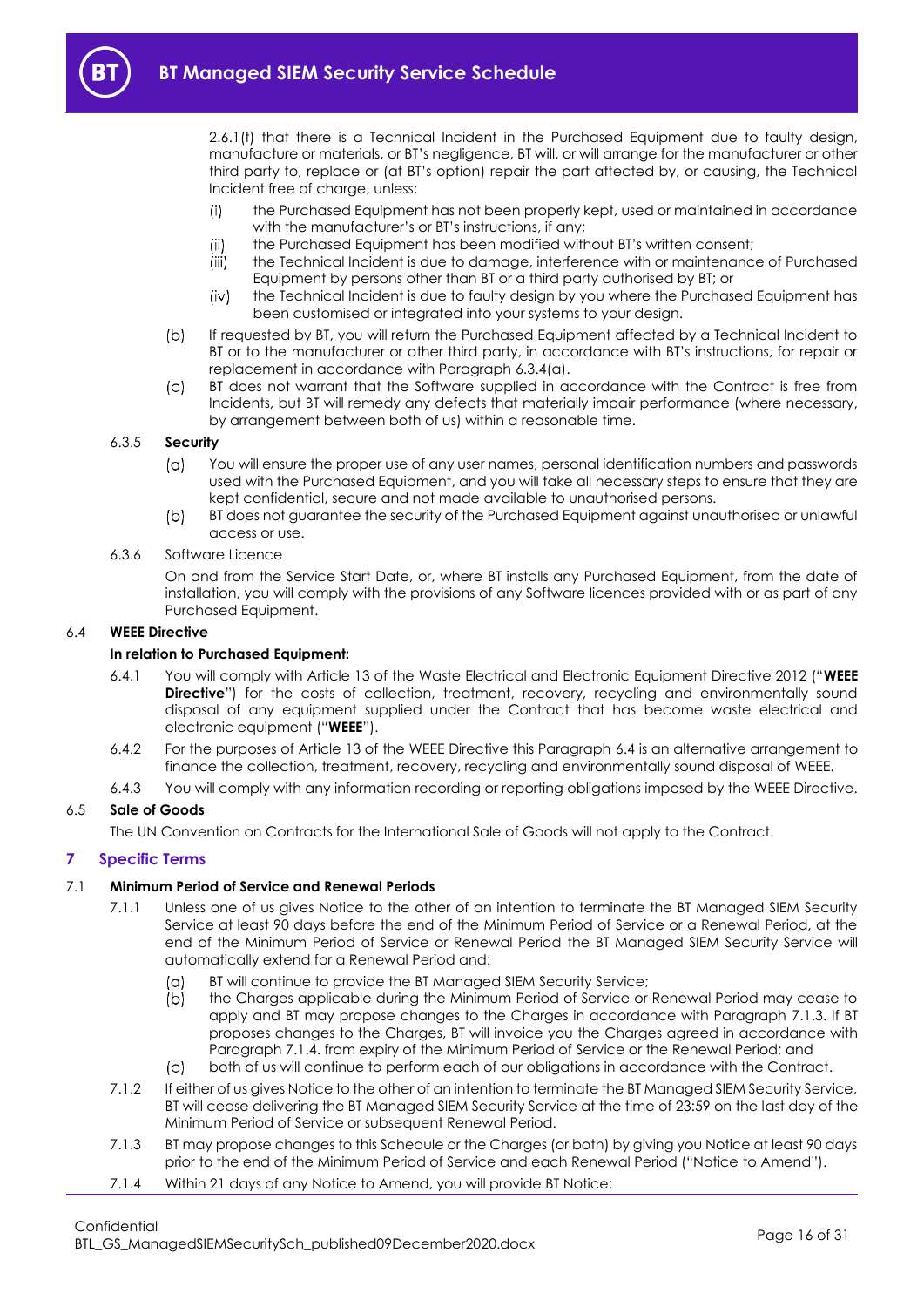

- 
- $(a)$ agreeing to the changes BT proposed, in which case those changes will apply from the beginning of the following Renewal Period;
- <span id="page-16-1"></span> $(b)$ requesting revisions to the changes BT proposed, in which case both of us will enter into good faith negotiations for the remainder of that Minimum Period of Service or Renewal Period, as applicable, and, if agreement is reached, the agreed changes will apply from the beginning of the following Renewal Period; or
- $(c)$ terminating the Contract at the end of the Minimum Period of Service or Renewal Period, as applicable.
- <span id="page-16-2"></span>7.1.5 If we have not reached agreement in accordance with Paragraph [7.1.4\(b\)](#page-16-1) by the end of the Minimum Period of Service or the Renewal Period, the terms of this Schedule will continue to apply from the beginning of the following Renewal Period unless you give Notice in accordance with Paragraph [7.1.4\(c\)](#page-16-2) or BT may give Notice of termination, in which case BT will cease delivering the BT Managed SIEM Security Service at the time of 23:59 on the last day of the Minimum Period of Service or subsequent Renewal Period as applicable.

### 7.2 **Customer Committed Date**

- 7.2.1 If you request a change to the BT Managed SIEM Security Service or any part of the BT Managed SIEM Security Service, then BT may revise the Customer Committed Date to accommodate that change.
- 7.2.2 BT may expedite delivery of the BT Managed SIEM Security Service for operational reasons or in response to a request from you, but this will not revise the Customer Committed Date.

### <span id="page-16-7"></span><span id="page-16-3"></span><span id="page-16-0"></span>7.3 **Service Transition**

- 7.3.1 If you are transitioning your existing services or any SIEM solution to BT, you will provide any information or access BT reasonably requests, in accordance with any applicable Order, including:
	- $(a)$ an inventory list with information for each SIEM Appliance to be transitioned with relevant specifications, including:
		- make and model of the SIEM Appliance(s);  $(i)$
		- the location of the SIEM Appliance(s);  $(ii)$
		- $(iii)$ software licence information;
		- $(iv)$ network diagrams;
		- SIEM Appliance(s) name and IP Address; and  $(v)$
		- (vi) details of any third party contracts, service level agreements and equipment;
	- $(b)$ access to any licence user centre;
	- $(c)$ any authorisation codes;
	- ÌdÌ access and remote management access to your SIEM Appliance(s), at least 20 Business Days prior to the Service Start Date; and
	- $(e)$ copies of relevant extracts of your supplier support contracts. BT will assume that the existing service level agreements with the relevant supplier remain the same as set out in the copies provided to BT, unless you provide BT Notice.
- 7.3.2 BT may require the SIEM solution to pass a Transition Test prior to the commencement of the BT Managed SIEM Security Service.
- <span id="page-16-6"></span><span id="page-16-5"></span>7.3.3 If any SIEM solution fails the Transition Test:
	- $(\alpha)$ you will authorise BT to carry out any remedial work required to bring the SIEM Appliance(s) to either the appropriate software and hardware level or standard and you will pay BT's charges for such remedial work as agreed by both of us; or
	- $(b)$ you will arrange at your own expense for remedial work to bring the SIEM Appliance (s) to either the appropriate software and hardware level or standard required. BT may arrange further Transition Tests for which BT may raise a Charge; or
	- $(c)$ you may change the inventory provided in accordance with Paragraph [7.3.1\(a\)](#page-16-3) to remove the SIEM Appliance(s) which has failed the Transition Test, subject to Paragraph [7.3.4,](#page-16-4) and BT may provide you with the option to purchase a suitable alternative; or
	- $(d)$ BT may terminate the BT Managed SIEM Security Service or any Order on 30 days' written Notice and you will pay BT the relevant Charges for the Transition Test(s).
- <span id="page-16-4"></span>7.3.4 Any changes to the inventory provided in accordance with Paragraph [7.3.1\(a\)](#page-16-3) will be made in writing and:
	- $(a)$ may cause delay to the transition of your service or the Service Start Date; and
	- $(b)$ may result in a change to the Charges to reflect the revised scope of the BT Managed SIEM Security Service.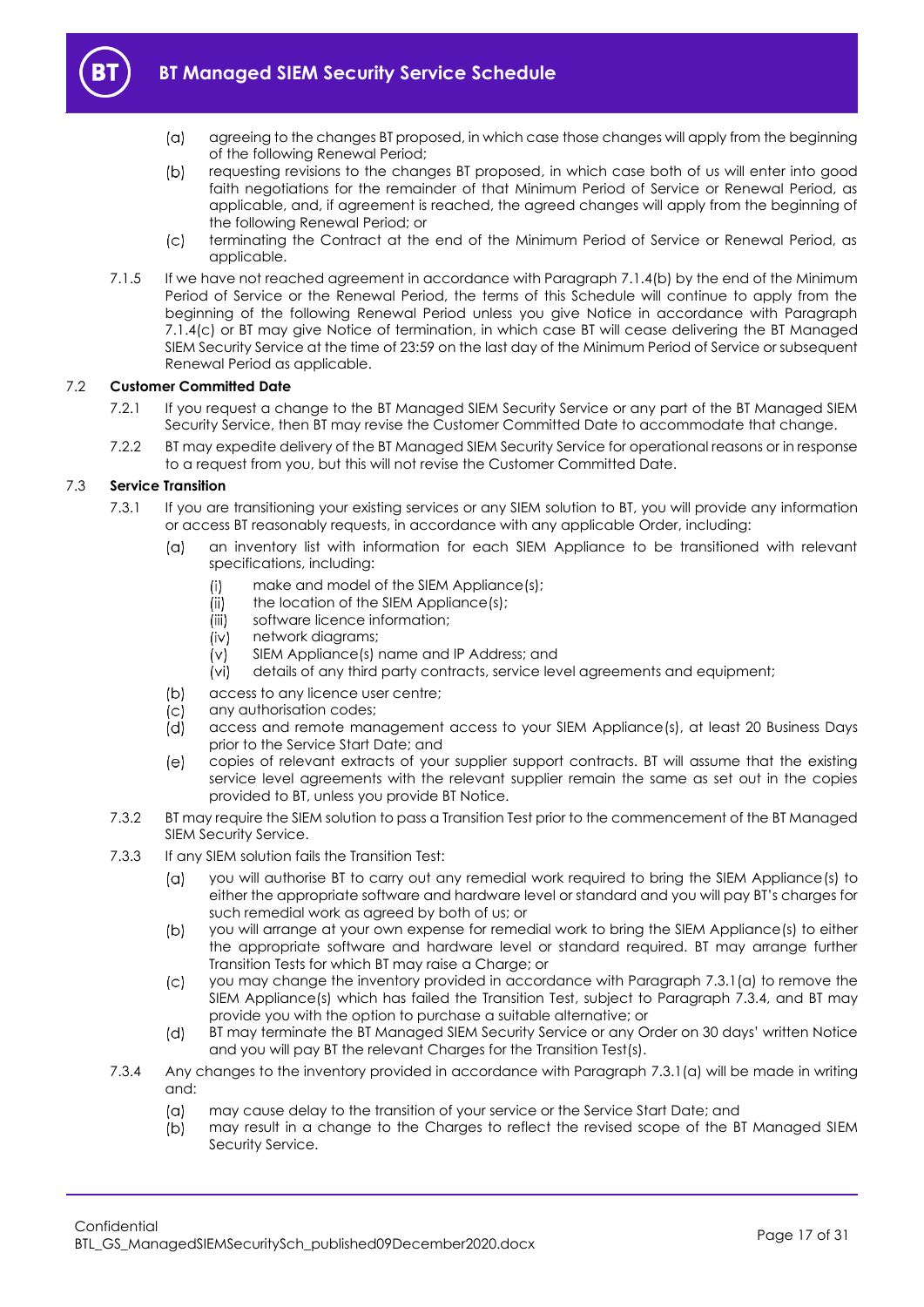

7.3.5 Whether or not you perform Controlled Deployment Custom Rules Optimisation or Acceptance Tests in accordance with Paragraph [9.2](#page-22-0)**Error! Reference source not found.**, you will provide reasonable t echnical support before and after the Service Start Date.

### 7.4 **Licence**

BT gives you a non-exclusive, non-transferable and limited right to use the BT Managed SIEM Security Service for your internal business purposes only.

### <span id="page-17-0"></span>7.5 **EULA**

- 7.5.1 BT will only provide the BT Managed SIEM Security Service if you have entered into an end user licence agreement with the applicable Supplier in the form set out at the web link in the Supplier Annex attached to any applicable Order, as it may be amended or supplemented from time to time by the Supplier ("**EULA**").
- 7.5.2 You will observe and comply with the EULA for any and all use of the BT Managed SIEM Security Service.
- 7.5.3 In addition to what it says in Clause 15 of the General Terms, if you do not comply with the EULA, BT may restrict or suspend the BT Managed SIEM Security Service upon reasonable Notice, and:
	- you will continue to pay the Charges for the BT Managed SIEM Security Service until the end of  $(\alpha)$ the Minimum period of Service; and
	- $(b)$ BT may charge a re-installation fee to re-start the BT Managed SIEM Security Service.
- 7.5.4 You will enter into the EULA for your own benefit and the rights, obligations, acknowledgements, undertakings, warranties and indemnities granted in accordance with the EULA will be between you and the Supplier and you will deal with the Supplier with respect to any loss or damage suffered by either of you as such loss or damage will not be enforceable against BT.
- 7.5.5 You will deal with the Supplier with respect to any loss or damage suffered by you or the Supplier under the EULA and such loss or damage will not be enforceable against BT.
- 7.5.6 Where the EULA is presented in a 'click to accept' function and you require BT to configure or install Software on your behalf, BT will do so as your agent and bind you to the EULA.

### 7.6 **Invoicing**

- 7.6.1 Unless set out otherwise in any applicable Order, BT will invoice you for the following Charges in the amounts set out in any applicable Order:
	- Installation Charges, in advance once you have placed the Order;  $(\alpha)$
	- ibi Recurring Charges, monthly in arrears (depending on your billing frequency) and for any period where the BT Managed SIEM Security Service is provided for less than one month, the Recurring Charges will be calculated on a daily basis;
	- Charges for any Transition Test in accordance with Paragraph [7.3.3;](#page-16-5)  $(c)$
	- (di Charges for any Site visit in accordance with Paragraph [8.1.3;](#page-19-4) and
	- $(e)$ any Charges for any Purchased Equipment from the Service Start Date, and those Charges that will apply from the date you take delivery or possession of that Purchased Equipment;
	- $(f)$ Professional Services Charges.
- 7.6.2 BT may invoice you for any of the following Charges in addition to those set out in any applicable Order:
	- $(\alpha)$ Charges for investigating Technical Incidents that you report to BT where BT finds no Technical Incident or that the Technical Incident is caused by something for which BT is not responsible under the Contract;
	- $(b)$ Charges for commissioning the BT Managed SIEM Security Service in accordance with Paragraph [8.2](#page-19-2) outside of Business Hours;
	- $|C|$ Charges for expediting provision of the BT Managed SIEM Security Service at your request after BT has informed you of the Customer Committed Date;
	- $(d)$ Charges for restoring the BT Managed SIEM Security Service if the BT Managed SIEM Security Service has been suspended in accordance with Clause 10.1.2 of the General Terms;
	- Charges for cancelling the BT Managed SIEM Security Service in accordance with Clause 16 of  $(e)$ the General Terms;
	- $(f)$ additional Charges in accordance with Paragraph [2.5.1\(e\)](#page-4-1) if the Controlled Deployment Custom Rules Optimisation Period is extended for any reason beyond 90 days Business Days after receiving Notice from BT in accordance with Paragraph [8.2.5;](#page-19-3)
	- any charges incurred by BT from a Supplier for reinstating any lapsed BT Managed SIEM Security  $(g)$ Service support or licence agreements;
	- $(h)$ Charges for appointing and providing a named BT Project Manager if you have purchased Foundation in accordance with Paragraph [2.4.1\(c\);](#page-3-4)
	- $(i)$ Charges for providing a named BT Project Manager if you have purchased Foundation Plus in accordance with Paragrap[h 2.4.2\(b\);](#page-4-2)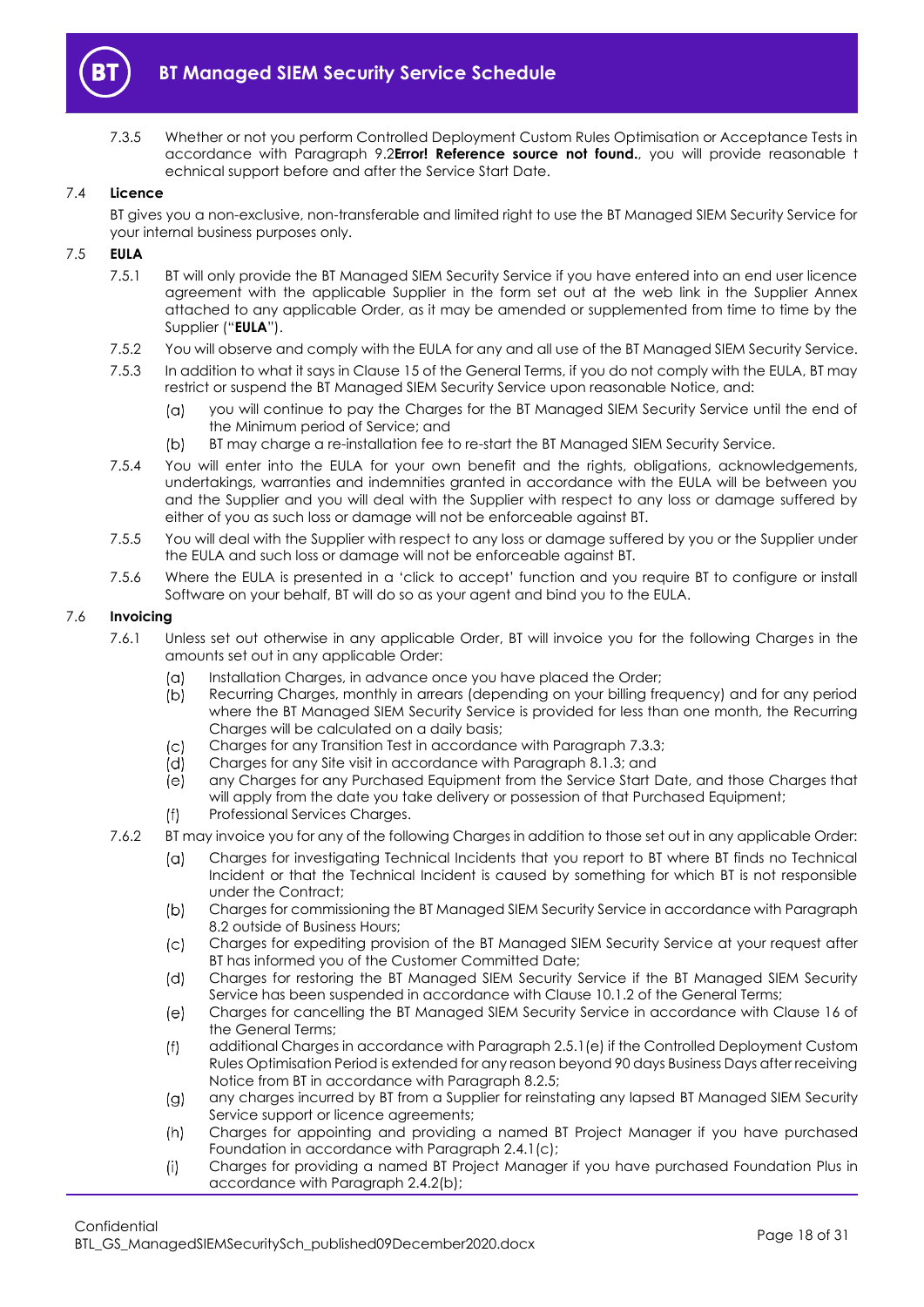

- $(i)$ Charges for connecting additional External Data Sources to the SIEM Appliance(s) in accordance with Paragrap[h 2.4.1\(e\)\(iv\);](#page-4-3)
- $(k)$ Charges for attending the Site(s) in accordance with Paragraph [2.4.1\(e\)\(vii\);](#page-4-4)
- $($ l $)$ Charges for additional Custom Rules in accordance with Paragraphs [2.4.1\(d\)\(ii\),](#page-3-5) [2.4.2\(c\)\(i\)](#page-4-5) and  $2.4.3(b)(i)$ ;
- $(m)$ Charges for implementing Patches with a High CVSS Score or a Medium CVSS Score, on your request, if you have purchased Foundation, in accordance with Paragraph [1\(iv\),](#page-10-2) or a Medium CVSS Score on your request if you have purchased Foundation Plus in accordance with Paragraph [2.7.2\(e\)\(ii\);](#page-10-3)
- $(n)$ Charges for rolling back Patches on your request in accordance with Paragraph [1\(ix\);](#page-10-4)
- $\circ$ Charges for implementing Patches quicker than the implementation table on your request in accordance with Paragrap[h 2.7.2\(f\)\(ii\);](#page-11-4)
- $(p)$ Charges for the cost of implementing Complex Changes in accordance with Paragraph [2.7.3\(b\)\(iii\)](#page-11-5) and Emergency Changes in accordance with Paragraph [2.7.3\(b\)\(vii\);](#page-11-6)
- Charges associated with an appropriate alternative implementation process if you have raised  $(a)$ change requests more frequently than allowed by the Reasonable Use Policy in accordance with Paragraph [2.7.3\(b\)\(v\)iii;](#page-11-7)
- $(r)$ Charges for remedial work required to bring the SIEM Appliance to the appropriate software and hardware level and standard, if applicable, in accordance with Paragraph [7.3.3\(a\);](#page-16-6)
- $(s)$ Charges to cover any costs reasonably incurred by BT as a result of any non-conformity of the Customer Equipment in accordance with Paragraph [9.1.20;](#page-21-0)
- any other Charges as set out in any applicable Order or as otherwise agreed between both of  $(t)$ us; and
- any Termination Charges incurred in accordance with Paragraph [7.7](#page-18-0) upon termination of the  $(\cup)$ relevant BT Managed SIEM Security Service.

### 7.6.3 **EPS Reasonable Use Policy**

- Where your monthly EPS volume exceeds the agreed EPS volume, as determined by the average  $(\alpha)$ EPS volume measured over a consecutive three month period, BT reserves the right to increase the monthly Charges to reflect the increase in EPS volumes.
- $(b)$ BT will notify you at least one month in advance before any changes in the Charges are applied.

### <span id="page-18-1"></span><span id="page-18-0"></span>7.7 **Termination Charges**

- 7.7.1 If you terminate the Contract or the BT Managed SIEM Security Service for convenience in accordance with Clause 17 of the General Terms you will pay BT:
	- all outstanding Charges or payments due and payable under the Contract;  $(\alpha)$
	- $(b)$ any remaining Charges outstanding with regard to BT Equipment or Purchased Equipment;
	- $(c)$ any other Charges as set out in any applicable Order; and
	- (d) any charges that BT has to pay a supplier as a result of early termination of the BT Managed SIEM Security Service.
- 7.7.2 In addition to the Charges set out at Paragrap[h 7.7.1](#page-18-1) above, if you terminate during the Minimum Period of Service or any Renewal Period, you will pay BT:
	- $(a)$ for any parts of the BT Managed SIEM Security Service that were terminated during the first 12 months of the Minimum Period of Service or Renewal Period, Termination Charges, as compensation, equal to:
		- $(i)$ 100 per cent of the Recurring Charges for any remaining months of the first 12 months of the Minimum Period of Service;
		- $(ii)$ 20 per cent of the Recurring Charges for the remaining months, other than the first 12 months of the Minimum Period of Service or Renewal Period;
		- $(iii)$ any waived Installation Charges; and
	- $(b)$ for any parts of the BT Managed SIEM Security Service that were terminated after the first 12 months of the Minimum Period of Service or during a Renewal Period, Termination Charges, as compensation, equal to 20 per cent of the Recurring Charges for any remaining months of the Minimum Period of Service or the Renewal Period.

### 7.8 **Upgrade to a Higher Graded Service Tier**

- 7.8.1 You may upgrade to a higher Graded Service Tier during the Minimum Period of Service.
- 7.8.2 No Termination Charges will be payable from the Graded Service Tier you are moving from. New Charges for the upgraded Graded Service Tier will be set out in the Order.
- 7.8.3 A new Minimum Period of Service will apply to the upgraded Graded Service Tier as set out in the Order. You may not downgrade to a lower Graded Service Tier.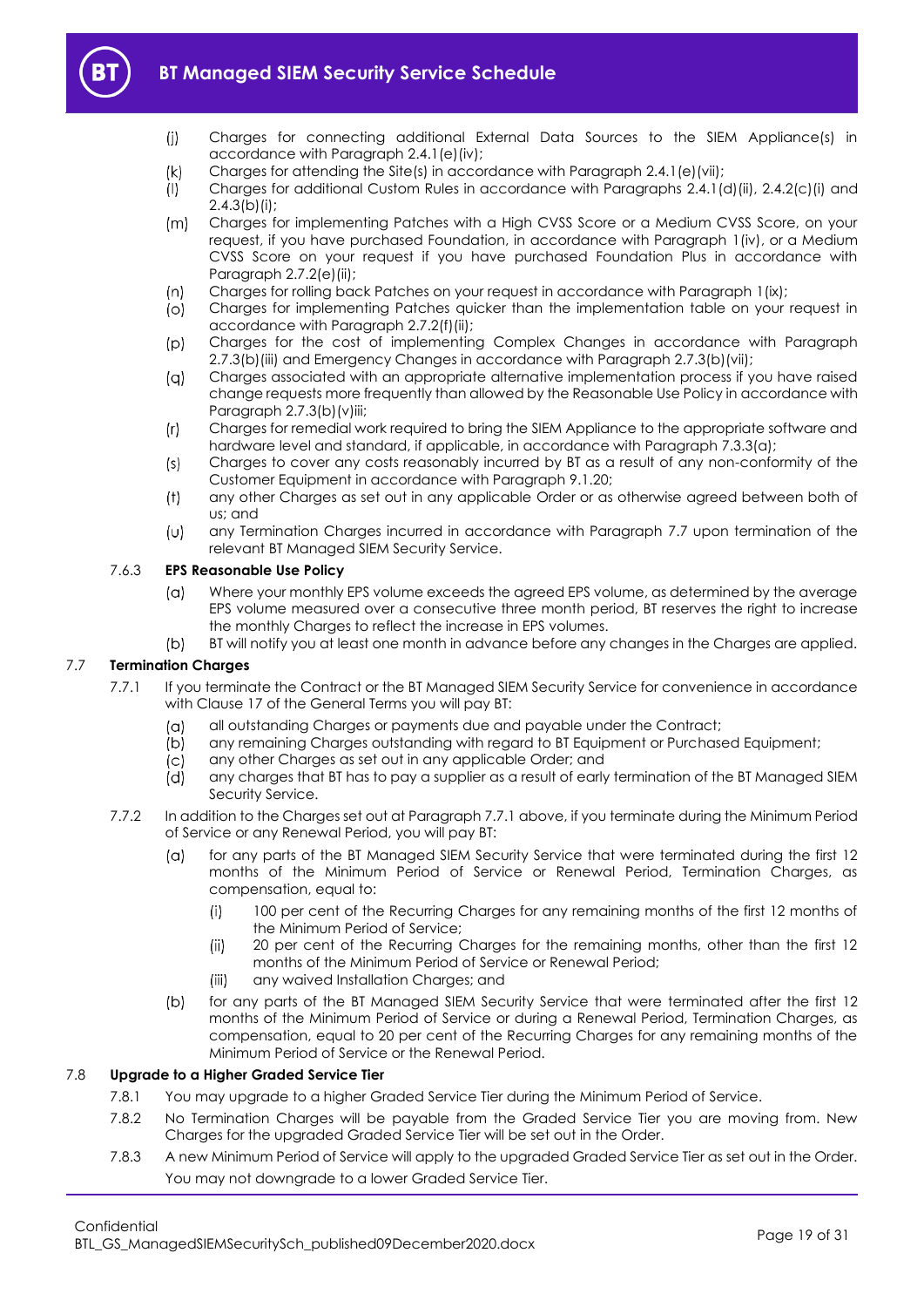

### <span id="page-19-0"></span>**Part B – Service Delivery and Management**

### <span id="page-19-1"></span>**8 BT's Obligations**

### 8.1 **Service Delivery**

Before the Service Start Date and, where applicable, throughout the provision of the BT Managed SIEM Security Service, BT:

- 8.1.1 will provide you with contact details for the Service Desk;
- 8.1.2 will comply with all reasonable health and safety rules and regulations and reasonable security requirements that apply at the Site(s) and that you have notified to BT in writing, but BT will not be liable if, as a result of any such compliance, BT is in breach of any of its obligations under this Contract;
- <span id="page-19-4"></span>8.1.3 will, where applicable, arrange for any surveys to be conducted to confirm the availability of a suitable environment for provision of the BT Managed SIEM Security Service (including confirming the presence of Enabling Services). Where the surveys identify that additional engineering work is required in order to provide a suitable environment you will complete these works prior to installation of the BT Managed SIEM Security Service. Failure to do so may result in a change to the Customer Committed Date, Charges for an aborted Site visit, or BT may provide a new quote to you, detailing the additional Charges you will need to pay for the engineering work to be completed, and:
	- where you accept the new quote, BT will either:  $(\alpha)$ 
		- cancel the existing Order to the affected Site(s) and generate a new Order for the  $(i)$ affected Site(s) with a new Customer Committed Date; or
		- modify the existing Order to reflect the new requirements and provide a new Customer  $(ii)$ Committed Date;
	- $(b)$ where you do not accept the new quote, you may instruct BT to proceed with the existing Order; or
	- $\mathcal{L}$ where you do not accept the new quote or you do not instruct BT to proceed with the existing Order, BT will cancel your existing Order for the provision of the BT Managed SIEM Security Service to the affected Site(s) and BT will have no obligation to provide the BT Managed SIEM Security Service to that Site. You will pay BT for any equipment that BT orders to fulfil BT's obligations where you subsequently cancel or amend such Order and BT is unable to return the equipment to the supplier;
- 8.1.4 will, once the requirements of the BT Managed SIEM Security Service have been confirmed and agreed, and, where applicable, you provide the details set out in Paragrap[h 7.3.1](#page-16-7) provide you with a Customer Committed Date and will use reasonable endeavours to meet any Customer Committed Date;
- 8.1.5 may share such information about the BT Managed SIEM Security Service and SIEM Appliances with the Supplier as may be necessary for BT to provide the BT Managed SIEM Security Service. Such information may be sent automatically from SIEM Appliances or Software to the Supplier; and
- 8.1.6 will not be responsible for any:
	- $(a)$ delay in providing;
	- $(b)$ interruption to; or
	- degradation of,  $(c)$

the BT Managed SIEM Security Service caused by errors or omissions in any information, instructions or scripts provided to BT by you in connection with the BT Managed SIEM Security Service, or any actions taken by BT at your direction.

### <span id="page-19-2"></span>8.2 **Commissioning of the Service**

Before the Service Start Date, BT will:

- 8.2.1 contact you and agree installation dates(s), including access for third party installers;
- 8.2.2 install and configure the BT Managed SIEM Security Service, including the Purchased Equipment;
- 8.2.3 conduct a series of standard tests on the BT Managed SIEM Security Service to ensure that it is configured correctly;
- 8.2.4 connect the BT Managed SIEM Security Service to each Enabling Service; and
- <span id="page-19-3"></span>8.2.5 on the date that BT has completed the activities in this Paragraph [8.2,](#page-19-2) confirm to you that the SIEM Appliances are available for Controlled Deployment Custom Rules Optimisation and performance of any Acceptance Tests in accordance with Paragraph [9.2.](#page-22-0)

### 8.3 **During Operation**

On and from the Service Start Date, BT: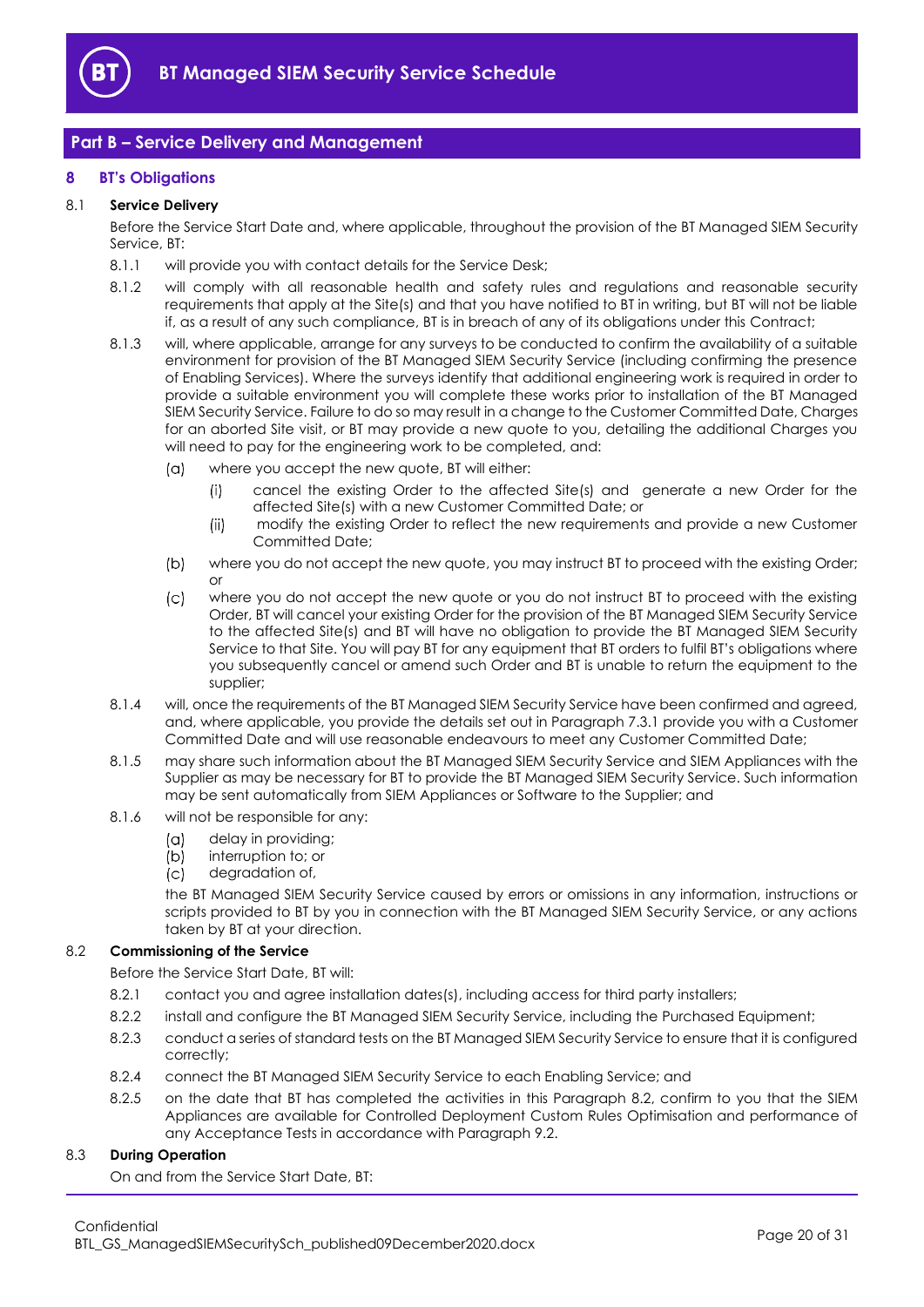

- <span id="page-20-1"></span>8.3.1 will respond and use reasonable endeavours to remedy a Technical Incident without undue delay if BT detects or if you report a Technical Incident;
- 8.3.2 will respond to Security Incidents as set out in Paragrap[h 10.4;](#page-24-3)
- 8.3.3 will maintain and use reasonable endeavours to provide uninterrupted access to all pre-agreed and authorised Customer Contacts to the Security Portal but BT does not guarantee that the Security Portal will be available at all times or will be fault free:
- 8.3.4 will retain normalised Event Log Data as follows:
	- 30 Business Days of detailed information and Event Log Data online; and  $(a)$
	- $(b)$ three months of weekly reports online;
- 8.3.5 may, in the event of a security breach affecting the BT Managed SIEM Security Service, require you to change any or all of your passwords;
- 8.3.6 may install additional BT Equipment on your Site, for the purpose of monitoring and management of the BT Managed SIEM Security Service;
- 8.3.7 will use secure protocols or provide a secure management link to connect to the SIEM Appliance at your Site(s) via the Internet or other agreed network connection, in order to monitor the BT Managed SIEM Security Service proactively and to assist in Technical Incident diagnosis; and
- 8.3.8 may carry out Maintenance from time to time and will use reasonable endeavours to inform you at least five Business Days before any Planned Maintenance on the BT Managed SIEM Security Service. However, BT may inform you with less notice than normal where Maintenance is required in an emergency. BT may carry out the Maintenance remotely or by visiting the Site as appropriate.

### 8.4 **The End of the Service**

On termination of the BT Managed SIEM Security Service by either of us, BT:

- 8.4.1 will provide configuration information relating to the BT Managed SIEM Security Service provided at the Site(s) in a format that BT reasonably specifies;
- 8.4.2 may disconnect and remove any BT Equipment located at the Site(s); and
- 8.4.3 may delete any Content, including stored Logs or any configuration data relating to BT's management of the BT Managed SIEM Security Service.

### <span id="page-20-0"></span>**9 Your Obligations**

### 9.1 **Service Delivery**

Before the Service Start Date and, where applicable, throughout the provision of the BT Managed SIEM Security Service, you will:

- 9.1.1 provide BT with the names and contact details of the Customer Contact including escalation details, but BT may also accept instructions from a person who BT reasonably believes is acting with your authority;
- 9.1.2 nominate suitably empowered and informed customer service teams that will interact with the BT SOC when raising Technical Incidents and when responding to Security Incidents;
- 9.1.3 provide BT with information reasonably requested (including business and technical information accurate in all respects) in a timely manner and promptly notify BT, in writing, of any changes to the information you have provided;
- 9.1.4 provide BT with a copy of your security policies;
- 9.1.5 ensure that you have the capabilities, Log Forwarders and supported protocols in place to be able to forward Event Log Data to the relevant SIEM Appliances;
- 9.1.6 provide BT with the ability to install any SIEM Appliances inside your network on a network segment where Customer Equipment Log data sources being monitored can deliver Event Log Data to the SIEM Appliances;
- 9.1.7 attend integration meetings to discuss further tuning and configuration of the SIEM Appliances;
- 9.1.8 provide BT with access to any Site(s) during Business Hours, or as otherwise agreed, to enable BT to set up, deliver and manage the BT Managed SIEM Security Service;
- 9.1.9 complete any preparation activities including installation and maintenance of any software or hardware that is not included as part of the BT Managed SIEM Security Service, that BT may request to enable you to receive the BT Managed SIEM Security Service promptly and in accordance with any reasonable timescales;
- 9.1.10 provide BT with Notice of any health and safety rules and regulations and security requirements that apply at the Site(s);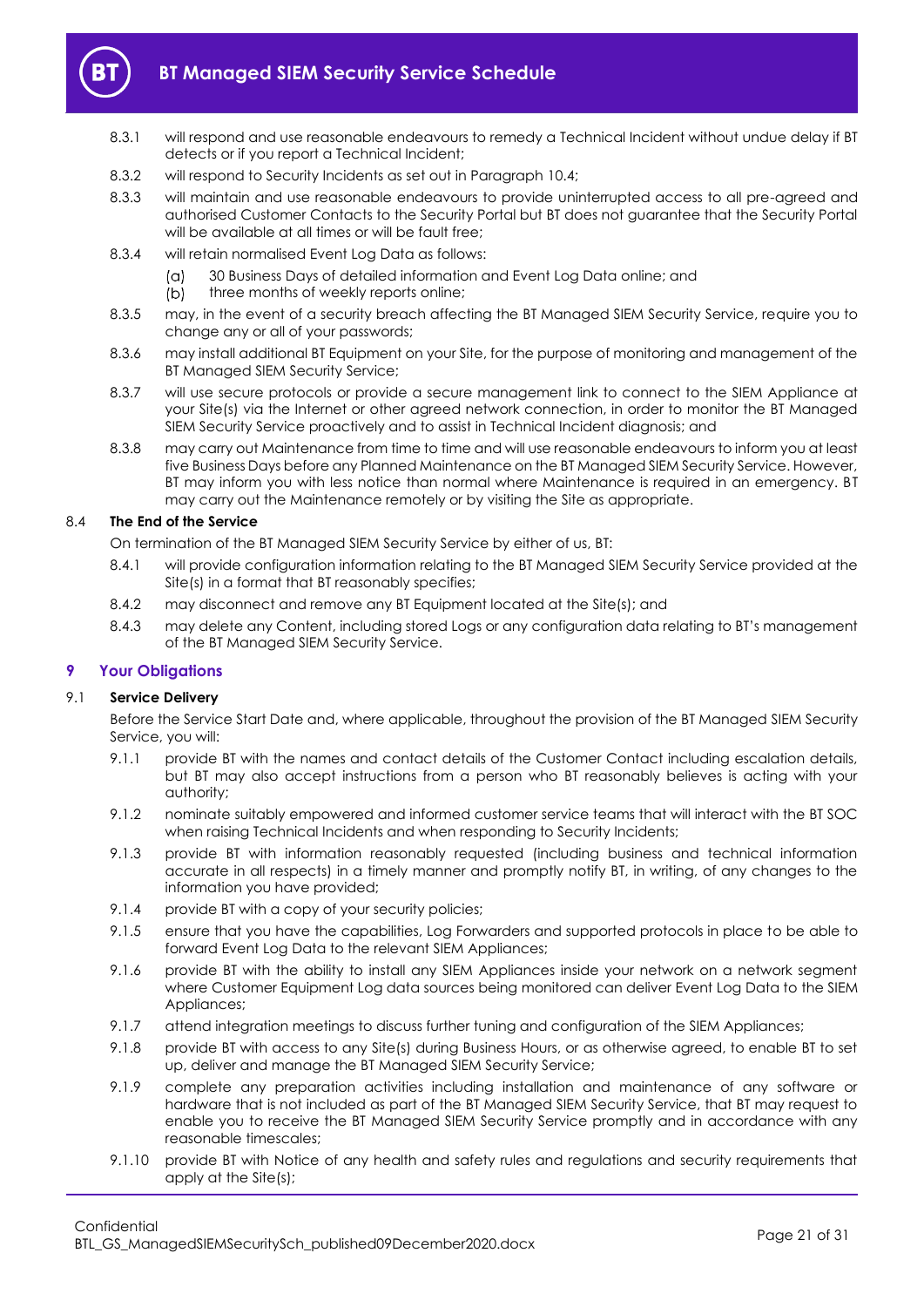

- <span id="page-21-1"></span>
	- 9.1.11 in jurisdictions where an employer is legally required to make a disclosure to its Users and other employees:
		- inform your Users that as part of the BT Managed SIEM Security Service being delivered by BT, BT  $(a)$ may monitor and report to you the use of any targeted applications by them;
		- $(b)$ ensure that your Users have consented or are deemed to have consented to such monitoring and reporting (if such consent is legally required); and
		- agree that BT will not be liable for any failure by you to comply with this Paragrap[h 9.1.11,](#page-21-1) you will  $(c)$ be liable to BT for any Claims, losses, costs or liabilities incurred or suffered by BT due to your failure to comply with this Paragrap[h 9.1.11;](#page-21-1)
	- 9.1.12 ensure that the LAN protocols and applications you use are compatible with the BT Managed SIEM Security Service;
	- 9.1.13 prepare and maintain the Site(s) for the installation of BT Equipment and Purchased Equipment and supply of the BT Managed SIEM Security Service, including:
		- providing a suitable and safe operational environment for any BT Equipment or Purchased  $(a)$ Equipment including all necessary trunking, conduits, cable trays, and telecommunications connection points in accordance with BT's reasonable instructions and applicable installation standards;
		- $(b)$ complying with any Site accommodation requirements as set out in any applicable Order;
		- $\sqrt{C}$ taking up or removing any fitted or fixed floor coverings, ceiling tiles and partition covers or providing any openings in buildings required to connect BT Equipment or Purchased Equipment to appropriate telecommunications facilities in time to allow BT to undertake any necessary installation or maintenance services;
		- $(d)$ providing a secure, continuous power supply at the Site(s) for the operation and maintenance of the BT Managed SIEM Security Service, BT Equipment or Purchased Equipment at such points and with such connections as BT specifies, and, in order to mitigate any interruption to the BT Managed SIEM Security Service resulting from failure in the principal power supply, provide backup power with sufficient capacity to conform to the standby requirements of the applicable standards; and
		- $(e)$ providing internal cabling between the BT Equipment and any Customer Equipment, as appropriate;
	- 9.1.14 give Notice to BT, five Business Days in advance, and provide details, of any changes to your network, that may affect the functioning of the BT Managed SIEM Security Service. If this information is not provided, or is provided less than five Business Days before a change, then BT will not be liable for any Technical or Security Incidents or incorrect functioning of the BT Managed SIEM Security Service as a result of the change;
	- 9.1.15 only use any SIEM Appliance, or allow it to be used, in accordance with any instructions or authorisation BT may give and for the purpose for which it is designed;
	- 9.1.16 not relocate any SIEM Appliance without BT's prior written consent;
	- 9.1.17 ensure that your WAN or Internet access circuit bandwidth is sufficient to meet your requirements and for the management access by BT;
	- 9.1.18 manage, and provide BT with, accurate details of your internal IP Address design;
	- 9.1.19 ensure that the SIEM Appliances are able to receive updates, such as vulnerability signatures, directly over the Internet, or over an alternative path agreed with BT for that purpose;
	- 9.1.20 if BT has agreed to provide any part of the BT Managed SIEM Security Service using Customer Equipment, ensure that the relevant Customer Equipment:
		- $(a)$ complies with any minimum specification given to you by BT;
		- $(b)$ will comply with the requirements of Paragrap[h 9.3.4;](#page-23-0)
		- $\overline{c}$ is fully functional; and

<span id="page-21-0"></span>if the relevant Customer Equipment does not comply with this Paragraph [9.1.20](#page-21-0) then BT may raise an additional Charge to cover any costs reasonably incurred by BT as a result of the non-conformity, and any agreed installation dates and the Customer Committed Date(s) may no longer apply;

- 9.1.21 ensure that your network and all applications conform to relevant industry standards and provide written confirmation to BT upon reasonable request;
- 9.1.22 for any Customer Equipment used in the BT Managed SIEM Security Service, be responsible for ensuring compliance with Applicable Law, including obtaining (if required) local import and User licenses and the written authority from all respective authorities, particularly for countries where the use and import of encryption Software and devices may be restricted by Applicable Law, or the export and re-export of the encryption Software or devices may be subject to the United States of America export control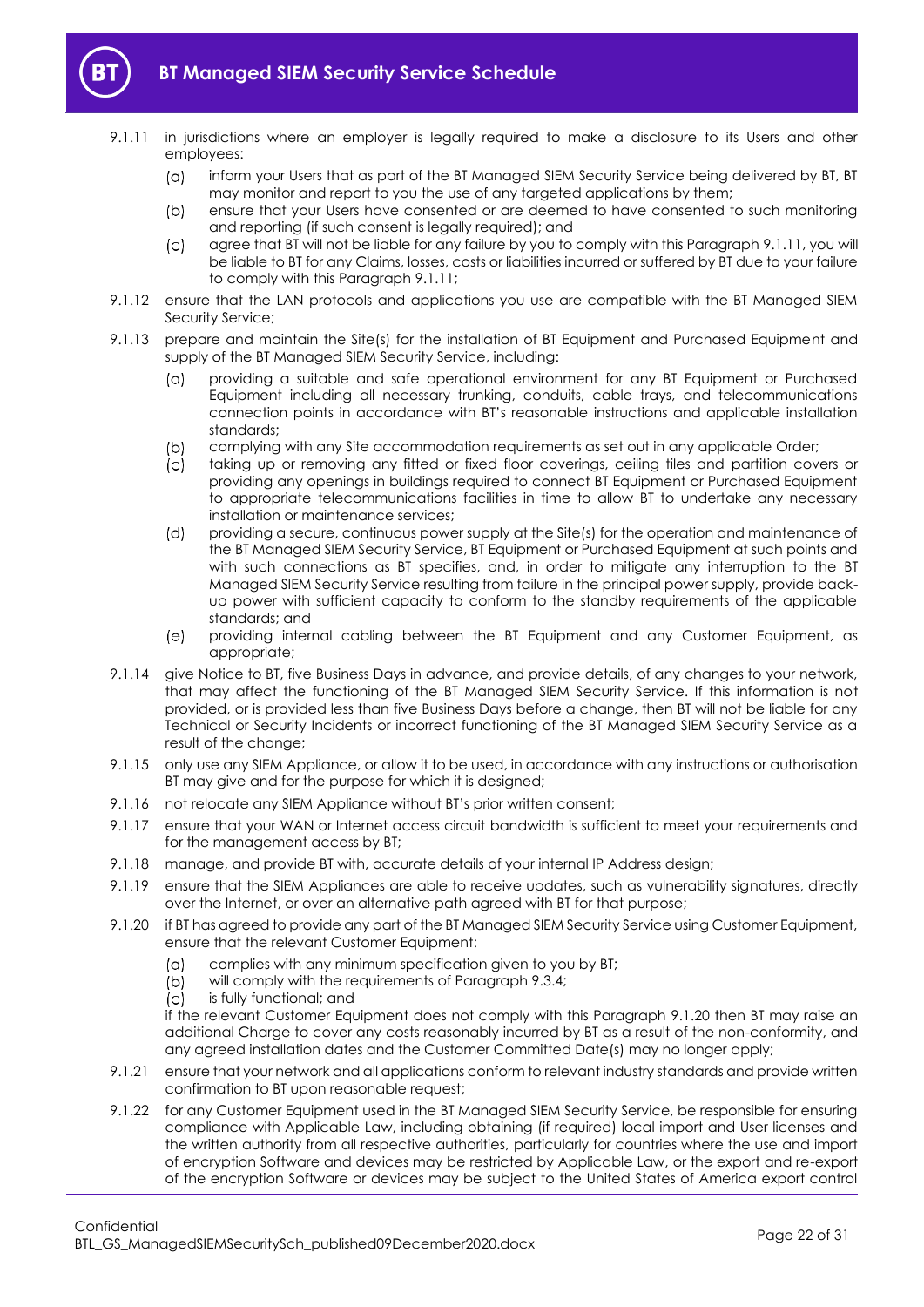

law and not act to misuse the BT Managed SIEM Security Service as provided by BT to contravene or circumvent these laws. BT may treat any contravention of these laws as a material breach and:

- suspend the BT Managed SIEM Security Service and BT may refuse to restore the BT Managed  $(\alpha)$ SIEM Security Service until BT receives an acceptable assurance from you that there will be no further contravention; or
- $(b)$ terminate the BT Managed SIEM Security Service upon Notice in accordance with Clause 18 of the General Terms;
- 9.1.23 provide BT with any information that is reasonably requested by any regulatory body, legal authority or government entity in any country in connection with regulatory, administrative, legal or lawful interception requests; and
- 9.1.24 be responsible for any issues on Users' machines or your servers (e.g. operating system, coding languages and security settings) making sure all issues are dealt with in a timely manner and ensure that any repaired devices are configured correctly to send data to the BT Managed SIEM Security Service;
- 9.1.25 ensure that your network or Internet connectivity performs correctly and will send Logs to the SIEM Appliances;
- 9.1.26 where you are providing the Customer Equipment on which the Virtual SIEM Appliance(s) are installed:
	- $(\alpha)$ provide the underpinning operating system on the Customer Equipment as well as the licencing and support agreements, including their renewal;
	- upgrade the firmware of the Customer Equipment and your underpinning operating system  $(b)$ software on which the Virtual SIEM Appliance is installed; and
- 9.1.27 ensure that all data provided to BT's technical design team is accurate to ensure that (if applicable) your HAC has the capacity to handle the full load independently.

### <span id="page-22-0"></span>9.2 **Controlled Deployment Custom Rules Optimisation and Acceptance Tests**

- 9.2.1 You will carry out the Controlled Deployment Custom Rules Optimisation within the Controlled Deployment Custom Rules Optimisation Period.
- 9.2.2 In respect of Foundation Plus and Premium, both of us will jointly carry out the Controlled Deployment Custom Rules Optimisation. You will use reasonable endeavours to complete the Controlled Deployment Custom Rules Optimisation as early into the Controlled Deployment Custom Rules Optimisation Period as possible.
- 9.2.3 You will submit any changes you require to the Custom Rules as a result of the Controlled Deployment Custom Rules Optimisation through the Custom Rules Change Management Process.
- 9.2.4 You will carry out the Acceptance Tests for the BT Managed SIEM Security Service during the Controlled Deployment Custom Rules Optimisation Period and use reasonable endeavours to complete the Acceptance Tests as early into the Controlled Deployment Custom Rules Optimisation Period as possible.
- <span id="page-22-2"></span>9.2.5 The BT Managed SIEM Security Service is accepted by you if you confirm acceptance in writing during the Controlled Deployment Custom Rules Optimisation Period or is treated as being accepted by you if you do not provide BT with Notice to the contrary by the end of the Controlled Deployment Custom Rules Optimisation Period.
- 9.2.6 Subject to Paragrap[h 9.2.7](#page-22-1)**Error! Reference source not found.**, the Service Start Date will be the earlier of t he following:
	- the date that you confirm or BT deems acceptance of the BT Managed SIEM Security Service in  $(a)$ writing in accordance with Paragraph [9.2.5;](#page-22-2) or
	- the date of the first day following the Controlled Deployment Custom Rules Optimisation Period.  $(b)$
- <span id="page-22-1"></span>9.2.7 If, during the Controlled Deployment Custom Rules Optimisation Period, you provide BT Notice that the Acceptance Tests have not been passed, BT will remedy the non-conformance without undue delay and provide you Notice that BT has remedied the non-conformance and inform you of the Service Start Date.

### 9.3 **During Operation**

On and from the Service Start Date, you will:

- 9.3.1 ensure that Users report Technical Incidents to the Customer Contact and not to the Service Desk:
- 9.3.2 ensure that the Customer Contact will take Technical Incident reports from Users and pass these to the Service Desk using the reporting procedures agreed between both of us, and is available for all subsequent Technical Incident management communications;
- 9.3.3 monitor and maintain any Customer Equipment connected to the BT Managed SIEM Security Service or used in connection with the BT Managed SIEM Security Service;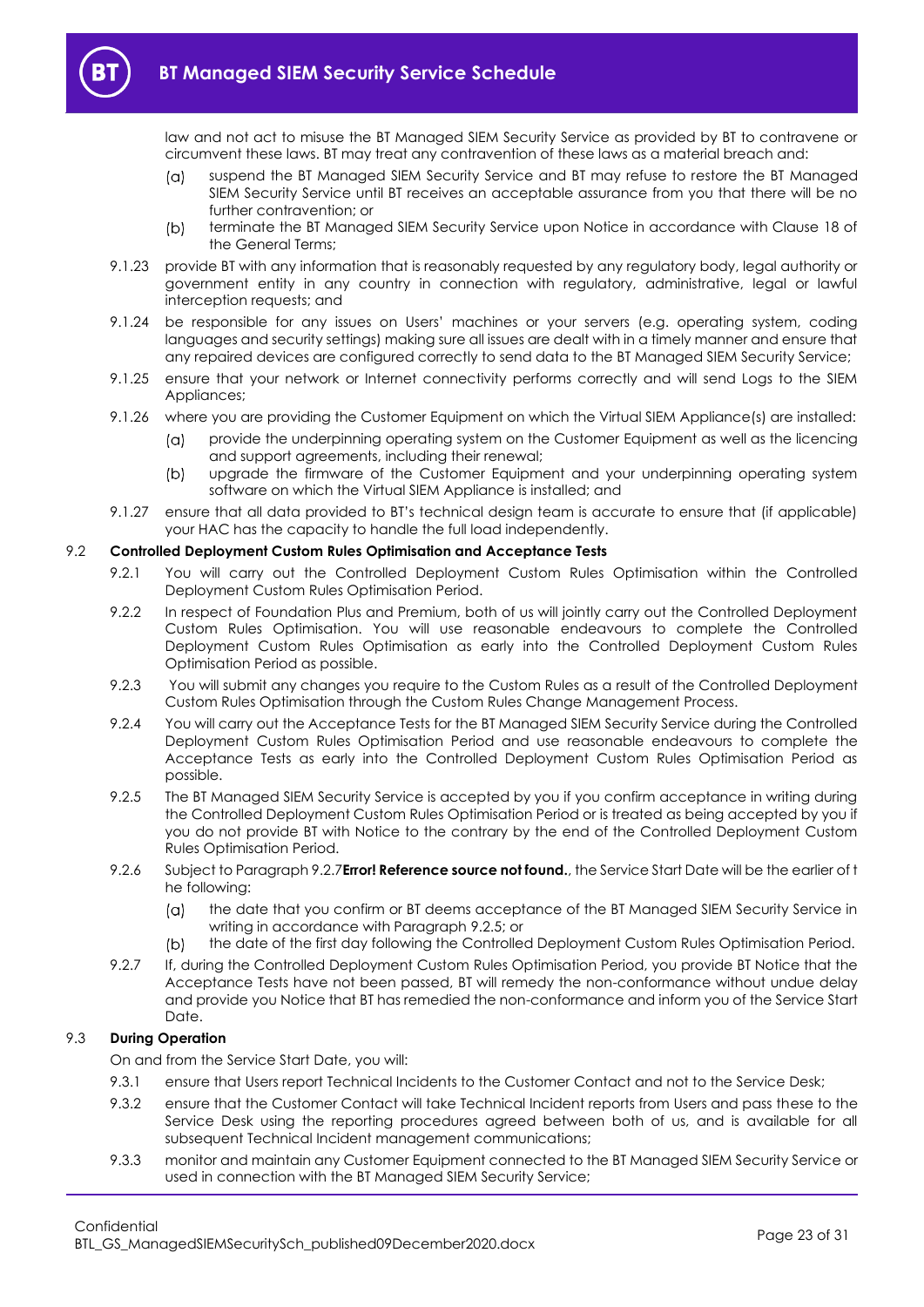

- <span id="page-23-0"></span>9.3.4 ensure that any Customer Equipment that is connected to the BT Managed SIEM Security Service or that you use, directly or indirectly, in relation to the BT Managed SIEM Security Service is:
	- connected using the applicable BT Network termination point, unless you have BT's permission to  $(a)$ connect by another means;
	- $(b)$ adequately protected against viruses and other breaches of security;
	- $(c)$ technically compatible with the BT Managed SIEM Security Service and will not harm or damage BT Equipment, the BT Network, or any of BT's suppliers' or subcontractors' network or equipment; and
	- $(d)$ approved and used in accordance with relevant instructions, standards and Applicable Law and any safety and security procedures applicable to the use of that Customer Equipment;
- 9.3.5 immediately disconnect any Customer Equipment, or advise BT to do so at your expense, where Customer Equipment does not meet any relevant instructions, standards or Applicable Law and redress the issues with the Customer Equipment prior to reconnection to the BT Managed SIEM Security Service;
- 9.3.6 submit a request to BT if you want to change any SIEM Appliance's IP Address or change, add or remove any External Data Source;
- 9.3.7 notify BT of any planned work that you intend to undertake that may cause a Technical Incident;
- 9.3.8 ensure that all Enabling Services are maintained throughout the provision of the BT Managed SIEM Security Service;
- 9.3.9 be responsible for any conclusions drawn from, and rectification of, any issues identified by use of the BT Managed SIEM Security Service, supported by BT in accordance with the Service Level selected by you and set out in any applicable Order;
- 9.3.10 back up Log data;
- 9.3.11 be responsible, unless otherwise set out in any applicable Order, for your Custom Rules;
- 9.3.12 maintain a written list of current Users and provide a copy of such list to BT within five Business Days following BT's written request at any time;
- 9.3.13 ensure the security and proper use of all valid User access profiles, passwords and other systems administration information used in connection with the BT Managed SIEM Security Service and:
	- $(a)$ immediately terminate access for any person who is no longer a User;
	- $(b)$ inform BT immediately if a User's ID or password has, or is likely to, become known to an unauthorised person, or is being or may be used in an unauthorised way;
	- $(c)$ take all reasonable steps to prevent unauthorised access to the BT Managed SIEM Security Service; and
	- $(d)$ satisfy BT's security checks if a password is lost or forgotten;
- <span id="page-23-1"></span>9.3.14 in respect of the BT Managed SIEM Security Service:
	- ensure that Log level auditing is turned on for all data sources monitored by the SIEM Appliance.  $(a)$ If the Log level auditing is not turned on, this will impact the BT Managed SIEM Security Service;
	- $(b)$ attend review meetings, as required by BT;
	- $(c)$ prior to the meeting referred to in Paragraph [9.3.14\(b\),](#page-23-1) provide the most up to date network diagram of your existing IT network; and
	- if you fail to attend the review meetings regularly, BT has the right to refuse your requests for tuning  $(d)$ the BT Managed SIEM Security Service; and
- 9.3.15 in the event of a Technical Incident requiring your technical support, you will provide BT with the necessary support and timely authorisation for any necessary changes notified by BT to your Customer Contact.

### 9.4 **The End of the Service**

On termination of the BT Managed SIEM Security Service by either of us, you will:

- 9.4.1 provide BT with all reasonable assistance necessary to remove BT Equipment from the Site(s);
- 9.4.2 disconnect any Customer Equipment from BT Equipment located at the Site(s) and dispose of any Customer Equipment that has become WEEE in accordance with Paragraph 6.4 above;
- 9.4.3 not dispose of or use BT Equipment other than in accordance with BT's written instructions or authorisation;
- 9.4.4 arrange for any BT Equipment located at the Site(s) to be returned to BT or, if BT has elected to disconnect and remove the BT Equipment located at the Site(s) in accordance with Paragraph 8.4.2 above, arrange access for BT to carry out such disconnection and removal; and
- 9.4.5 be liable for any reasonable costs of recovery that BT incurs in recovering the BT Equipment.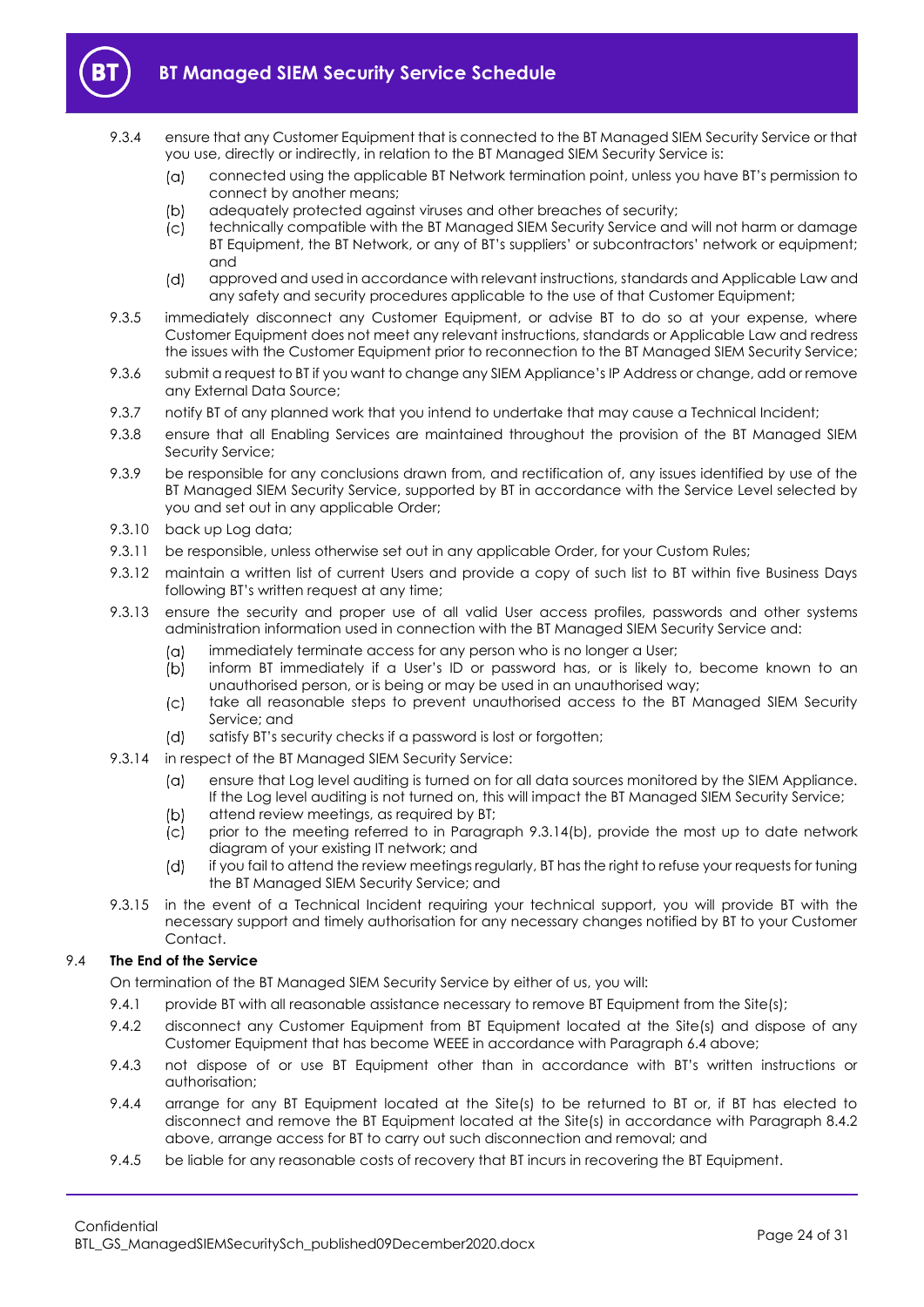

### <span id="page-24-0"></span>**Part C – Service Levels**

### <span id="page-24-1"></span>**10 Service Levels and Service Targets**

### <span id="page-24-2"></span>10.1 **Service Targets Technical Incident Management**

| <b>Priority</b> | <b>Target Progress Update</b>                    |                                                                                                                                                                     |                                                                                      | <b>Target Restoration Time</b>                    |  |  |
|-----------------|--------------------------------------------------|---------------------------------------------------------------------------------------------------------------------------------------------------------------------|--------------------------------------------------------------------------------------|---------------------------------------------------|--|--|
|                 | <b>Foundation</b>                                | <b>Foundation Plus and Premium</b>                                                                                                                                  |                                                                                      | <b>Foundation, Foundation Plus</b><br>and Premium |  |  |
| $P1-P5$         | whenever a<br>progress<br>update is<br>available | confirmation of the Incident within 15<br>minutes following this and first update 30<br>minutes of the Incident being reported and<br>then at intervals as follows: | follow up if you<br>do not respond<br>to BT questions<br>at intervals as<br>follows: |                                                   |  |  |
| P <sub>1</sub>  |                                                  | every 20 minutes                                                                                                                                                    | every 2 hours                                                                        | 5 hours                                           |  |  |
| P <sub>2</sub>  |                                                  | every 40 minutes                                                                                                                                                    | every 4 hours                                                                        | 12 hours                                          |  |  |
| P <sub>3</sub>  |                                                  | every 2 hours                                                                                                                                                       | every 12 hours                                                                       | 24 hours                                          |  |  |
| P <sub>4</sub>  |                                                  | every 4 hours                                                                                                                                                       | every 24 hours                                                                       | 72 hours                                          |  |  |
| P <sub>5</sub>  |                                                  | every 6 hours                                                                                                                                                       | N/A                                                                                  | N/A                                               |  |  |
| $1 \cap 1$ $1$  |                                                  | private original to provide you with an update on the pregress of an incident in general announce with the table                                                    |                                                                                      |                                                   |  |  |

10.1.1 BT will aim to provide you with an update on the progress of an Incident in accordance with the table above.

10.1.2 BT will not provide a progress update while BT is waiting on your input or feedback.

10.1.3 BT will aim to restore the BT Managed SIEM Security Service affected by the Technical Incident within the period set out in the table above.

10.1.4 The progress update times and restoration times are targets only and BT will have no liability for failure to meet them.

### <span id="page-24-5"></span>10.2 **Service Availability**

### 10.2.1 **Availability Service Level**

- From the Service Start Date, BT will provide the BT Managed SIEM Security Service with a target  $(a)$ availability corresponding to the applicable SLA Category for the BT Managed SIEM Security Service, as set out in the table below ("**Availability Service Level**").
- $(b)$ You may request Availability Service Credits for Priority 1 Technical Incidents at the Standard Availability Service Credit Rate, as set out in Paragraph [10.3.4.](#page-24-4)
- The following table sets out the Availability Annual Targets, the Maximum Annual Availability  $\mathcal{L}$ Downtime, the Maximum Monthly Availability Target, the Standard Availability Service Credit Rate, and the Service Credit Interval for the applicable SLA Category:

| <b>SLA Category</b> | Availability<br><b>Annual Target</b> | Maximum<br>Annual<br><b>Availability</b><br>Downtime | Maximum<br><b>Monthly</b><br>Availability<br>Target | Standard<br>Availability<br><b>Service Credit</b><br>Rate | <b>Service Credit</b><br>Interval |
|---------------------|--------------------------------------|------------------------------------------------------|-----------------------------------------------------|-----------------------------------------------------------|-----------------------------------|
| Cat A               | $\geq$ 99.95%                        | 4 hours                                              | 0 minutes                                           | .5%                                                       | hour                              |

### <span id="page-24-6"></span>10.3 **Availability Service Credits**

10.3.1 If a Priority 1 Technical Incident occurs, BT will measure the Availability Downtime starting from when you report a Qualifying Technical Incident and ending when BT closes the Technical Incident in accordance with Paragraph [2.6.1\(f\)\(viii\).](#page-7-2)

- 10.3.2 BT will measure the Availability Downtime in units of full minutes during the Local Contracted Business Hours or during Contracted Maintenance Hours as applicable.
- <span id="page-24-7"></span>10.3.3 BT will then calculate the cumulative Availability Downtime for the calendar months in which the Priority 1 Technical Incident occurred ("**Cumulative Monthly Availability Downtime**").
- <span id="page-24-4"></span>10.3.4 If the Cumulative Monthly Availability Downtime of the BT Managed SIEM Security Service exceeds the Maximum Monthly Availability Target, you may request Availability Service Credits for each Service Credit Interval of 1.5 per cent of the Monthly Recurring Charges for the relevant BT Managed SIEM Security Service.
- <span id="page-24-8"></span><span id="page-24-3"></span>10.4 Security Incident Notification – Target Response Times
	- 10.4.1 From the Service Start Date, BT will aim to notify you in response to a Security Incident ("**Security Incident Notification**") in accordance with the target response times as set out in the table below for the Graded Service Tier selected by you and set out in any applicable Order. A Security Incident Notification may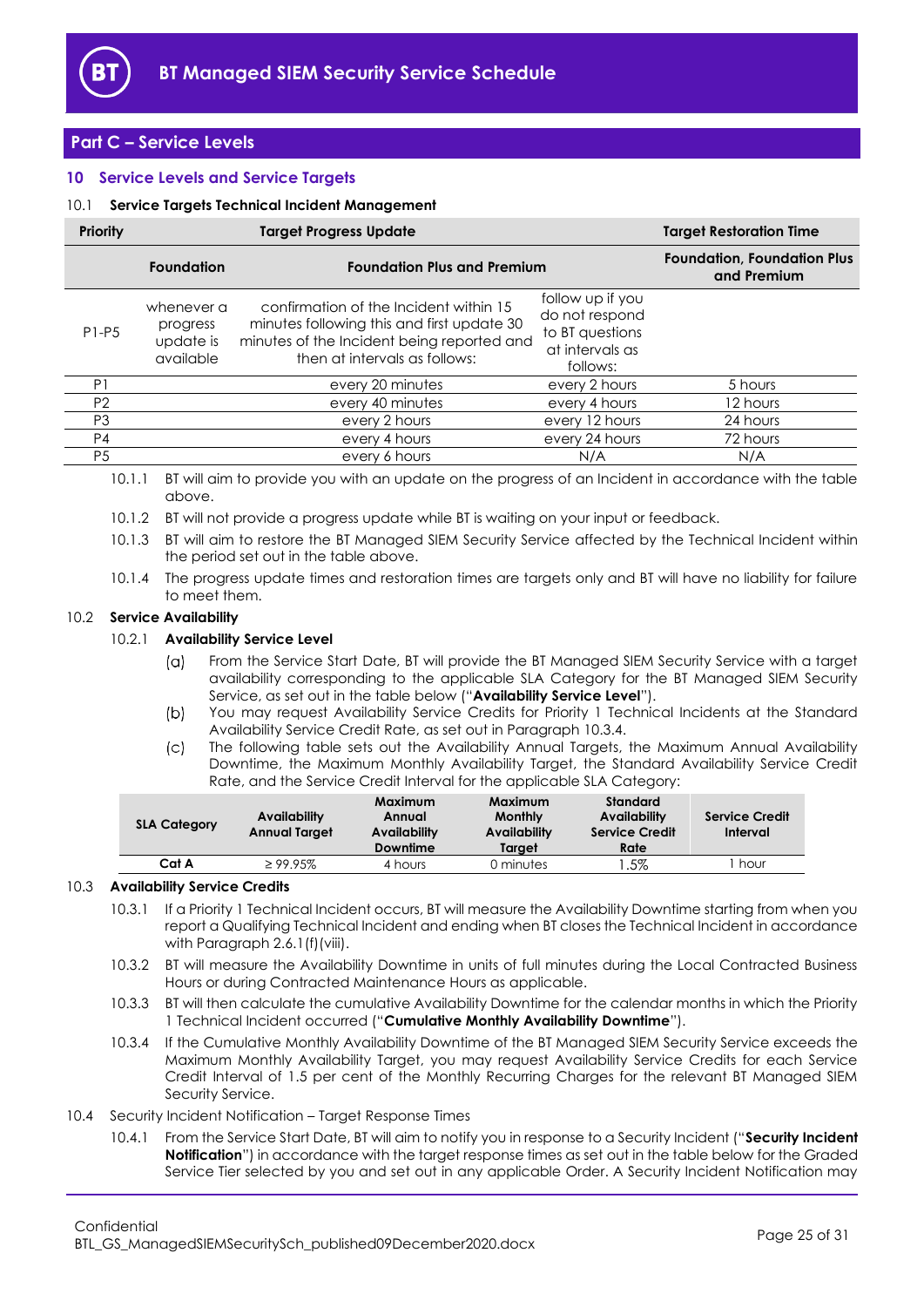take the form of a Security Event Classification Notification or a Security Case Assessment Notification, the applicable target response times for both are, set out in the table below.

10.4.2 No Service Credits apply to the provision of the Security Incident Notification target response times.

|                       |                       | <b>Security Event Classification Notification Target</b> |                             |                                          | <b>Security Case Assessment Notification</b><br>Target |   |  |
|-----------------------|-----------------------|----------------------------------------------------------|-----------------------------|------------------------------------------|--------------------------------------------------------|---|--|
| <b>BT</b><br>Priority | <b>Graded Service</b> |                                                          |                             |                                          |                                                        |   |  |
| P <sub>1</sub>        | Foundation            | 30 minutes                                               | ⊠                           | 4 hours                                  | ⊠                                                      |   |  |
|                       | Foundation<br>Plus    | 30 minutes                                               | 全<br>⊠                      | 4 hours                                  | ⊠                                                      | Ŧ |  |
|                       | Premium               | 30 minutes                                               | 全<br>$\boxtimes$            | 4 hours                                  | X                                                      | 全 |  |
| P <sub>2</sub>        | Foundation            | 2 hours                                                  | ⊠                           | 8 hours                                  | X                                                      |   |  |
|                       | Foundation<br>Plus    | 2 hours                                                  | ⊠                           | 8 hours                                  | ⊠                                                      |   |  |
|                       | Premium               | 2 hours                                                  | $\boxtimes$<br>$\mathbf{r}$ | 8 hours                                  | ⊠                                                      | 全 |  |
| P <sub>3</sub>        | Foundation            | 4 hours                                                  | $\boxtimes$                 | 24 hours                                 | X                                                      |   |  |
|                       | Foundation<br>Plus    | 4 hours                                                  | ⊠                           | 24 hours                                 | ⊠                                                      |   |  |
|                       | Premium               | 4 hours                                                  | $\mathbf{r}$<br>⊠           | 24 hours                                 | ⊠                                                      | 全 |  |
| <b>P4</b>             | Foundation            | Weekly/Monthly<br>in agreed<br>reporting                 | ⊠                           | Weekly/Monthly<br>in agreed<br>reporting | ⊠                                                      |   |  |
|                       | Foundation<br>Plus    | Weekly/Monthly<br>in agreed<br>reporting                 | ⊠                           | Weekly/Monthly<br>in agreed<br>reporting | ⊠                                                      |   |  |
|                       | Premium               | Weekly/Monthly<br>in agreed<br>reporting                 | ⊠                           | Weekly/Monthly<br>in agreed<br>reporting | X                                                      |   |  |

### <span id="page-25-0"></span>**11 Requests for Availability Service Credits**

- <span id="page-25-1"></span>11.1 You may request applicable Availability Service Credits in accordance with Paragraph 10.3.4 within 28 days of the end of the calendar month in which a Qualifying Priority 1 Technical Incident occurred, by providing details of the reason for the claim. Any failure by you to submit a request in accordance with this Paragraph [11.1](#page-25-1) will constitute a waiver of any claim for Service Credits for that calendar month.
- 11.2 Upon receipt of a valid request for Service Credits in accordance with Paragraph [11.1:](#page-25-1)
	- 11.2.1 BT will issue you with the applicable Service Credits by deducting those Service Credits from your invoice within two billing cycles of the request being received; and
	- 11.2.2 following expiry or termination of the Contract where no further invoices are due to be issued by BT, BT will pay you the Service Credits in a reasonable period of time.
- 11.3 Service Credits for all Service Levels will be aggregated and are available up to a maximum amount equal to 1.5 per cent of the monthly Recurring Charge for the affected BT Managed SIEM Security Service.
- 11.4 All Service Levels and Service Credits will be calculated in accordance with information recorded by, or on behalf of, BT.
- 11.5 The Service Levels under this Schedule will not apply:
	- 11.5.1 in the event that Clause 8 or Clause 23 of the General Terms applies;
	- 11.5.2 during any trial period of the BT Managed SIEM Security Service;
	- 11.5.3 where Availability is impacted due to a fault with the Internet connection or other Enabling Service you are required to provide, in accordance with Paragrap[h 5.1;](#page-12-3)
	- 11.5.4 where Availability is impacted due to any connections or cabling to the SIEM Appliance; or
	- 11.5.5 where Availability is impacted due to faults in your infrastructure (both physical and virtual) or third party network.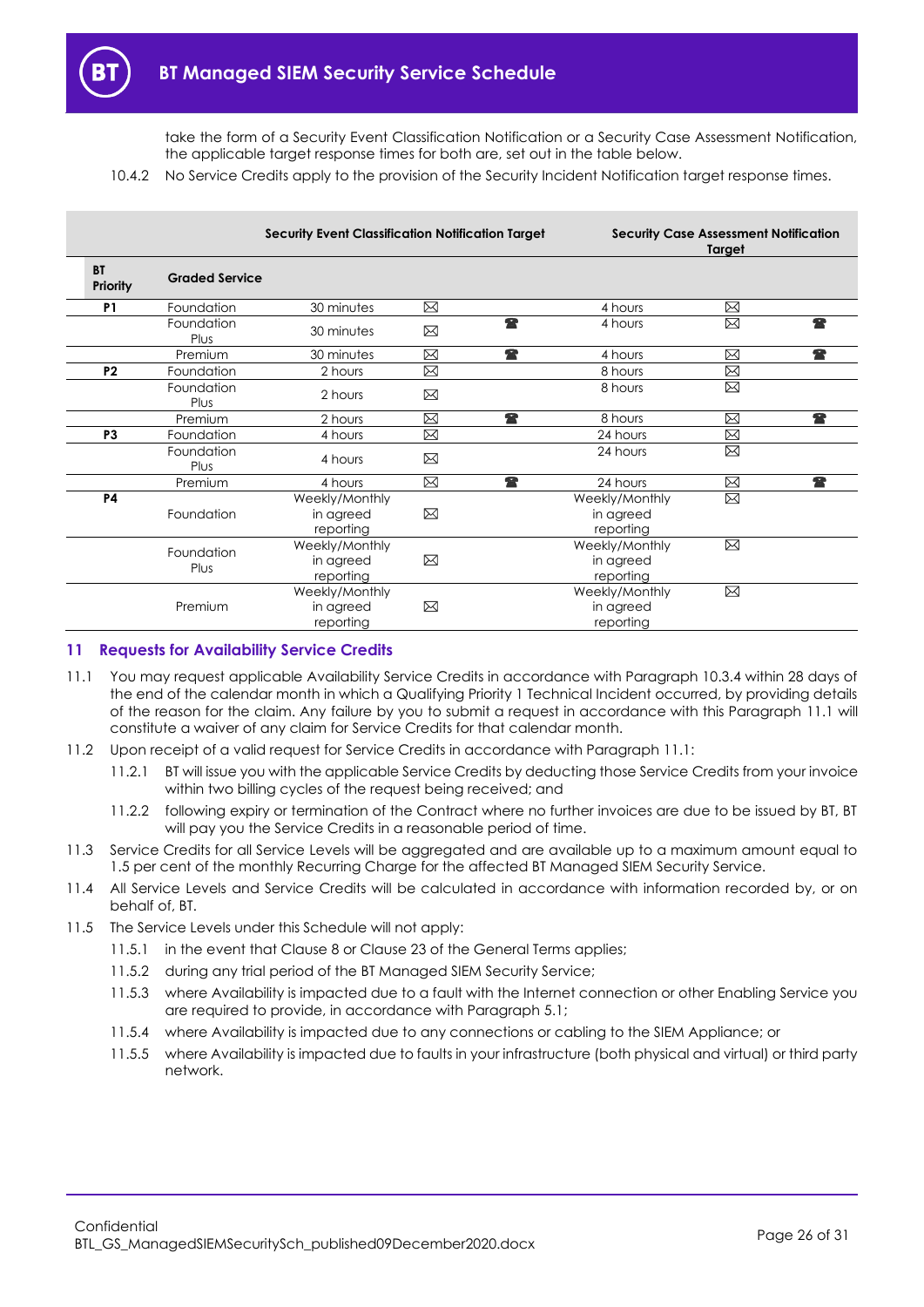

### <span id="page-26-0"></span>**Part D – Defined Terms**

### <span id="page-26-1"></span>**12 Defined Terms**

In addition to the defined terms in the General Terms, capitalised terms in this Schedule will have the below meanings (and in the case of conflict between these defined terms and the defined terms in the General Terms, these defined terms will take precedence for the purposes of this Schedule). BT has repeated some definitions in this Schedule that are already defined in the General Terms. This is to make it easier for you to find the definitions when reading this Schedule.

"**Acceptance Tests**" means those objective tests conducted by you that when passed confirm that you accept the BT Managed SIEM Security Service and that the BT Managed SIEM Security Service is ready for use save for any minor non-conformities that will be resolved as a Technical Incident in accordance with Paragrap[h 8.3.1](#page-20-1) "**Active-Active**" means a HAC in which both SIEM Appliances share the load under normal conditions.

"**Active-Passive**" means a HAC in which one SIEM Appliance handles the load under normal conditions, with failover to a secondary SIEM Appliance in the event of the primary SIEM Appliance failing.

"**Ad Hoc Post Security Incident Activity Support**" means ad hoc activity, requested by you, following a previously reported Security Incident.

"**Availability**" means the period of time when the BT Managed SIEM Security Service is functioning.

"**Availability Annual Target**" has the meaning given in the table at Paragraph [10.2.1](#page-24-5) for the relevant SLA Category.

"**Availability Downtime**" means the period of time during which a Priority 1 Technical Incident exists as measured by BT in accordance with Paragrap[h 10.3.1](#page-24-6)

"**Availability Service Credit**" means the Service Credit available for a failure to meet the Availability Service Level, as set out in Paragrap[h 10.3.4](#page-24-4)

"**Availability Service Level**" has the meaning given in in Paragraph [10.2.1.](#page-24-5)

"**BT Cloud SIEM Delivery Model**" means the Delivery Model set out in Paragraph [2.3.4.](#page-3-3)

"**BT Managed SIEM Security Service**" means has the meaning given in Paragraph [1.](#page-1-3)

"**BT SOC**" means BT's security operations centre where BT's team of security analysts and specialists use various security technologies, to monitor and protect people, processes and assets across an organisation.

"**BT Project Manager**" means the project manager BT appoints to liaise with you on Initial Setup and Controlled Deployment matters as set out in this Schedule.

"**BT Takeover Delivery Model**" means the Delivery Model set out in Paragraph [2.3.3.](#page-3-6)

"**BT Virtual Sentry**" means the BT proprietarily owned software image that is issued to you by BT that you will install on your own virtual machine which will perform the same functionality as a Hardware Sentry.

"**Business Hours**" means between the hours of 0800 and 1700 in a Business Day.

"**Case**" means an issue that is "opened" and "closed" over a period of time to achieve resolution of a Security Incident that has been identified by the BT Managed SIEM Security Service.

"**Cloud Log Management**" means a feature of the BT Cloud SIEM Delivery Model provided by BT that can be used to store Log management data for up to 90 days.

"**Complex Change**" means a change that is not a Simple Change. Examples of Complex Changes are set out in the document titled Simple and Complex Changes which can be accessed through the Security Portal.

"**Content**" means applications, data, information (including emails), video, graphics, sound, music, photographs, software or any other material.

"**Continuous Improvement**" means the continuous improvement phase of the BT Security Manged SIEM Service as set out in Paragraph [2.7.](#page-9-0)

"**Contracted Maintenance Hours**" means the times during which BT will provide maintenance for BT Equipment, which are Business Hours unless set out otherwise in any applicable Order.

"**Controlled Deployment**" means the controlled deployment phase of the BT Managed SIEM Security Service as set out in Paragraph [2.5.](#page-4-0)

"**Controlled Deployment Custom Rules Optimisation**" means the fine tuning of your Custom Rules, conducted by you or in respect of Foundation Plus or Premium only both of us jointly and.

**"Controlled Deployment Custom Rules Optimisation Period**" means up to 90 Business Days after receiving Notice from BT in accordance with Paragraph [8.2.5.](#page-19-3) This period may be extended depending on various parameters including number of Logs, creation of rule sets and wider activities running and testing associated Playbooks.

"**Correlation Rules**" means a list of actions or event steps that specifically define the interaction between a role and a system to achieve a goal.

"**CPU**" means Central Processing Unit.

"**Critical CVSS Score**" means a CVSS score range from 9.0 to 10.0.

"**Cumulative Monthly Availability Downtime**" has the meaning given in Paragrap[h 10.3.3.](#page-24-7)

"**Customer Equipment**" means any equipment including any Purchased Equipment and any software, other than BT Equipment, used by you in connection with a BT Managed SIEM Security Service.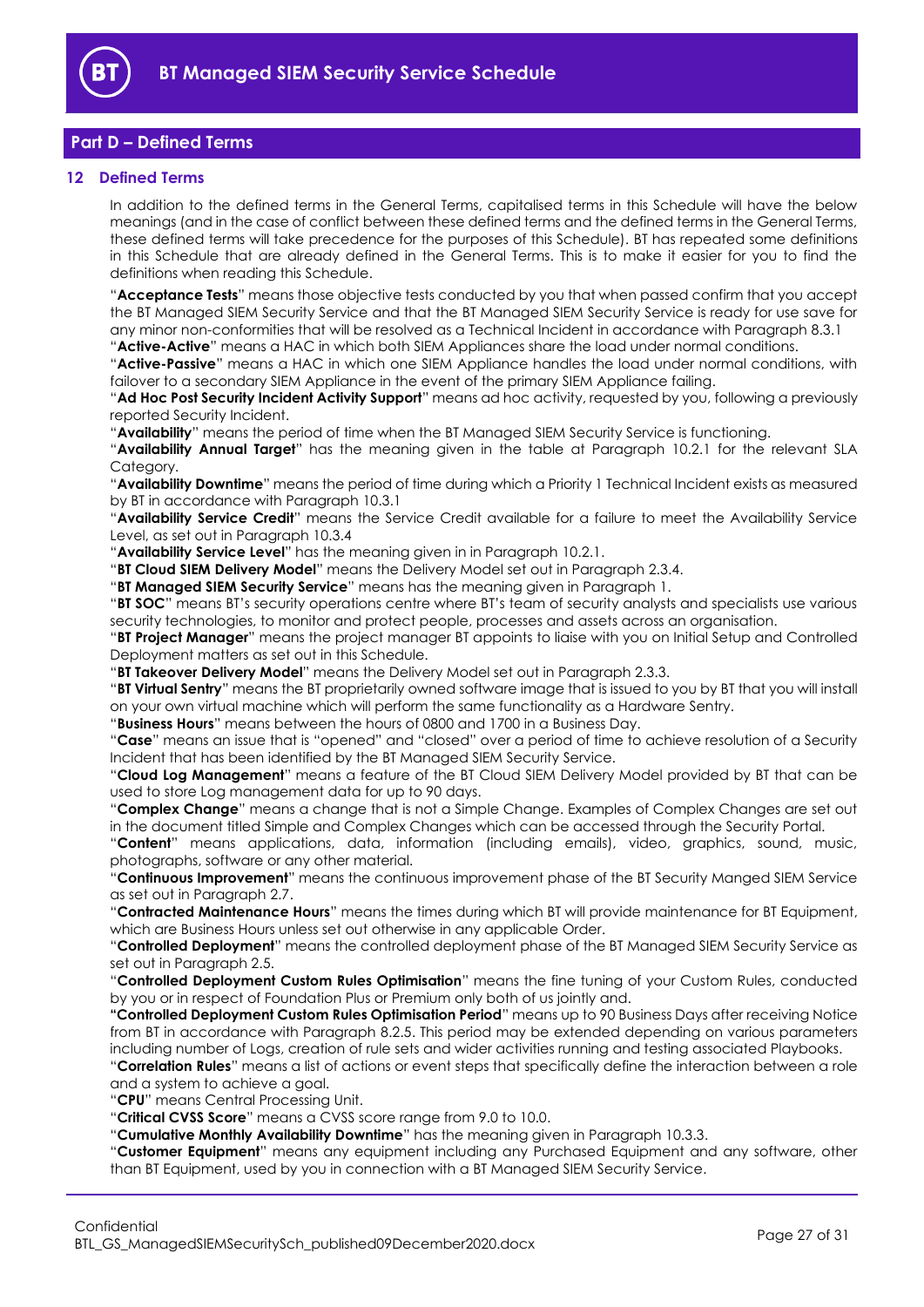"**Customer Owned Delivery Model**" means the Delivery Model set out in Paragraph [2.3.2.](#page-2-0)

"**Customer Purchase Delivery Model**" means the Delivery Model set out in Paragraph [2.3.1.](#page-2-1)

"**Custom Rules**" means bespoke Correlation Rules, specific to your requirements and individual deployment, that are created in the BT Managed SIEM Security Service and set out in the applicable Order.

"**Custom Rules Change Management Process**" means the process in relation to changes to the Custom Rules as set out in Paragraph [2.7.3.](#page-11-0)

"**Custom Rule Design and Deployment**" means the Custom Rule design and deployment services set out in Paragraph [2.4.1\(d\).](#page-3-1)

"**Customer Service Description**" means the document that is available via the Security Portal and describes the BT Managed SIEM Security Service and includes, for instance, the Standard Default Rule Set. This document is not legally binding.

"**CVSS**" means Common Vulnerability Scoring System v3.0.

"**DAP**" means Delivered at Place as defined in Incoterms® 2010.

"**Data Capture Form**" means the data capture form attached to an applicable Order in accordance with Paragraph [2.4.1\(e\)\(i\).](#page-4-7)

"**Delivery Model**" means one of the Customer Purchase Delivery Model, the Customer Owned Delivery Model, the BT Takeover Delivery Model or the BT Cloud SIEM Delivery Model.

"**Emergency Change**" means a highly critical, Simple Change that must be implemented as soon as possible specifically to address an issue having an adverse impact to business operations, or to prevent or resolve a Priority 1 Technical Incident or a Priority 1 Security Incident.

"**Enabling Service**" has the meaning given in Paragraph [5.1.](#page-12-3)

"**EPS**" means events per second and the agreed EPS volume is set out in the applicable Order.

"**EU**" means European Union.

"**EULA**" has the meaning given in Paragraph [7.5.](#page-17-0)

"**Event**" means an event that is generated by your network, security or IT systems that is then forwarded to the BT Managed SIEM Security Service for processing, analysis and storage.

**"Event Correlation"** means immediate analysis of normalised Event Log Data, to track threats, monitor User activity and track related transactions and data access and categorise each Event according to its severity for inspection by the BT SOC.

"**Event Log Data**" means the data that is generated by your network, security or IT system in response to events or activity on the External Data Sources.

"**External Data Sources**" means data from network and security devices and host systems that are compatible with the Supported Device List.

"**Foundation**" means the Foundation Graded Service Tier as set out in this Schedule.

"**Foundation Plus**" means the Foundation Plus Graded Service as set out in this Schedule.

"**General Terms**" means the general terms to which this Schedule is attached or can be found at [www.bt.com/terms,](http://www.bt.com/terms) and that form part of the Contract.

"**Graded Service Tier**" means Foundation, Foundation Plus or Premium.

"**Hardware Sentry**" means the hardware data collection appliances used when the BT Cloud SIEM Delivery Model has been selected by you.

"**High Availability Configuration**" or "**HAC**" means the configuration of one or more pairs of SIEM Appliances to give increased resilience against failure, in accordance with Paragraph [3.1](#page-12-4) and as set out in any applicable Order.

"**High CVSS Score**" means a CVSS score ranging from 7.0 to 8.9.

"**Incoterms® 2010**" means the International Commercial Terms, which are a series of pre-defined commercial terms published by the International Chamber of Commerce and are a trademark of the International Chamber of Commerce.

"**Initial Setup**" means the facilitation of the setup and delivery of the BT Managed SIEM Security Service as set out in Paragraph [2.4.](#page-3-0)

"**Installation Charges**" means those Charges set out in any applicable Order in relation to installation of the BT Managed SIEM Security Service or any Purchased Equipment, Customer Equipment or BT Equipment as applicable.

"**Internet**" means a global system of interconnected networks that use a standard Internet Protocol to link devices worldwide.

"**Internet Protocol**" or "**IP**" means a communications protocol for devices connected to the Internet that specifies the format for addresses and units of transmitted data.

"**IP Address**" means a unique number on the Internet of a network card or controller that identifies a device and is visible by all other devices on the Internet.

"**Local Area Network**" or "**LAN**" means the infrastructure that enables the ability to transfer IP services within Site(s) (including data, voice and video conferencing services).

"**Local Contracted Business Hours**" means the times during which maintenance of any Access Line is provided, which are Business Hours unless set out otherwise in any applicable Order.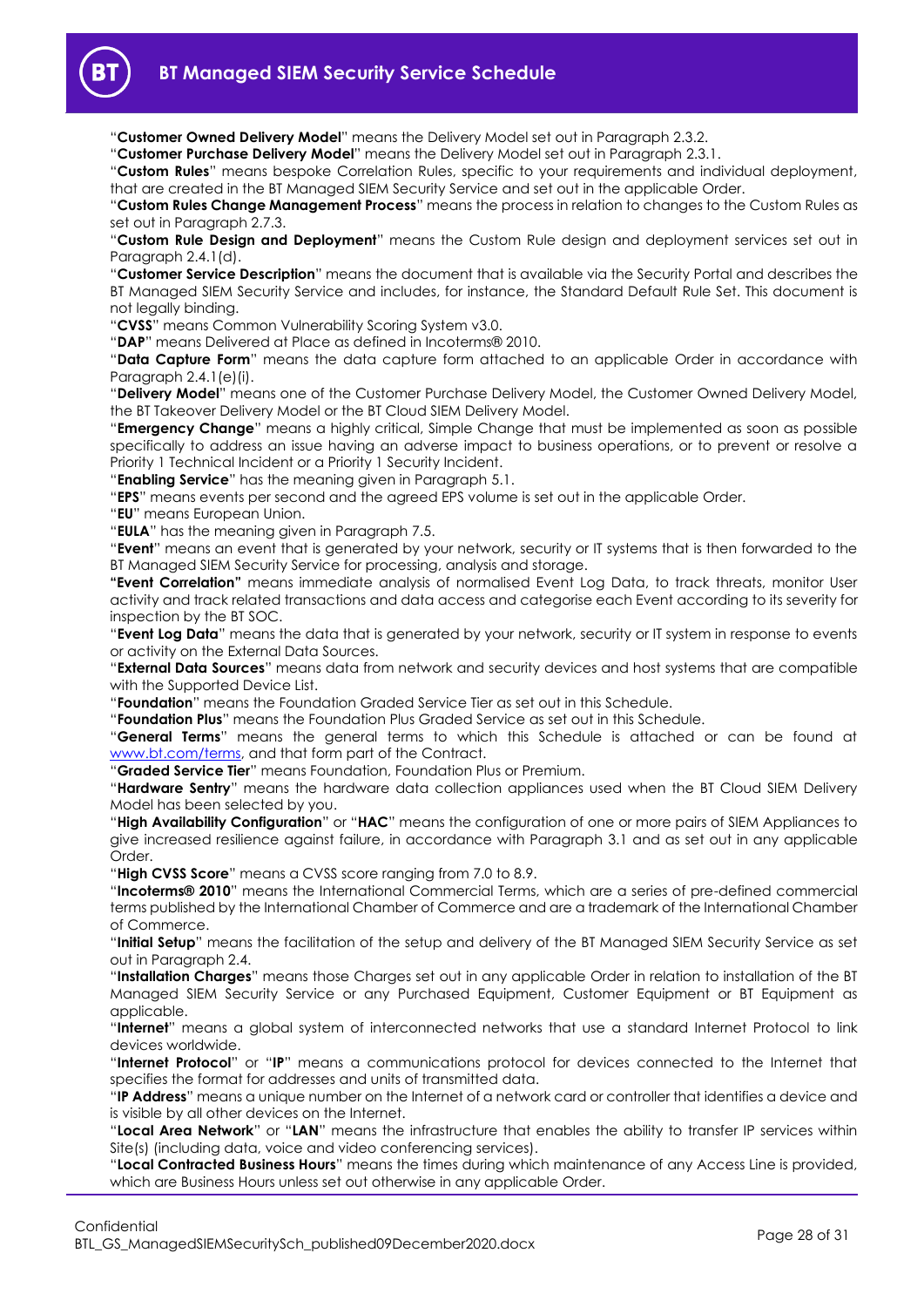

"**Log**" means an automatically produced and time-stamped file documenting events relevant to a particular program.

"**Log Forwarder**" means a software tool designed to collect event logs from one or more SIEM Appliances and relay them to an intended destination. Log Forwarders are often used to translate Log messages from one format or protocol to another.

"**MAC Address**" means a hardware identification number that uniquely identifies each device on a network.

"**Maximum Annual Availability Downtime**" has the meaning given in the table at Paragraph [10.2.1](#page-24-5) for the relevant SLA Category.

"**Maximum Monthly Availability Target**" has the meaning given in the table at Paragraph [10.2.1](#page-24-5) for the relevant SLA Category.

"**Medium CVSS score**" means a CVSS score ranging from 5.0 to 6.9.

"**Minimum Period of Service**" means a period of 12 consecutive months beginning on the Service Start Date, unless set out otherwise in any applicable Order.

"**Monitoring and Management**" means the monitoring and management phase of the BT Managed SIEM Security Service as set out in Paragraph [2.6.](#page-5-0)

"**Monthly Recurring Charges**" means the monthly Recurring Charges for the BT Managed SIEM Security Service for the three full previous months divided by three.

"**Notice to Amend**" has the meaning given in Paragraph [7.1.3.](#page-15-2)

"**Patch**" means vendor provided software intended to address a specific Vulnerability.

"**Planned Maintenance**" means any Maintenance BT has planned to do in advance.

"**Playbooks**" means a collection of procedures that can be executed once a Security Incident is detected to contain the effects of the Security Incident and restore service.

"**Premium**" means the Premium Graded Service Tier as set out in this Schedule.

"**Priority 1 Security Incident**" means actionable, high risk events or policy violations that have the potential to cause severe damage or disruption to your environment.

"**Priority 1 Technical Incident**" has the meaning give in the table at Paragraph [2.6.1\(f\)\(v\).](#page-6-3)

"**Priority 2 Technical Incident**" has the meaning given in the table at Paragraph [2.6.1\(f\)\(v\).](#page-6-3)

"**Priority 3 Technical Incident**" has the meaning given in the table at Paragraph [2.6.1\(f\)\(v\).](#page-6-3)

"**Priority 4 Technical Incident**" has the meaning given in the table at Paragraph [2.6.1\(f\)\(v\).](#page-6-3)

"**Priority 5 Technical Incident**" has the meaning given in the table at Paragraph [2.6.1\(f\)\(v\).](#page-6-3)

"**Professional Services**" means those services provided by BT which are labour related services and are delivered remotely and charged at day rates unless otherwise set out in any applicable Order.

"**Qualifying Technical Incident**" means a Priority 1 Technical Incident, except where any of the following events have occurred:

- $(a)$ the BT Managed SIEM Security Service has been modified or altered in any way by you, or by BT in accordance with your instructions;
- $(b)$ Planned Maintenance;
- you have performed any network configurations that BT did not approve;  $(c)$
- $(d)$ a Technical Incident has been reported and BT cannot confirm that a Technical Incident exists after performing tests; or
- $(e)$ you requested BT to test the BT Managed SIEM Security Service at a time when no Technical Incident has been detected or reported.

"**Reasonable Use Policy**" has the meaning given in Paragraph [2.7.3\(b\)\(v\).](#page-11-1)

"**Recurring Charges**" means the Charges for the BT Managed SIEM Security Service or applicable part of the BT Managed SIEM Security Service that are invoiced repeatedly in every payment period (e.g. every month), as set out in any applicable Order.

"**Renewal Period**" means for each BT Managed SIEM Security Service, the initial 12 month period following the Minimum Period of Service, and each subsequent 12 month period, or any period as agreed by both of us.

"**Reverse Charge Mechanism**" means the method by which customers within the European Union may selfassess for domestic VAT on cross-border purchases in accordance with Articles 194 – 199 of Council Directive 2006/112/EC.

"**Root Cause Analysis**" or "**RCA**" means analysis of data to establish the root cause of a Security Incident or issue. "**RCA Support**" means assistance in identifying the root cause of a Security Incident or issue and may include support for customer RCA including by reporting on breaks or unwanted actions and recommending fixes or mitigating actions.

"**Security Case Assessment Notification Target**" means the time from classifying and advising you of a Security Incident to recommending a course of action to you.

"**Service Credit Interval**" has the meaning given in the table at Paragraph [10.2.1](#page-24-5) for the relevant SLA Category. "**Service Desk**" means the helpdesk that you will be able to contact to submit BT Managed SIEM Security Service requests, report Technical Incidents and ask questions about the BT Managed SIEM Security Service.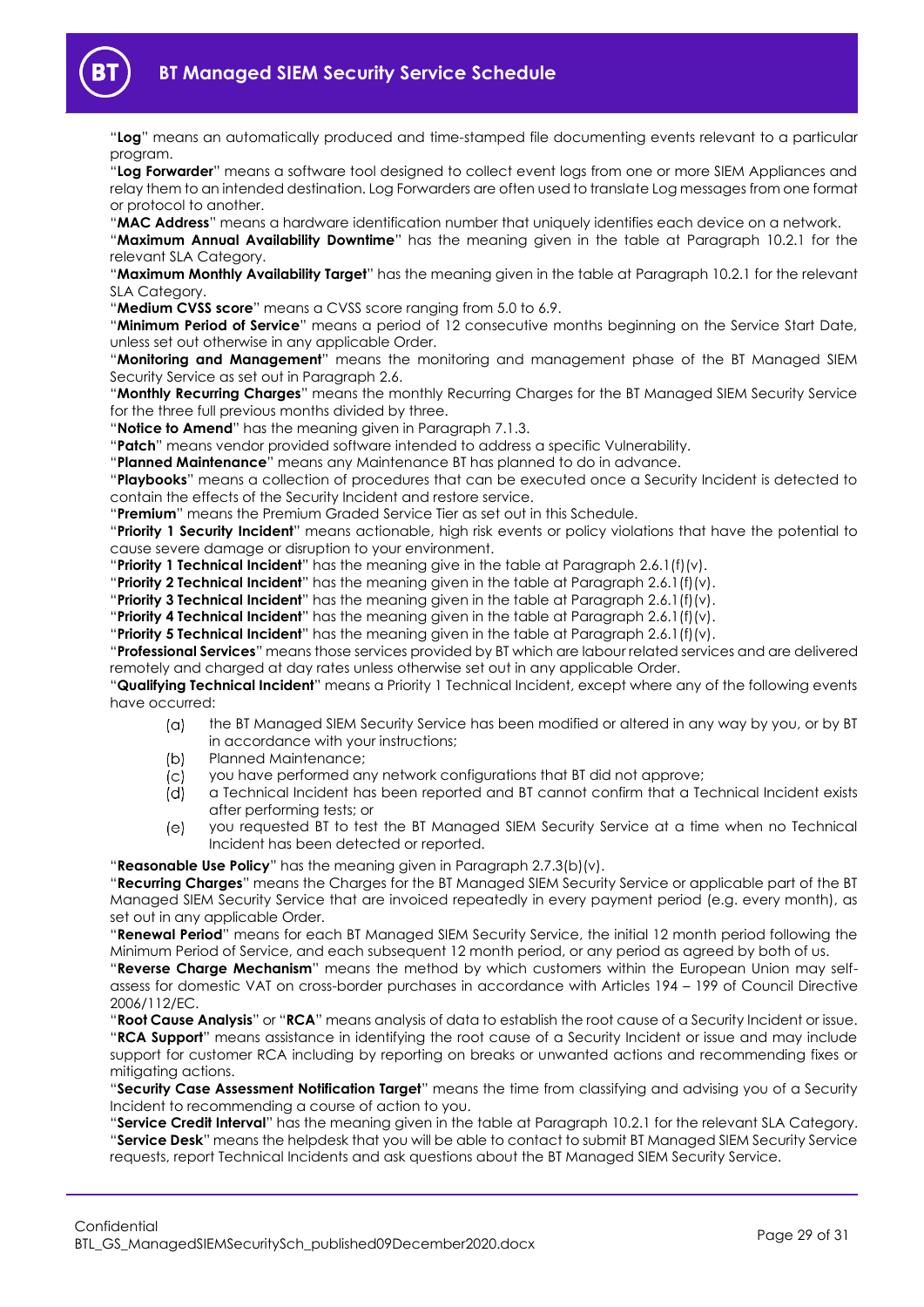

"**Security Event Classification Notification Target**" means the time from the BT SOC being made aware of an Event, classifying it and advising you of the classification of such Event.

"**Security Incident**" means a single unwanted or unexpected security event, or series of events, consisting of the actual or potential (attempt underway) exploitation of an existing vulnerability, and that has a significant probability of compromising business operations and threatening information security.

"**Security Incident Notification**" has the meaning given in Paragraph [10.4.1.](#page-24-8)

"**Security Portal**" means one or more webpages made available to you by BT to provide for one or more specific functions in relation to the BT Managed SIEM Security Service.

"**Service Level**" means the Availability Service Level set out in Part C.

"**Service Management Boundary**" has the meaning given in Paragraph [4.1.](#page-12-5)

"**Service Optimisation Manager**" or "**SOM**" means the security manager appointed by BT who will provide support to you in respect of certain activities as set out in this Schedule.

"**Service Option**" has the meaning given in Paragrap[h 3.](#page-12-0)

"**Security Posture**" means the overarching approach to security adopted within your company.

"**Service Target**" means any target that BT aims to meet as set out in this Schedule.

"**SIEM**" means security information and event management.

"**SIEM Appliance(s)**" means the SIEM Customer Equipment that will provide real-time Event Log Data generated from your External Data Sources.

"**Silent Device Alarm**" means that an alarm is triggered when a device does not send any Logs for a set threshold, therefore warranting further investigation.

"**Simple Change**" means the Simple Changes set out in the document titled Simple and Complex Change which may be accessed on the Security Portal.

"**Site**" means a location at which the BT Managed SIEM Security Service is provided.

"**SLA Category**" means the category, as set out in any applicable Order, which, in accordance with the table set out at Paragrap[h 10.2.1,](#page-24-5) specifies the following in relation to the BT Managed SIEM Security Service:

- (a) Availability Annual Target;
- (b) Maximum Annual Availability Downtime;
- (c) Maximum Monthly Availability Target
- (d) Standard Availability Service Credit Rate; and
- (e) Service Credit Interval.

"**SOC**" means security operations centre.

"**Standard Change**" means in respect of a Simple Change upgrades and modifications needed as a result of planned developments and security improvements.

"**Standard Default Rule Set**" means a set of rules that BT can apply to your SIEM to allow for monitoring by BT, as set out in the Customer Service Description.

"**Standard Availability Service Credit Rate**" means the applicable rate as set out in the table at Paragraph [10.2.1](#page-24-5) for the relevant SLA Category.

"**Strong Access Control**" means the use of security controls such as two factor authentication to ensure that access to the BT Managed SIEM Security Service is strongly secured.

"**Supplier**" means the supplier of the SIEM Appliances as set out in the applicable Order.

"**Supplier Annex**" means the annex attached to the applicable Order, which sets out the Supplier details and related information for the various SIEM Appliances on offer.

"**Supported Device List**" means the list of Event Log Data sources that are readily compatible with the Supplier's SIEM Appliances, as set out in the Supplier Annex attached to the applicable Order, and as may be amended by the Supplier from time-to-time.

"**Technical Incident**" means an unplanned interruption to, or a reduction in the quality of, the BT Managed SIEM Security Service or particular element of the BT Managed SIEM Security Service.

"**Territory**" means the country in which BT is registered as a resident for corporate income tax purposes.

"**Ticket**" means the unique reference number provided by BT for a Technical Incident and that may also be known as a "**fault reference number**".

"**Transition Test**" means test or assessment carried out by BT to determine whether a SIEM Appliance is suitable for use with the BT Managed SIEM Security Service.

"**Urgent Change**" means in respect of a Simple Change upgrades and modifications needed as a result of unplanned activities or unforeseen activities, but which are not critical to maintaining the security of the organisation.

"**User Guides**" means the documents that set out details on how you:

- (a) access the Security Portal;
- (b) make changes to the Custom Rule(s); and
- (c) access reports.

"**Virtual Appliance**" means a software image that is issued to you by BT that you will install on your own virtual machine which will perform the same functionality as a Hardware Sentry.